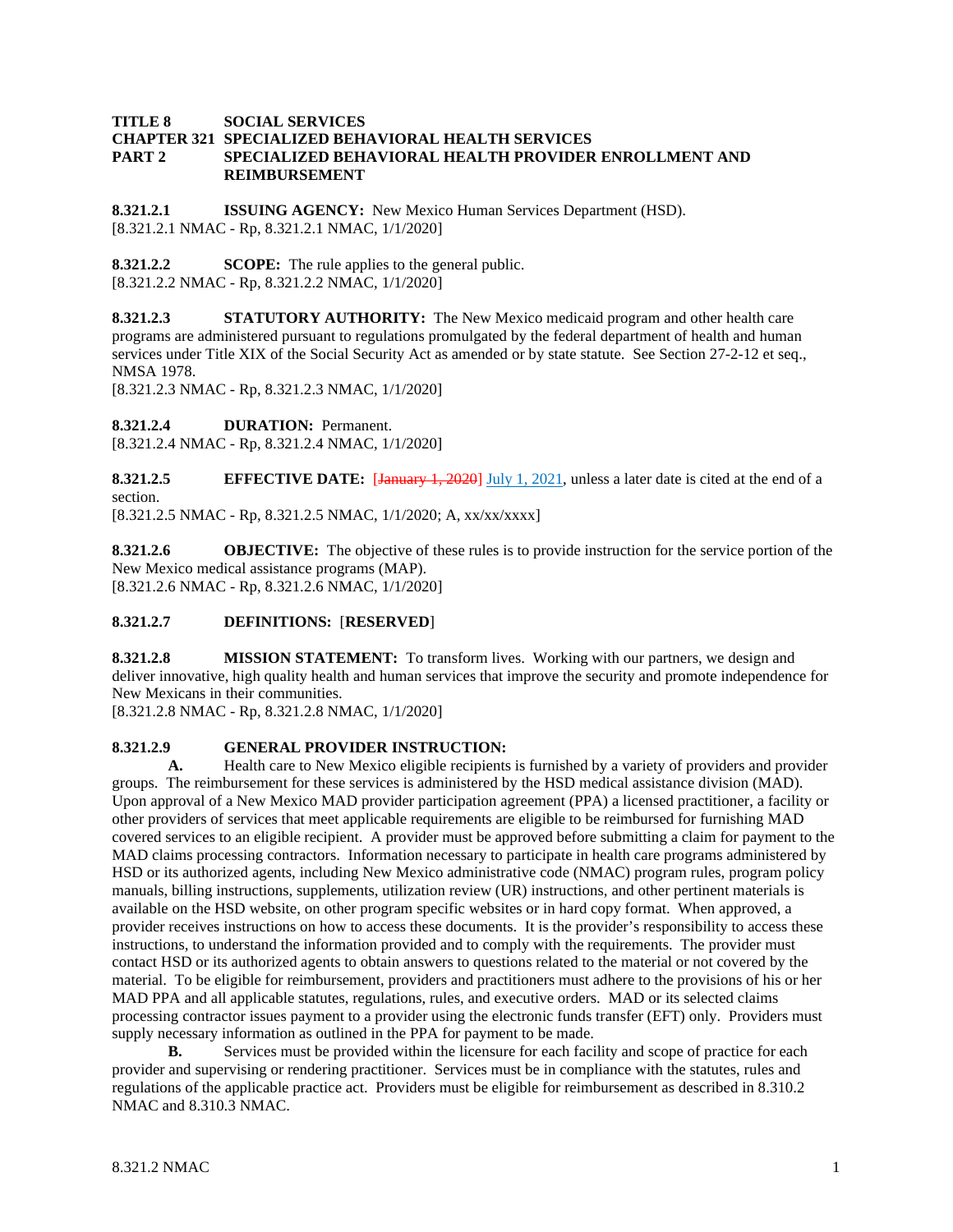**C.** The following independent providers with active licenses (not provisional or temporary) are eligible to be reimbursed directly for providing MAD behavioral health professional services unless otherwise restricted or limited by NMAC rules:

**(1)** a physician licensed by the board of medical examiners or board of osteopathy who is board eligible or board certified in psychiatry, to include the groups they form;

**(2)** a psychologist (Ph.D., Psy.D. or Ed.D.) licensed as a clinical psychologist by the New Mexico regulation and licensing department's (RLD) board of psychologist examiners, to include the groups they form;

**(3)** a licensed independent social worker (LISW) or a licensed clinical social worker (LCSW) licensed by RLD's board of social work examiners, to include the groups they form;

**(4)** a licensed professional clinical counselor (LPCC) licensed by RLD's counseling and therapy practice board, to include the groups they form;

**(5)** a licensed marriage and family therapist (LMFT) licensed by RLD's counseling and therapy practice board, to include the groups they form;

**(6)** a licensed alcohol and drug abuse counselor (LADAC) licensed by RLD's counseling and therapy practice board or a certified alcohol and drug abuse counselor (CADC) certified by the New Mexico credentialing board for behavioral health professionals (CBBHP). Independent practice is for alcohol and drug abuse diagnoses only. The LADAC or CADC may provide therapeutic services that may include treatment of clients with co-occurring disorders or dual diagnoses in an integrated behavioral health setting in which an interdisciplinary team has developed an interdisciplinary treatment plan that is co-authorized by an independently licensed counselor or therapist. The treatment of a mental health disorder must be supervised by an independently licensed counselor or therapist; or

**(7)** a clinical nurse specialist (CNS) or a certified nurse practitioner (CNP) licensed by the New Mexico board of nursing and certified in psychiatric nursing by a national nursing organization, to include the groups they form, who can furnish services to adults or children as his or her certification permits; or

**(8)** a licensed professional art therapist (LPAT) licensed by RLD's counseling and therapy practice board, and certified for independent practice by the art therapy credentials board (ATCB); or

[**(8)] (9)** an out-of-state provider rendering a service from out-of-state must meet his or her state's licensing and certification requirements which are acceptable when deemed by MAD to be substantially equivalent to the license.<br> $\mathbf{D}$ .

**D.** The following agencies are eligible to be reimbursed for providing behavioral health professional services when all conditions for providing services are met:

- (1) a community mental health center (CMHC);<br>(2) a federally qualified health center (FOHC);
- **(2)** a federally qualified health center (FQHC);
- **(3)** an Indian health service (IHS) hospital, clinic or FQHC;
- **(4)** a PL 93-638 tribally operated hospital, clinic or FQHC;

**(5)** to the extent not covered by Paragraphs (3) and (4) of Subsection D of 8.321.2.9 NMAC above, an "Indian Health Care Provider (IHCP)" defined in 42 Code of Federal Regulations §438.14(a).

[**(5)**] **(6)** a children, youth and families department (CYFD) facility;

- [**(6)] (7)** a hospital and its outpatient facility;
- [**(7)] (8)** a core service agency (CSA);
- $[$ **(8)** $]$   $(9)$  a CareLink NM health home (CLNM HH);<br> $[$ **(9)** $]$   $(10)$  a crisis triage center licensed by the
- [**(9)] (10)** a crisis triage center licensed by the department of health (DOH);
- [**(10)] (11)** a behavioral health agency (BHA);
- [**(11)**] (12) an opioid treatment program in a methadone clinic;<br> **[(12)**] (13) a political subdivision of the state of New Mexico; a
- [**(12)] (13)** a political subdivision of the state of New Mexico; and
- [**(13)] (14)** a crisis services community provider as a BHA.

**(15)** a school based health center with behavioral health supervisory certification.

**E.** A behavioral health service rendered by a licensed practitioner listed in Paragraph (2) of Subsection E of 8.321.2.9 NMAC whose scope of licensure does not allow him or her to practice independently or a non-licensed practitioner listed in Paragraph (3) of Subsection E of 8.321.2.9 NMAC is covered to the same extent as if rendered by a practitioner licensed for independent practice, when the supervisory requirements are met consistent with the practitioner's licensing board within his or her scope of practice and the service is provided through and billed by one of the provider's agencies listed in numbers one through nine of Subsection D of 8.321.2.9 NMAC, when the agency has a behavioral health services division (BHSD) supervisory certificate, and numbers 10 through [43] 15 of Subsection D of 8.321.2.9 NMAC [when the agency has a behavioral health services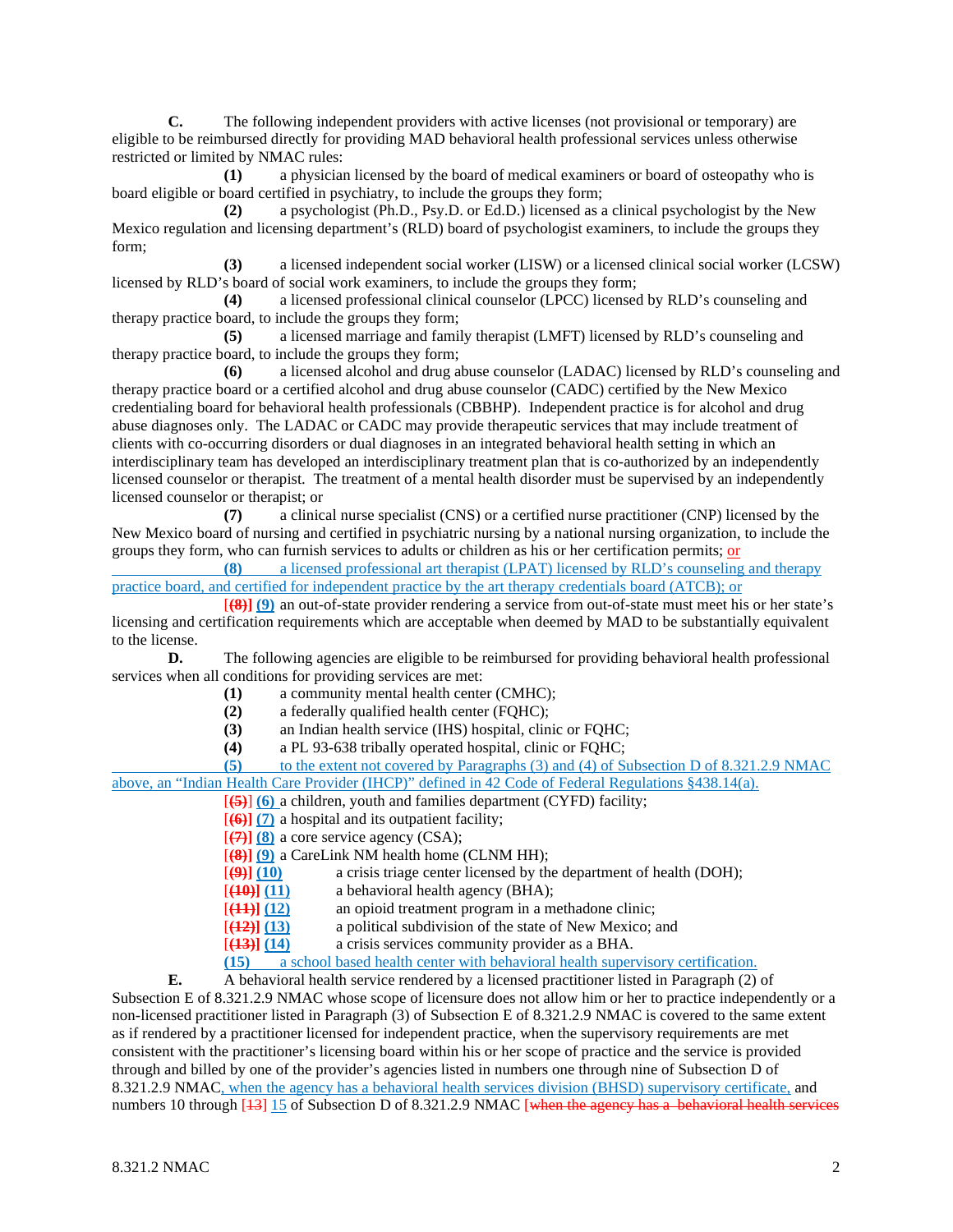division (BHSD) supervisory certificate]. All services must be delivered according to the medicaid regulation and current version of the behavioral health policy and billing manual. If the service is an evaluation, assessment, or therapy service rendered by the practitioner and supervised by an independently licensed practitioner, the independently licensed practitioner's practice board must specifically allow him or her to supervise the nonindependent practitioner.

**(1)** Specialized behavioral health services, other than evaluation, assessment, or therapy services, may have specific rendering practitioner requirements which are detailed in each behavioral health services section of 8.321.2.9 NMAC.

**(2)** The non-independently licensed rendering practitioner with an active license which is not provisional or temporary must be one of the following:

**(a)** a licensed master of social work (LMSW) licensed by RLD's board of social work examiners;

**(b)** a licensed mental health counselor (LMHC) licensed by RLD's counseling and

therapy practice board;

examiner board;

**(c)** a licensed professional mental health counselor (LPC) licensed by RLD's

**(d)** a licensed associate marriage and family therapist (LAMFT) licensed by RLD's examiner board;

**(e)** a psychologist associate licensed by the RLD's psychologist examiners board;

**(f)** a licensed substance abuse associate (LSAA) licensed by RLD's counseling and therapy practice board will be eligible for reimbursement aligned with each tier level of designated scope of practice determined by the board;

**(g)** a registered nurse (RN) licensed by the New Mexico board of nursing under the supervision of a certified nurse practitioner, clinical nurse specialist or physician; or

**(h)** a licensed physician assistant certified by the state of New Mexico if supervised by a behavioral health physician or DO licensed by RLD's examiner board.

**(3)** Non-licensed practitioners must be one of the following:

- **(a)** a master's level behavioral health intern;
- **(b)** a psychology intern including psychology practicum students, pre-doctoral

internship;

- **(c)** a pre-licensure psychology post doctorate student;
- **(d)** a certified peer support worker;
- **(e)** a certified family peer support worker; or
- **(f)** a provisional or temporarily licensed masters level behavioral health

professional.

**[(4)** An independently licensed professional art therapist (LPAT) licensed by RLD's licensing and therapy practice board is not paid directly, but through an agency listed under Subsection D of 8.321.2.9 NMAC. A supervisory certificate is not required.

[**(5)] (4)** The rendering practitioner must be enrolled as a MAD provider.

**F.** An eligible recipient under 21 years of age may be identified through a tot to teen health check,

self-referral, referral from an agency (such as a public school, child care provider or other practitioner) when he or she is experiencing behavioral health concerns.

**G.** Either as a separate service or a component of a treatment plan or a bundled service, the following services are not MAD covered benefits:

- **(1)** hypnotherapy;
	- **(2)** biofeedback;
- **(3)** conditions that do not meet the standard of medical necessity as defined in NMAC MAD rules; **(4)** educational or vocational services related to traditional academic subjects or vocational training; **(5)** experimental or investigational procedures, technologies or non-drug therapies and related services; **(6)** activity therapy, group activities and other services which are primarily recreational or diversional in nature; **(7)** electroconvulsive therapy;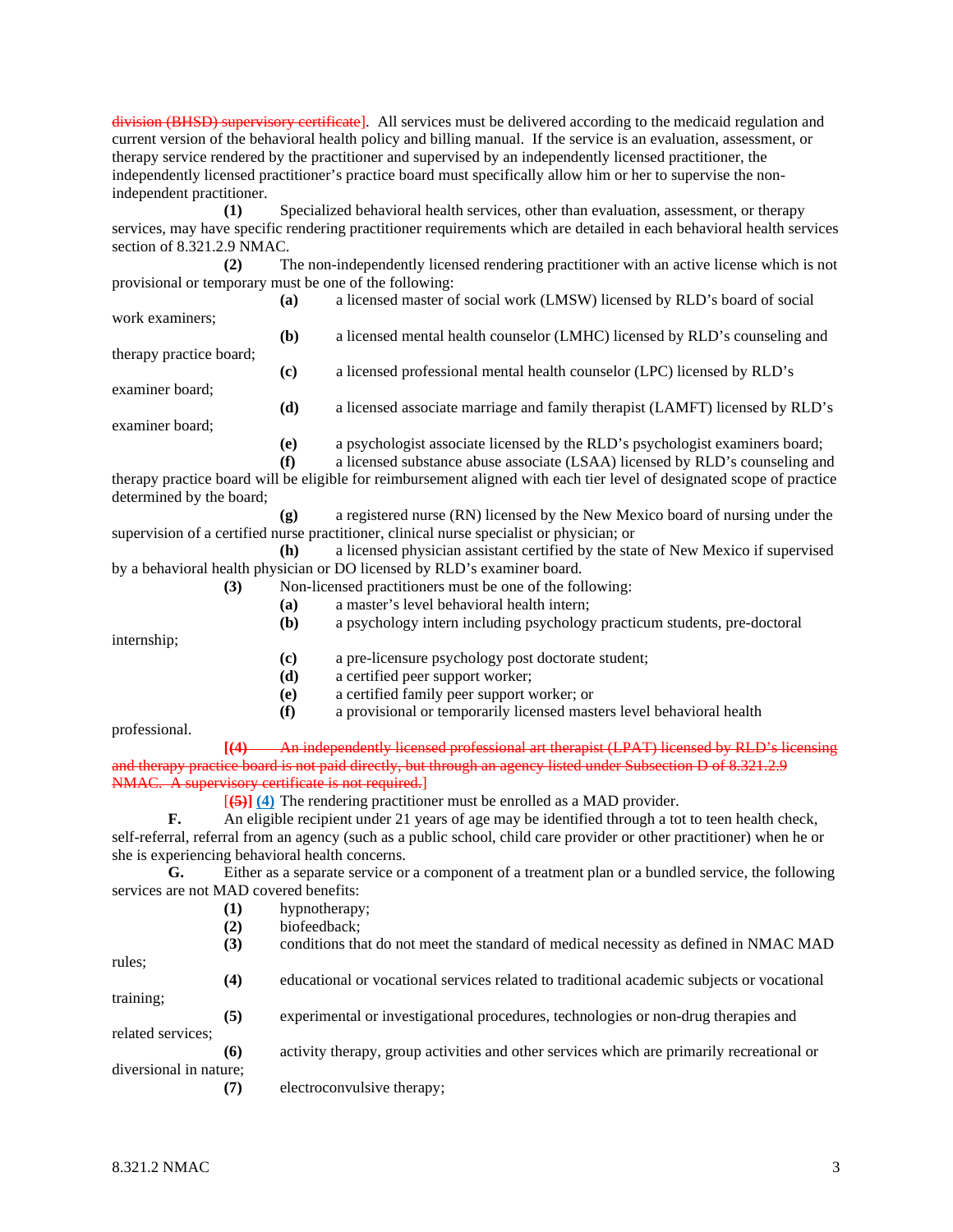**(8)** services provided by a behavioral health practitioner who is not in compliance with the statutes, regulations, rules or renders services outside his or her scope of practice;

- **(9)** treatment of intellectual disabilities alone;
- **(10)** services not considered medically necessary for the condition of the eligible recipient;
- **(11)** services for which prior authorization is required but was not obtained; and
- **(12)** milieu therapy.

**H.** All behavioral health services must meet with the current MAD definition of medical necessity found in 8.302.1 NMAC. Performance of a MAD behavioral health service cannot be delegated to a provider or practitioner not licensed for independent practice except as specified within this rule, within his or her practice board's scope and practice and in accordance with applicable federal, state, and local statutes, laws and rules. When a service is performed by a supervised practitioner, the supervision of the service cannot be billed separately or additionally. Other than agencies as allowed in Subsections D and E of 8.321.2.9 NMAC, a behavioral health provider cannot himself or herself as a rendering provider bill for a service for which he or she was providing supervision and the service was in part or wholly performed by a different individual. Behavioral health services are reimbursed as follows, except when otherwise described within a particular specialized service's reimbursement section.

**(1)** Once enrolled, a provider receives instructions on how to access documentation, billing, and claims processing information. Reimbursement is made to a provider for covered services at the lesser of the following:

**(a)** the MAD fee schedule for the specific service or procedure; or

**(b)** the provider's billed charge. The provider's billed charge must be its usual and customary charge for services ("usual and customary charge" refers to the amount that the individual provider charges the general public in the majority of cases for a specific procedure or service).

**(2)** Reimbursement is made for an Indian health service (IHS) agency, a PL 93-638 tribal health facility, a federally qualified health center (FQHC), any other "Indian Health Care Provider (IHCP)" as defined in 42 Code of Federal Regulations §438.14(a), rural health clinic, or hospital-based rural health clinic by following its federal guidelines and special provisions as detailed in 8.310.4 and 8.310.12 NMAC.

**I.** All behavioral health services are subject to utilization review for medical necessity and program compliance. Reviews can be performed before services are furnished, after service is furnished but before a payment is made, or after the payment is made; see 8.310.2 NMAC. The provider must contact HSD or its authorized agents to request UR instructions. It is the provider's and practitioner's responsibility to access these instructions or ask for paper copies to be provided, to understand the information provided, to comply with the requirements, and to obtain answers to questions not covered by these materials. When services are billed to and paid by a coordinated services contractor authorized by HSD, the provider must follow that contractor's instructions for authorization of services. A specialized behavioral health service may have additional prior authorization requirements listed in that service's prior authorization subsection. All prior authorization procedures must follow federal parity law.

**J.** For an eligible recipient to access behavioral health services, a practitioner must complete a diagnostic evaluation, progress and treatment notes and teaming notes, if indicated. Exceptions to this whereby a treatment or set of treatments may be performed before a diagnostic evaluation has been done, utilizing a provisional diagnosis based on screening results are outlined in 8.321.2.14, 8.321.2.18 and 8.321.2.34 NMAC and in the behavioral health (BH) policy and billing manual. For a limited set of treatments, (i.e. four or less), no treatment plan is required. All documentation must be signed, dated and placed in the eligible recipient's file. All documentation must be made available for review by HSD or its designees in the eligible recipient's file (see the BH policy and billing manual for specific instructions).<br> **K.** For recipients meeting the NM sta

For recipients meeting the NM state definition of serious mental illness (SMI) for adults or severe emotional disturbances (SED) for recipients under 18 years of age or a substance use disorder (SUD) for any age, a comprehensive assessment or diagnostic evaluation and service plan must be completed (see the BH policy and billing manual for specific instructions).

**(1)** Comprehensive assessment and service plan can only be billed by the agencies listed in Subsection D of 8.321.2.9 NMAC.

**(2)** Behavioral health service plans can be developed by individuals employed by the agency who have Health Insurance Portability and Accountability Act (HIPAA) training, are working within their scope of practice, and are working under the supervision of the rendering provider who must be a NM independently licensed clinician.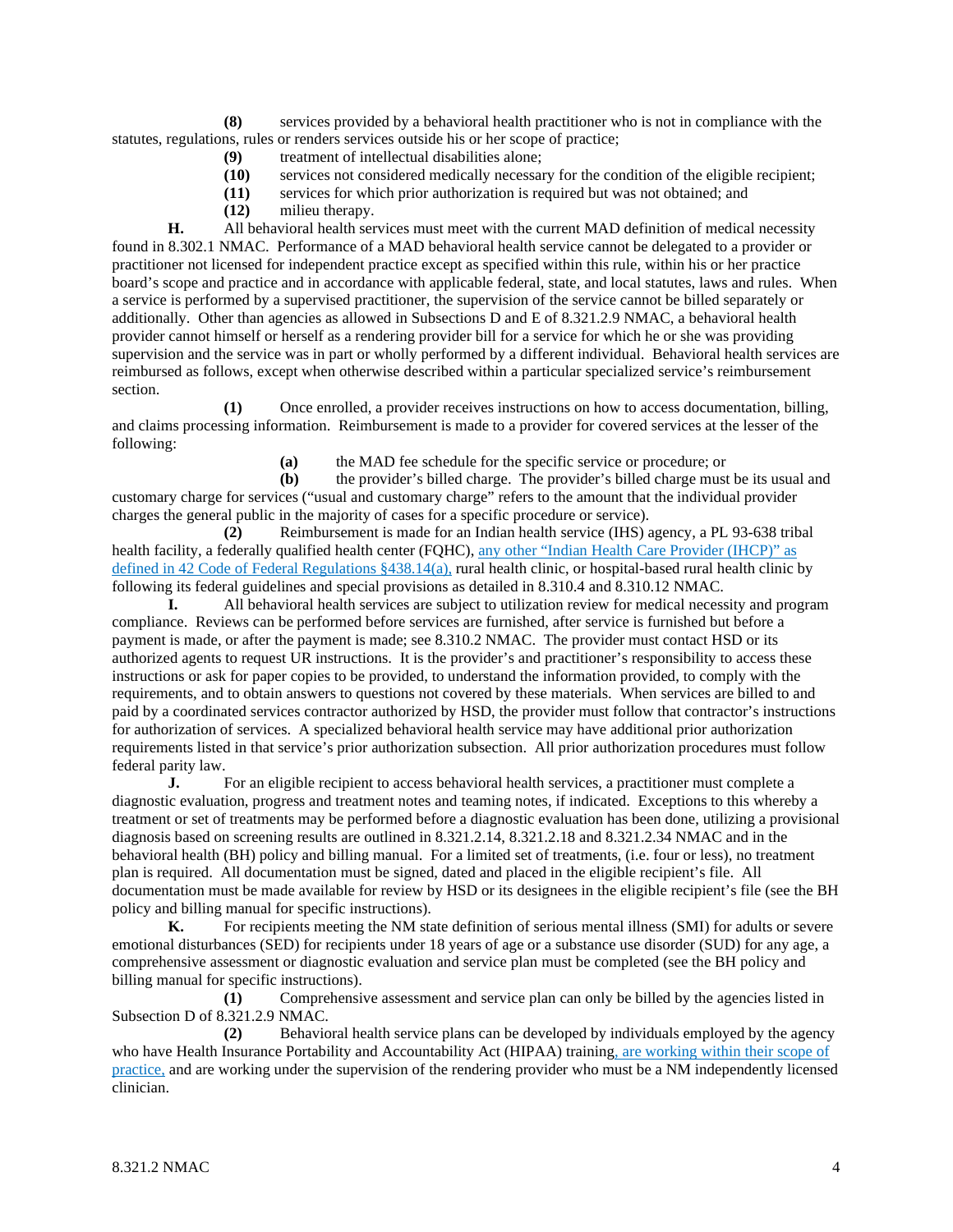**(3)** A comprehensive assessment and service plan cannot be billed if care coordination is being billed through bundled service packages such as case rates, value based purchasing agreements, high fidelity wraparound or CareLink NM (CLNM) health homes.

**L**. For out-patient, non-residential recipients meeting the NM state definition of serious mental illness (SMI) for adults or severe emotional disturbance (SED) for recipients under 18 years of age or a moderate to severe substance use disorder (SUD) for any age, where multiple provider disciplines are required and engaged either for co-occurring conditions, or other social determinants of health, an update to the service plan may be made using interdisciplinary teaming. MAD covers service plan updates through the participation of interdisciplinary teams.

**(1)** Coverage, purpose and frequency of interdisciplinary team meetings:

**(a)** provides the central learning, decision-making, and service integrating elements that weave practice functions together into a coherent effort for helping a recipient meet needs and achieve life goals; and

**(b)** covered team meetings resulting in service plan changes or updates are limited to an annual review, when recipient conditions change, or at critical decision points in the recipient's progress to recovery.

**(2)** The team consists of:

**(a)** a lead agency, which must be one of the agencies listed in Subsection D of 8.321.2.9 NMAC. This agency has a designated and qualified team lead who prepares team members, convenes and organizes meetings, facilitates the team decision-making process, and follows up on commitments made;

**(b)** a participating provider that is a MAD enrolled provider that is either already treating the recipient or is new to the case and has the expertise pertinent to the needs of the individual. This provider may practice within the same agency but in a differing discipline, or outside of the lead agency;

**(c)** other participating providers not enrolled with MAD, other subject matter experts, and relevant family and natural supports may be part of the team, but are not reimbursed through MAD; and **(d)** the recipient, who is the subject of this service plan update, must be a

participating member of every teaming meeting.

**(3)** Reimbursement:

**(a)** only the team lead and two other MAD enrolled participating providers or agencies may bill for the interdisciplinary team update. When more than three MAD enrolled providers are engaged within the session, the team decides who will bill based on the level of effort or change within their own discipline.

**(b)** when the team lead and only one other provider meet to update the service plan, the definition of teaming is not met and the service plan update may not be billed using the interdisciplinary teaming codes.

**(c)** the six elements of teaming may be performed by using a variety of media (with the person's knowledge and consent) e.g., texting members to update them on an emergent event; using email communications to ask or answer questions; sharing assessments, plans and reports; conducting conference calls via telephone; using telehealth platforms conferences; and, conducting face-to-face meetings with the person present when key decisions are made. Only the last element, that is, conducting the final face-to-face meeting with the recipient present when key decisions that result in the updates to the service plan, is a billable event.

**(d)** when the service plan updates to the original plan, that was developed within the comprehensive assessment, are developed using the interdisciplinary teaming model described in the BH policy and billing manual, service codes specific for interdisciplinary teaming may be billed. If the teaming model is not used, only the standard codes for updating the service plan can be billed. An update to the service plan using a teaming method approach and an update to the service plan not using the teaming method approach, cannot both be billed.

**(e)** billing instructions are found in the BH policy and billing manual. **M.** For recipients with behavioral health diagnoses and other co-occurring conditions, or other social determinants of health meeting medical necessity, and for whom multiple provider disciplines are engaged, MAD covers service plan development and one subsequent update per year for an interdisciplinary team.

**(1)** The team consists of:

**(a)** a lead MAD enrolled provider that has primary responsibility for coordinating the interdisciplinary team, convenes and organizes meetings, facilitates the team decision-making process, and follows up on commitments made;

(b) a participating MAD enrolled provider from a different discipline;<br>(c) other participating providers not enrolled with MAD, other subject

**(c)** other participating providers not enrolled with MAD, other subject matter

experts, and relevant family and natural supports may be part of the team, but are not reimbursed through MAD; and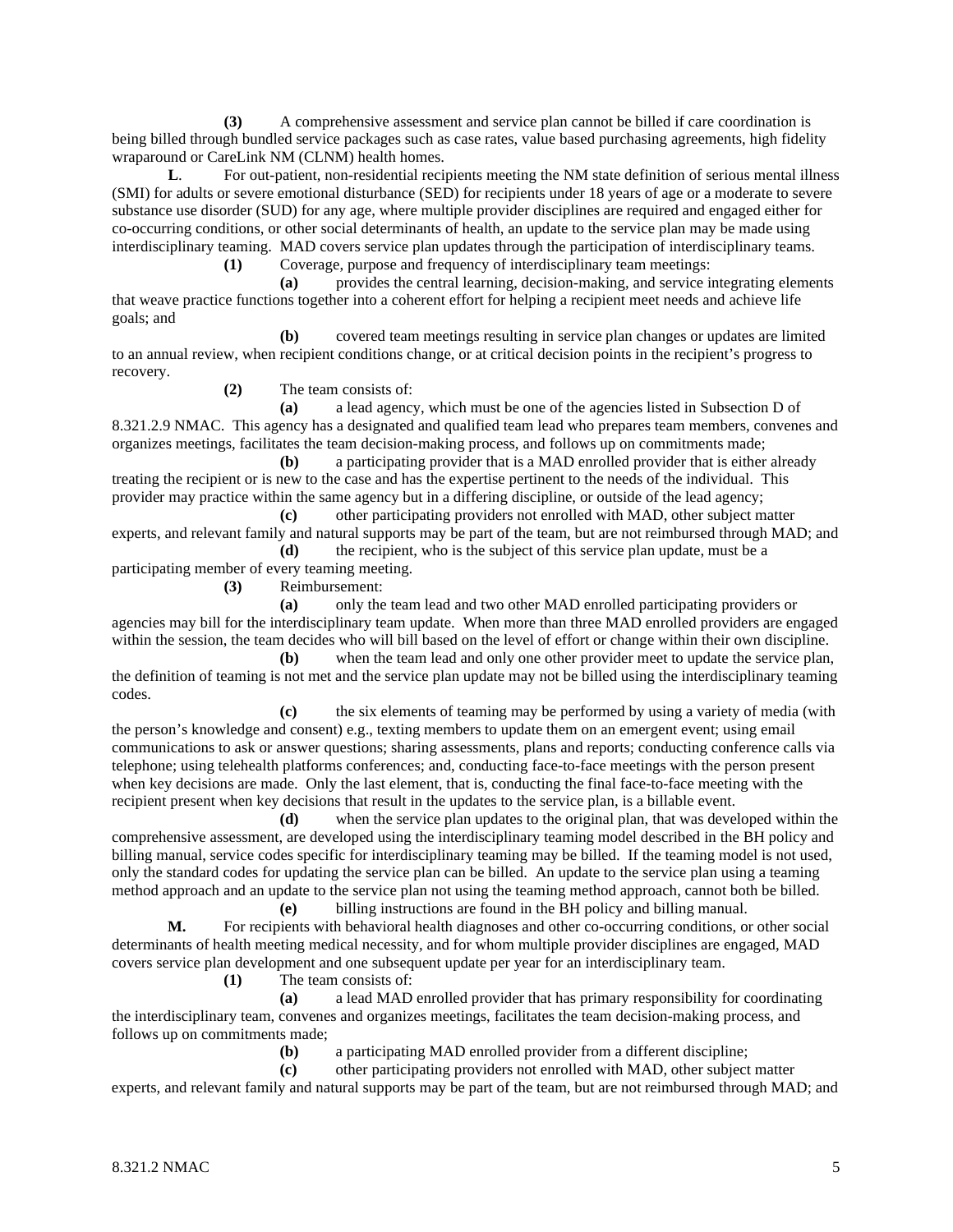**(d)** the recipient, who is the subject of this service plan development and update, must be a participating member of each team meeting.

**(2)** Reimbursement:

**(a)** only the team lead and one other MAD enrolled participating provider may bill for a single session. When more than two MAD enrolled providers are engaged with the session, the team decides who will bill based on the level of effort or change within their own discipline;

**(b)** this service plan development and subsequent update to the original plan can only be billed twice within one year; and

**(c)** billing instructions are found in the BH policy and billing manual.

**N.** All specialized behavioral health services should be delivered in the least restrictive setting. Least restrictive settings will differ between services and facilities, and are generally defined as a physical setting which places the least restraint on the client's freedom of movement and opportunity for independence and enables an individual to function with as much choice and self-direction as safely appropriate. In addition, access to or receipt of one service may not be contingent on requiring an individual to obtain or utilize any other service; for example, a housing service may not require a treatment component, nor may an outpatient treatment service require participation in housing. Multiple services may be encouraged, under appropriate circumstances, but may not be required.

[8.321.2.9 NMAC - Rp, 8.321.2.9 NMAC, 1/1/2020; A, xx/xx/xxxx]

**8.321.2.10 ADULT ACCREDITED RESIDENTIAL TREATMENT CENTER [(ARTC)] (AARTC) FOR ADULTS WITH SUBSTANCE USE DISORDERS:** To help an eligible recipient 18 years of age and older, who has been diagnosed as having a substance use disorder (SUD), and the need for [ARTC] AARTC has been identified in the eligible recipient's diagnostic evaluation as meeting criteria of the American society of addiction medicine (ASAM) level of care three for whom a less restrictive setting is not appropriate, MAD pays for services furnished to him or her by an [ARTC] AARTC accredited by the joint commission (JC), the commission on accreditation of rehabilitation facilities (CARF) or the council on accreditation (COA). [The effective date will be January 1, 2019, or as otherwise approved by the centers for medicare and medicaid services (CMS).

## **A. Eligible facilities:**

**(1)** To be eligible to be reimbursed for providing  $[ARTC]$  AARTC services to an eligible recipient, an [ARTC] AARTC facility:

**(a)** must be accredited by JC, COA, or CARF as an adult (18 and older) residential treatment facility;

**(b)** must be certified through an application process with the behavioral health services division which includes a supervisory certificate (see BH policy and billing manual for details on the supervisory certificate);

[**(b)] (c)** must have written policies and procedures specifying ASAM level of care three criteria as the basis for accepting eligible recipients into the sub-level treatment program;

[**(c)] (d)** must meet ASAM treatment service requirements for the ASAM level of care three recipients it admits into each sub-level of care;

**[(d)] (e)** must provide medication assisted treatment (MAT) for SUD, as indicated; and [**(e)] (f)** all practitioners shall be trained in ASAM principles and levels of care.

**(2)** An out-of-state or MAD border [ARTC] AARTC must have JC, CARF or COA

accreditation, use ASAM level three criteria for accepting recipients, and be licensed in its own state as an [ARTC] AARTC residential treatment facility.

# **B. Coverage criteria:**

**(1)** Treatment must be provided under the direction of an independently licensed

clinician/practitioner as defined by ASAM criteria level three for the sub-level of treatment being rendered. **(2)** Treatment shall be based on the eligible recipient's individualized treatment plans rendered by the [ARTC] AARTC facility's practitioners, within the scope and practice of their professions as defined by state law, rule or regulation. See Subsection B of 8.321.2.9 NMAC for general behavioral health professional requirements.

**(3)** The following services shall be performed by the [ARTC] AARTC agency to receive reimbursement from MAD:

**(a)** diagnostic evaluation, necessary psychological testing, and development of the eligible recipient's treatment plan, while ensuring that evaluations already performed are not repeated;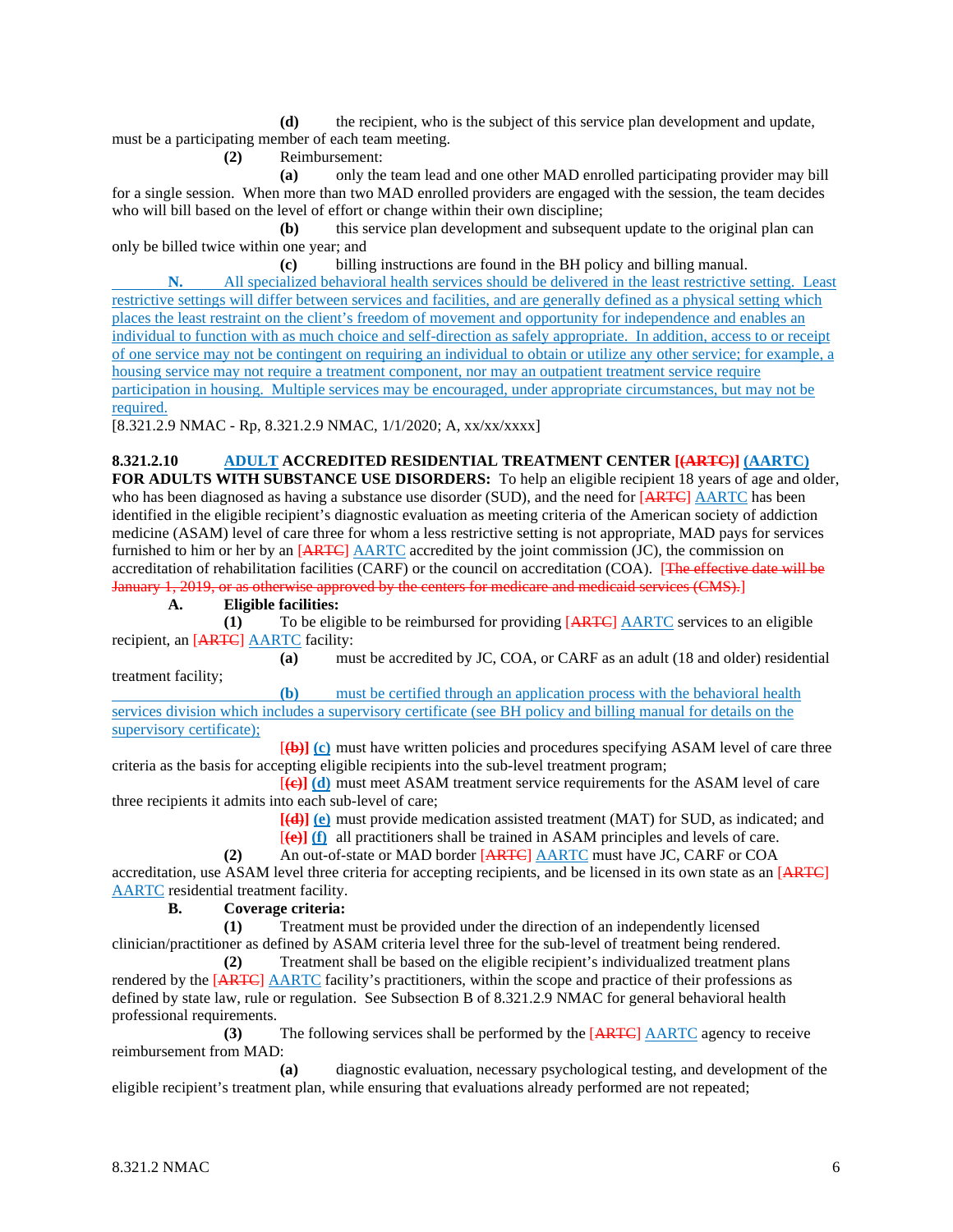**(b)** provision of regularly scheduled counseling and therapy sessions in an individual, family or group setting following the eligible recipient's treatment plan, and according to ASAM guidelines for level three, residential care, and the specific sub-level of care for which that client meets admission criteria;

**(c)** facilitation of age-appropriate life skills development;

**(d)** assistance to the eligible recipient in his or her self-administration of medication in compliance with state statute, regulation and rules;

**(e)** maintain appropriate staff available on a 24-hour basis to respond to crisis situations, determine the severity of the situation, stabilize the eligible recipient, make referrals as necessary, and provide follow-up to the eligible recipient; and

**(f)** consultation with other professionals or allied caregivers regarding the needs of the eligible recipient, as applicable.

**(4)** Admission and treatment criteria based on the sub-levels of ASAM level three criteria must be met. The differing sub-levels of ASAM three are based on the intensity of clinical services, particularly as demonstrated by the degree of involvement of medical and nursing professionals. The defining characteristic of level three ASAM criteria is that they serve recipients who need safe and stable living environments to develop their recovery skills. They are transferred to lower levels of care when they have established sufficient skills to safely continue treatment without the immediate risk of relapse, continued use, or other continued problems, and are no longer in imminent danger of harm to themselves or others.

**(5) Levels of care without withdrawal management:**

**(a)** clinically managed low-intensity residential services as specified in ASAM level of care 3.1 are covered for recipients whose condition meets the criteria for ASAM 3.1:

**(i)** is often a step down from a higher level of care and prepares the recipient for transition to the community and outpatient services; and

development.

**(ii)** requires a minimum of five hours per week of recovery skills

**(b)** clinically managed population-specific high-intensity residential services as specified in ASAM levels of care 3.3 and 3.5 are covered for recipients whose condition meets the criteria of ASAM level 3.3 or 3.5:

**(i)** level 3.3 meets the needs of recipients with cognitive difficulties needing more specialized individualized services. The cognitive impairments can be due to aging, traumatic brain injury, acute but lasting injury, or illness. These recipients need a slower pace and lower intensity of services. **(ii)** level 3.5 offers a higher intensity of service not requiring medical

monitoring.

**(c)** medically monitored intensive inpatient services as specified in ASAM level of care 3.7 are covered for recipients whose condition meets the criteria for ASAM level 3.7:

**(i)** 3.7 level is an organized service delivered by medical and nursing professionals which provides 24-hour evaluation and monitoring services under the direction of a physician or clinical nurse practitioner who is available by phone 24-hours a day.

**(ii)** nursing staff is on-site 24-hours a day.

**(iii)** other interdisciplinary staff of trained clinicians may include

counselors, social workers, emergency medical technicians with documentation of three hours of annual training in substance use disorder, and psychologists available to assess and treat the recipient and to obtain and interpret information regarding recipient needs.

**(6) Withdrawal management (WM) levels of care:**

**(a)** clinically managed residential withdrawal management services as specified in ASAM level of care 3.2WM for recipients whose condition meets the criteria for ASAM 3.2WM:

**(i)** managed by behavioral health professionals, with protocols in place should a patient's condition deteriorate and appear to need medical or nursing interventions;

**(ii)** ability to arrange for appropriate laboratory and toxicology tests;

**(iii)** a range of cognitive, behavioral, medical, mental health and other

therapies administered on an individual or group basis to enhance the recipient's understanding of addiction, the completion of the withdrawal management process, and referral to an appropriate level of care for continuing treatment;

**(iv)** the recipient remains in a level 3.2WM program until withdrawal signs and symptoms are sufficiently resolved that he or she can be safely managed at a less intensive level of care; or the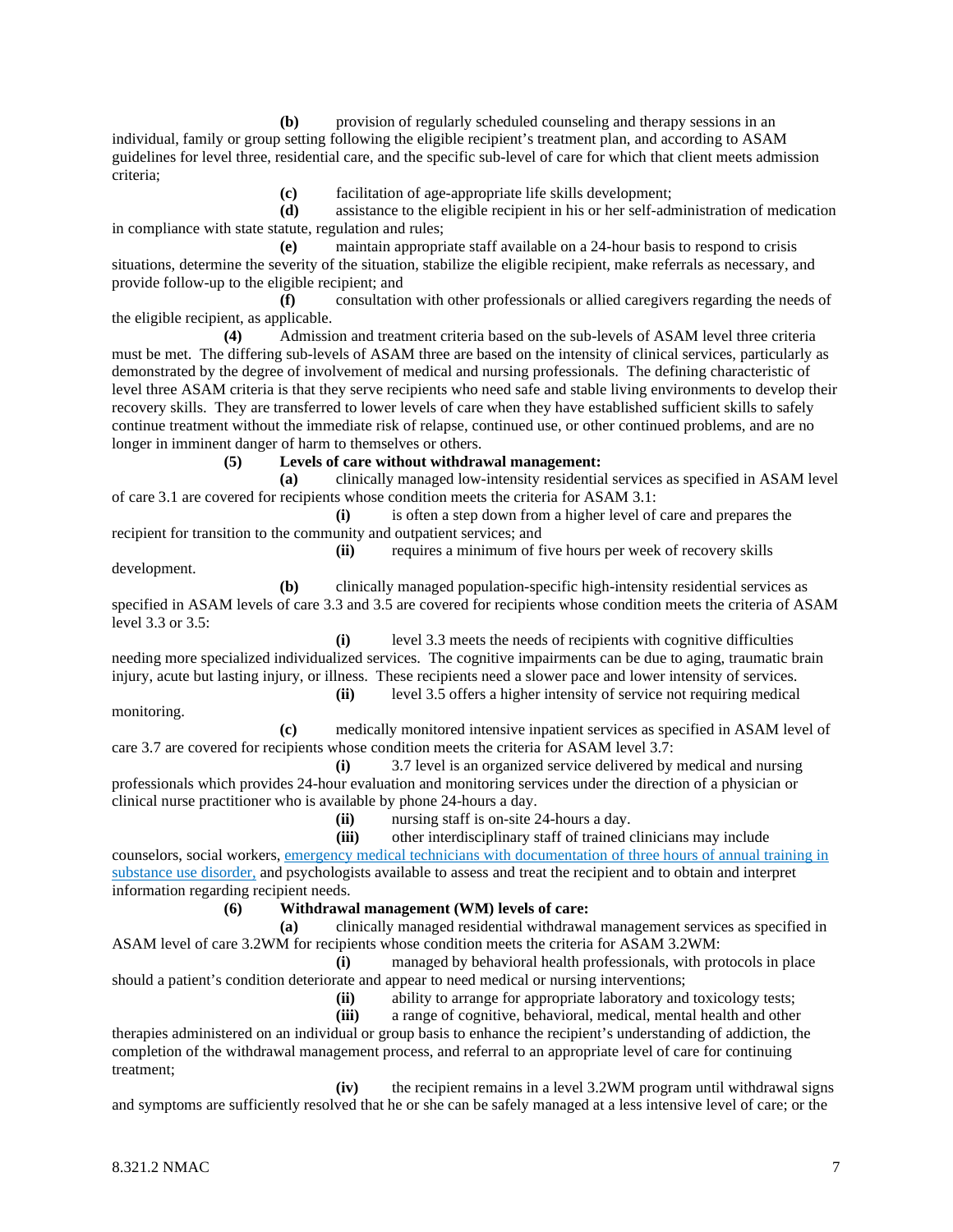recipient's signs and symptoms of withdrawal have failed to respond to treatment and have intensified such that transfer to a more intensive level of withdrawal management services is indicated; and

**(v)** [3.2WM typically lasts for no more than 30 days.] 3.2WM's length of stay is typically 3 - 5 days, after which transfer to another level of care is indicated.

**(b)** medically monitored residential withdrawal management services as specified in ASAM level of care 3.7WM for recipients whose condition meets the criteria for ASAM 3.7WM:

**(i)** services are provided by an interdisciplinary staff of nurses, counselors, social workers, addiction specialists, peer support workers, emergency medical technicians with documentation of three (3) hours of annual training in substance use disorder, or other health and technical personnel under the direction of a licensed physician;

**(ii)** monitored by medical or nursing professionals, with 24-hour nursing care and physician visits as needed, with protocols in place should a patient's condition deteriorate and appear to need intensive inpatient withdrawal management interventions;

(iii) ability to arrange for appropriate laboratory and toxicology tests;<br>(iv) a range of cognitive, behavioral, medical, mental health and other

**(iv)** a range of cognitive, behavioral, medical, mental health and other therapies administered on an individual or group basis to enhance the recipient's understanding of addiction, the completion of the withdrawal management process, and referral to an appropriate level of care for continuing

treatment; and **(v)** the recipient remains in a level 3.7WM program until withdrawal signs and symptoms are sufficiently resolved that he or she can be safely managed at a less intensive level of care; or the recipient's signs and symptoms of withdrawal have failed to respond to treatment and have intensified such that transfer to a more intensive level of withdrawal management service is indicated.<br>(vi) 3.7WM typically last for no more that

**(vi)** 3.7WM typically last for no more than seven days.

# **C. Covered services:**

[**(1)**] [ARTCs] AARTCs treating all recipients meeting ASAM level three criteria. MAD covers residential treatment services which are medically necessary for the diagnosis and treatment of an eligible recipient's condition. A clinically-managed [ARTC] AARTC facility must provide 24-hour care with trained staff. [**(2)** Referrals from an independent practitioner are required.]

**D. Non-covered services:** [ARTC] AARTC services are subject to the limitations and coverage restrictions that exist for other MAD services. See Subsection G of 8.321.2.9 NMAC for general MAD behavioral health non-covered services or activities. MAD does not cover the following specific services billed in conjunction with [ARTC] AARTC services to an eligible recipient:

**(1)** comprehensive community support services (CCSS), except when provided by a CCSS agency in discharge planning for the eligible recipient from the facility;

**(2)** services for which prior approval was not requested and approved;

(3) services furnished to ineligible individuals;<br>(4) formal educational and vocational services

**(4)** formal educational and vocational services which relate to traditional academic subjects or vocational training; and

**(5)** activity therapy, group activities, and other services primarily recreational or diversional in nature.

**E. Treatment plan:** The treatment plan must be developed by a team of professionals in consultation with the eligible recipient and in accordance with ASAM and accreditation standards. The interdisciplinary team must review the treatment plan at least every 15 days.

**F. Prior authorization:** Prior authorization is not required for up to five days for eligible recipients meeting ASAM level three criteria to facilitate immediate admission and treatment to the appropriate level of care. Within that five day period, the provider must furnish notification of the admission and if the provider believes that continued care beyond the initial five days is medically necessary, prior authorization must be obtained from MAD or its designee. For out-of-state [ARTCs] AARTCs prior authorization is required prior to admission. Services for which prior authorization was obtained remain subject to utilization review at any point in the payment process. All MAD services are subject to utilization review for medical necessity, inspection of care, and program compliance. Follow up auditing is done by the accrediting agency per their standards.

**G. Reimbursement:** An [ARTC] AARTC agency must submit claims for reimbursement on the UB-04 form or its successor. See Subsection H of 8.321.2.9 NMAC for MAD general reimbursement requirements and see 8.302.2 NMAC. Once enrolled, the agency receives instructions on how to access documentation, billing, and claims processing information.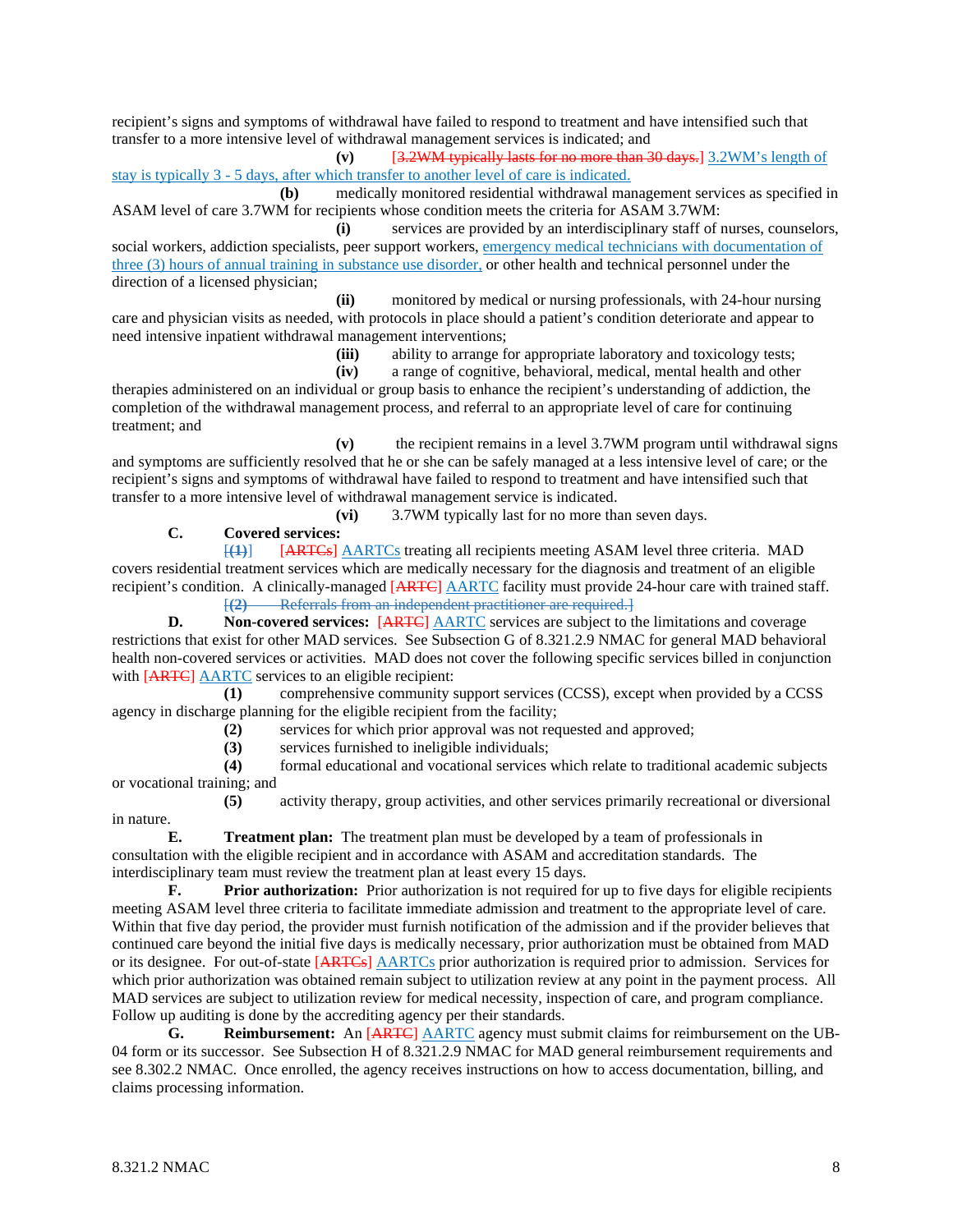**(1)** MAD reimbursement covers services considered routine in the residential setting. Routine services include, but are not limited to, counseling, therapy, activities of daily living, medical management, crisis intervention, professional consultation, transportation, rehabilitative services and administration.

**(2)** Services which are not covered in routine services include other MAD services that an eligible recipient might require that are not furnished by the facility, such as pharmacy services, primary care visits, laboratory or radiology services. These services are billed directly by the applicable providers and are governed by the applicable sections of NMAC rules.

(3) MAD does not cover room and board.<br>
(4) Detailed billing instructions can be acc

**(4)** Detailed billing instructions can be accessed in the BH policy and billing manual.  $[8.321.2.10 \text{ NMAC} - \text{N}, 1/1/2020; \text{A}, \text{xx}/\text{xx}/\text{xx} \text{X}]$ 

**8.321.2.11 ACCREDITED RESIDENTIAL TREATMENT CENTER (ARTC) FOR YOUTH:** To help an eligible recipient under 21 years of age when the need for ARTC has been identified in the eligible recipient's tot to teen health check screen (EPSDT) program (42 CFR section 441.57) or other diagnostic evaluation, and for whom a less restrictive setting is not appropriate, MAD pays for services furnished to him or her by an ARTC accredited by the joint commission (JC), the commission on accreditation of rehabilitation facilities (CARF) or the council on accreditation (COA). A determination must be made that the eligible recipient needs the level of care (LOC) for services furnished in an ARTC. This determination must have considered all environments which are least restrictive, meaning a supervised community placement, preferably a placement with the juvenile's parent, guardian or relative. A facility or conditions of treatment that is a residential or institutional placement should only be utilized as a last resort based on the best interest of the juvenile or for reasons of public safety.

# **A. Eligible facilities:**

**(1)** In addition to the requirements of Subsections A and B of 8.321.2.9 NMAC, in order to be eligible to be reimbursed for providing ARTC services to an eligible recipient, an ARTC facility:

**(a)** must provide a copy of its JC, COA, or CARF accreditation as a children's residential treatment facility;

**(b)** must provide a copy of its CYFD ARTC facility license and certification; and

**(c)** must have written utilization review (UR) plans in effect which provide for

review of the eligible recipient's need for the ARTC that meet federal requirements; see 42 CFR Section 456.201 through 456.245;

**(2)** If the ARTC is operated by IHS or by a federally recognized tribal government, the youth based facility must meet CYFD ARTC licensing requirements, but is not required to be licensed or certified by CYFD. In lieu of receiving a license and certification, CYFD will provide MAD copies of its facility findings and recommendations. MAD will work with the facility to address recommendations. Details related to findings and recommendations for an IHS or federally recognized tribal government's ARTC are detailed in the BH policy and billing manual; and

**(3)** In lieu of New Mexico CYFD licensure, an out-of-state or MAD border ARTC facility must have JC, COA or CARF accreditation and be licensed in its own state as an ARTC residential treatment facility.

**B. Covered services:** MAD covers accommodation and residential treatment services which are medically necessary for the diagnosis and treatment of an eligible recipient's condition. An ARTC facility must provide an interdisciplinary psychotherapeutic treatment program on a 24-hour basis to the eligible recipient. The ARTC will coordinate with the educational program of the recipient, if applicable.

**(1)** Treatment must be furnished under the direction of a MAD board eligible or certified psychiatrist.

**(2)** Treatment must be based on the eligible recipient's individualized treatment plans rendered by the ARTC facility's practitioners, within the scope and practice of their professions as defined by state law, rule or regulation. See Subsection B of 8.321.2.9 NMAC for general behavioral health professional requirements.

**(3)** Treatment must be reasonably expected to improve the eligible recipient's condition. The treatment must be designed to reduce or control symptoms or maintain levels of functioning and avoid hospitalization or further deterioration is acceptable expectations of improvement.

**(4)** The following services must be performed by the ARTC agency to receive reimbursement from MAD:

**(a)** performance of necessary evaluations, psychological testing and development of the eligible recipient's treatment plans, while ensuring that evaluations already performed are not repeated;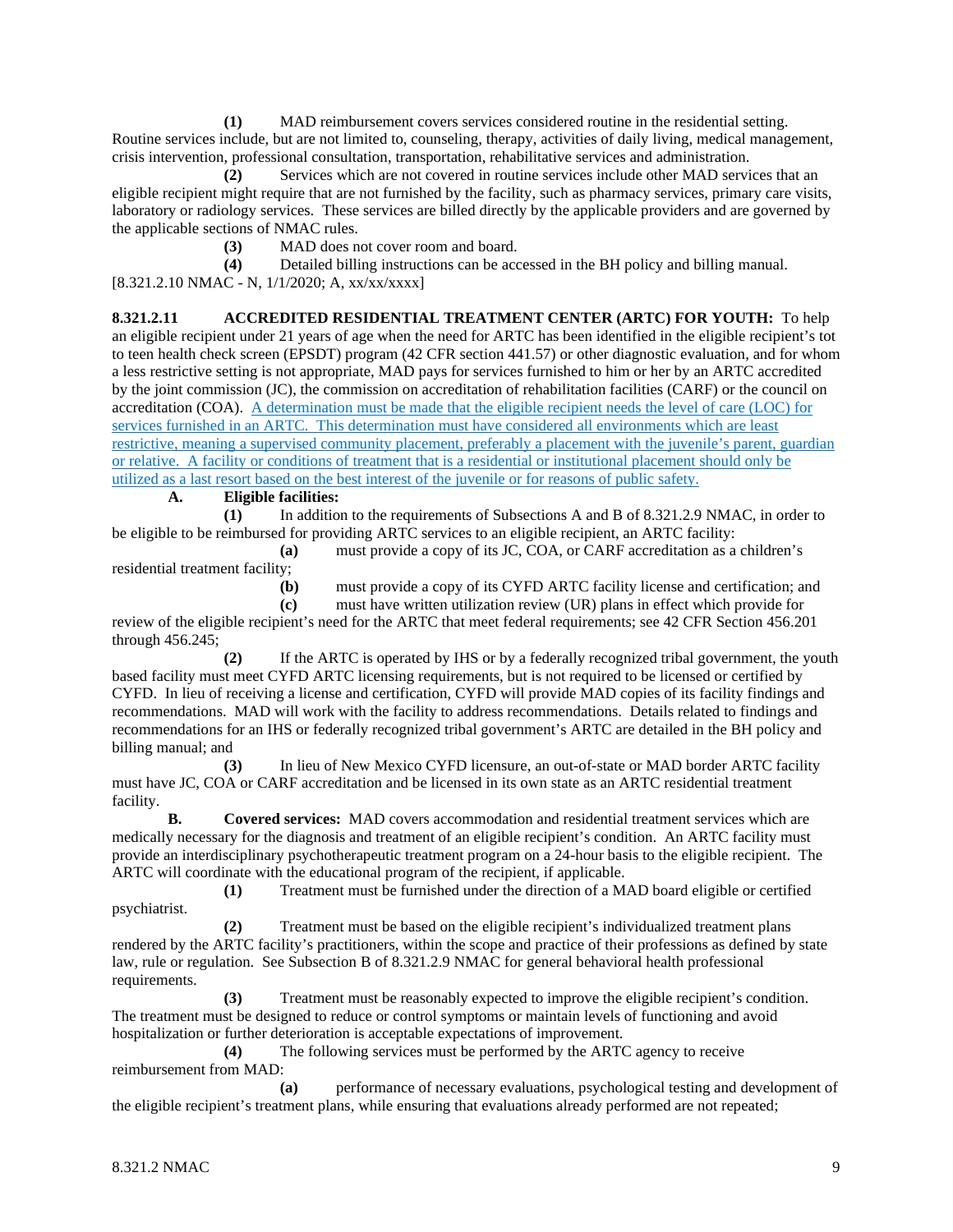**(b)** provide regularly scheduled counseling and therapy sessions in an individual, family or group setting following the eligible recipient's treatment plan;

**(c)** facilitation of age-appropriate skills development in the areas of household management, nutrition, personal care, physical and emotional health, basic life skills, time management, school attendance and money management to the eligible recipient;

**(d)** assistance to the eligible recipient in his or her self-administration of medication in compliance with state statute, regulation and rules;

**(e)** maintain appropriate staff available on a 24-hour basis to respond to crisis situations, determine the severity of the situation, stabilize the eligible recipient, make referrals, as necessary, and provide follow-up to the eligible recipient;

**(f)** consultation with other professionals or allied caregivers regarding the needs of the eligible recipient, as applicable;

**(g)** non-medical transportation services needed to accomplish the eligible recipient's treatment objective; and

**(h)** therapeutic services to meet the physical, social, cultural, recreational, health maintenance and rehabilitation needs of the eligible recipients.

**C. Non-covered services:** ARTC services are subject to the limitations and coverage restrictions that exist for other MAD services. See Subsection G of 8.321.2.9 NMAC for general MAD behavioral health noncovered services or activities. MAD does not cover the following specific services billed in conjunction with ARTC services to an eligible recipient:

**(1)** CCSS, except when provided by a CCSS agency in discharge planning for the eligible recipient from the facility;

(2) services for which prior approval was not requested and approved;<br>(3) services furnished to ineligible individuals; ARTC and group services

**(3)** services furnished to ineligible individuals; ARTC and group services are covered only for eligible recipients under 21 years of age;

**(4)** formal educational and vocational services which relate to traditional academic subjects or vocation training; and

**(5)** activity therapy, group activities, and other services primarily recreational or diversional in nature.

**D. Treatment plan:** The treatment plan must be developed by a team of professionals in consultation with the eligible recipient, his or her parent, legal guardian and others in whose care he or she will be released after discharge. The plan must be developed within 14 calendar days of the eligible recipient's admission to an ARTC facility. The interdisciplinary team must review the treatment plan at least every 30 calendar days. In addition to the requirements of Subsection K of 8.321.2.9 NMAC, all supporting documentation must be available for review in the eligible recipient's file. The treatment plan must also include a statement of the eligible recipient's cultural needs and provision for access to cultural practices.

**E. Prior authorization:** Before any ARTC services are furnished to an eligible recipient, prior authorization is required from MAD or its designee. Services for which prior authorization was obtained remain subject to utilization review at any point in the payment process.

**F. Reimbursement:** An ARTC agency must submit claims for reimbursement on the UB-04 form or its successor. See Subsection H of 8.321.2.9 NMAC for MAD general reimbursement requirements and see 8.302.2 NMAC. Once enrolled, the agency receives instructions on how to access documentation, billing, and claims processing information.

**(1)** The MAD fee schedule is based on actual cost data submitted by the ARTC agency. Cost data is grouped into various cost categories for purposes of analysis and rate setting. These include direct service, direct service supervision, therapy, admission and discharge planning, clinical support, non-personnel operating, administration and consultation.

**(a)** The MAD fee schedule reimbursement covers those services considered routine in the residential setting. Routine services include, but are not limited to: counseling, therapy, activities of daily living, medical management, crisis intervention, professional consultation, transportation, rehabilitative services and administration.

**(b)** Services which are not covered in routine services include other MAD services that an eligible recipient might require that are not furnished by the facility, such as pharmacy services, primary care visits, laboratory or radiology services, are billed directly by the applicable providers and are governed by applicable sections of NMAC rules.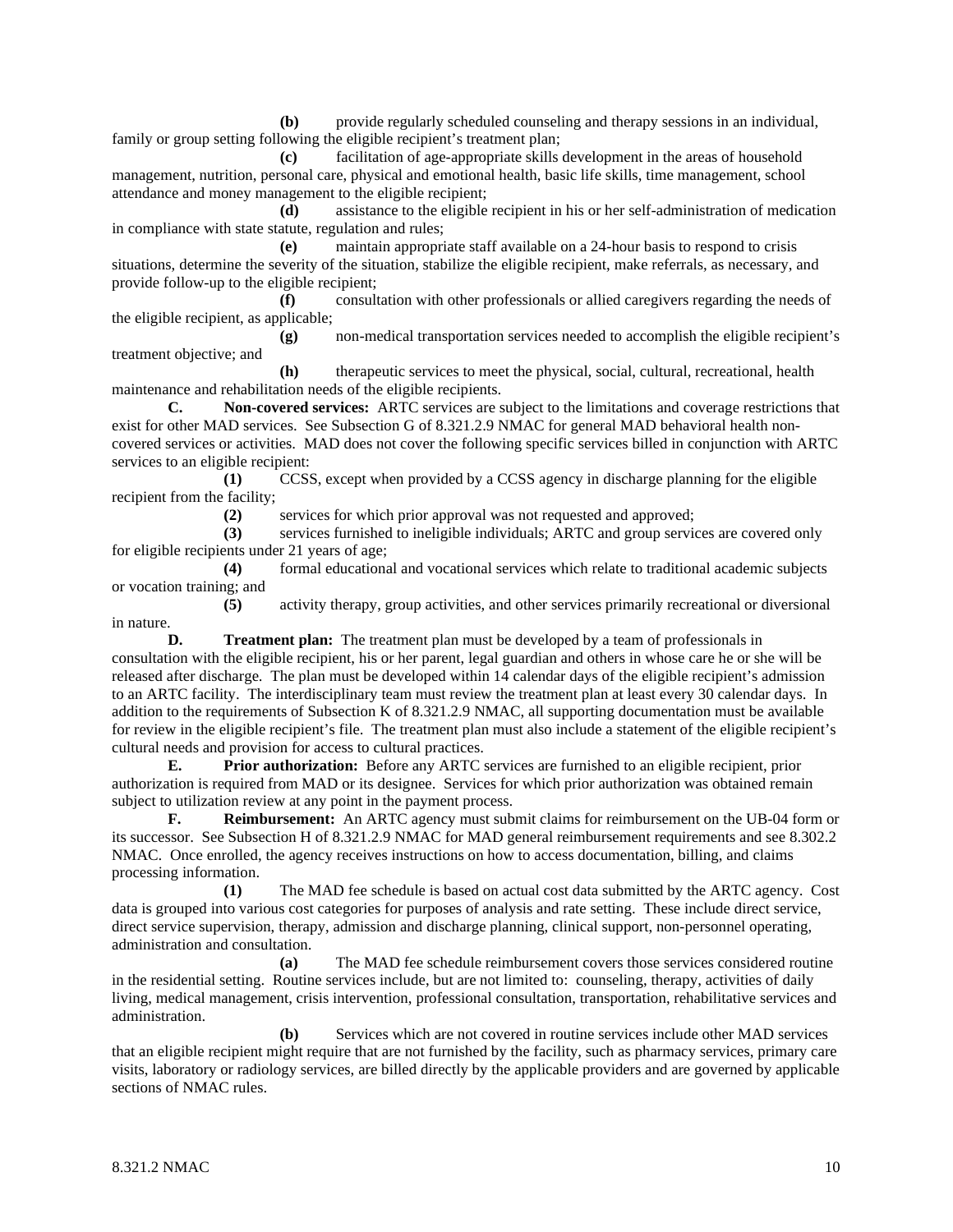**(c)** Services which are not covered in the routine rate and are not a MAD covered service include services not related to medical necessity, clinical treatment, and patient care.

**(2)** A vacancy factor of 24 days annually for each eligible recipient is built in for therapeutic leave and trial community placement. Since the vacancy factor is built into the rate, an ARTC agency cannot bill nor be reimbursed for days when the eligible recipient is absent from the facility.

**(3)** An ARTC agency must submit annual cost reports in a form prescribed by MAD. Cost reports are due 90 calendar days after the close of the agency's fiscal year end.

**(a)** If an agency cannot meet this due date, it can request a 30 calendar day extension for submission. This request must be made in writing and received by MAD prior to the original due date.<br>(b) Failure to submit a cost report by the due date or the extended due date. when Failure to submit a cost report by the due date or the extended due date, when

applicable, will result in suspension of all MAD payments until the cost report is received.

**(4)** Reimbursement rates for an ARTC out-of-state provider located more than 100 miles from the New Mexico border (Mexico excluded) are at the fee schedule unless a separate rate is negotiated. [8.321.2.11 NMAC - Rp, 8.321.2.11 NMAC, 1/1/2020; A, xx/xx/xxxx]

**8.321.2.12 APPLIED BEHAVIOR ANALYSIS (ABA):** MAD pays for medically necessary, empirically supported, applied behavior analysis (ABA) services for eligible recipients who have a well-documented medical diagnosis of autism spectrum disorder (ASD), and for eligible recipients who have well-documented risk for the development of ASD. As part of a three-stage comprehensive approach consisting of evaluation, assessment, and treatment, ABA services may be provided in coordination with other medically necessary services (e.g., family infant toddler program (FIT) services, occupational therapy, speech language therapy, medication management, developmentally disabled waiver services, etc.). ABA services are part of the early periodic screening, diagnosis and treatment (EPSDT) program (CFR 42 section 441.57). There is no age requirement to receive ABA services and ABA is a covered benefit for medicaid-enrolled adults.

# **A. Coverage Criteria:**

**(1)** Confirmation of the presence or risk of ASD must occur through an approved autism evaluation provider (AEP) through a comprehensive diagnostic evaluation (CDE) used to determine the presence of and a diagnosis of ASD. A targeted evaluation is used when the eligible recipient who has a full diagnosis of ASD presents with behaviors that are changed from the last CDE. An ASD risk evaluation is used when an eligible recipient meets the at-risk criteria found in Subsection C of 8.321.2.12 NMAC.

**(2)** An integrated service plan (ISP) must be developed by the AEP together with a referral to an approved ABA provider (AP) agency (stage one).

**(3)** The AP agency completes a behavior or functional analytic assessment. The assessment results determine if a focused or comprehensive model is selected and a treatment plan is completed (stage two).

**(4)** ABA stage two and three services are then rendered by a behavior analyst certification board (BACB) approved behavior analyst (BA), a board certified assistant behavior analyst (BCaBA) or a behavior technician (BT), in accordance with the treatment plan (stage three). A BCaBA is referred to 8.321.2 NMAC as a behavior analyst assistant (BAA).

**B. Eligible providers:** ABA services are rendered by a number of providers and practitioners: an AEP; a behavior analyst (BA) and a behavior technician (BT) through an ABA provider (AP); and an ABA specialty care provider. Each ABA provider and practitioner has corresponding enrollment requirements and renders unique services according to his or her provider type and specialty. All providers must successfully complete a criminal background registry check. See Subsections A and B of 8.321.2.9 NMAC for MAD general provider requirements.

**(1) Stage 1: Autism Evaluation Provider (AEP):** Completes the CDE, ASD risk evaluation or targeted evaluation and develops the ISP for an eligible recipient.

**(2) Behavior Analyst (BA):** a BA who is a board certified behavior analyst (BCBA® or BCBA-D®) by the behavior analyst certification board (BACB®) or a psychologist who is certified by the American board of professional psychology in behavior and cognitive psychology and who was tested in the ABA part of his or her certification, may render ABA stage two-behavior analytic assessment, service model determination and treatment plan development and stage three services-implementation of an ABA treatment plan. MAD refers to this practitioner in rule and on the fee schedule as a BA.

**(3) Stage two and three BAA:** A BAA who is a board certified assistant behavior analyst (BCaBA®) by the BACB® may assist his or her supervising BA in rendering a ABA stage two-behavior or functional analytic assessment, service model determination and ABA treatment plans development and stage three services implementation of the ABA treatment plans, when the BAA's supervising BA determines he or she has the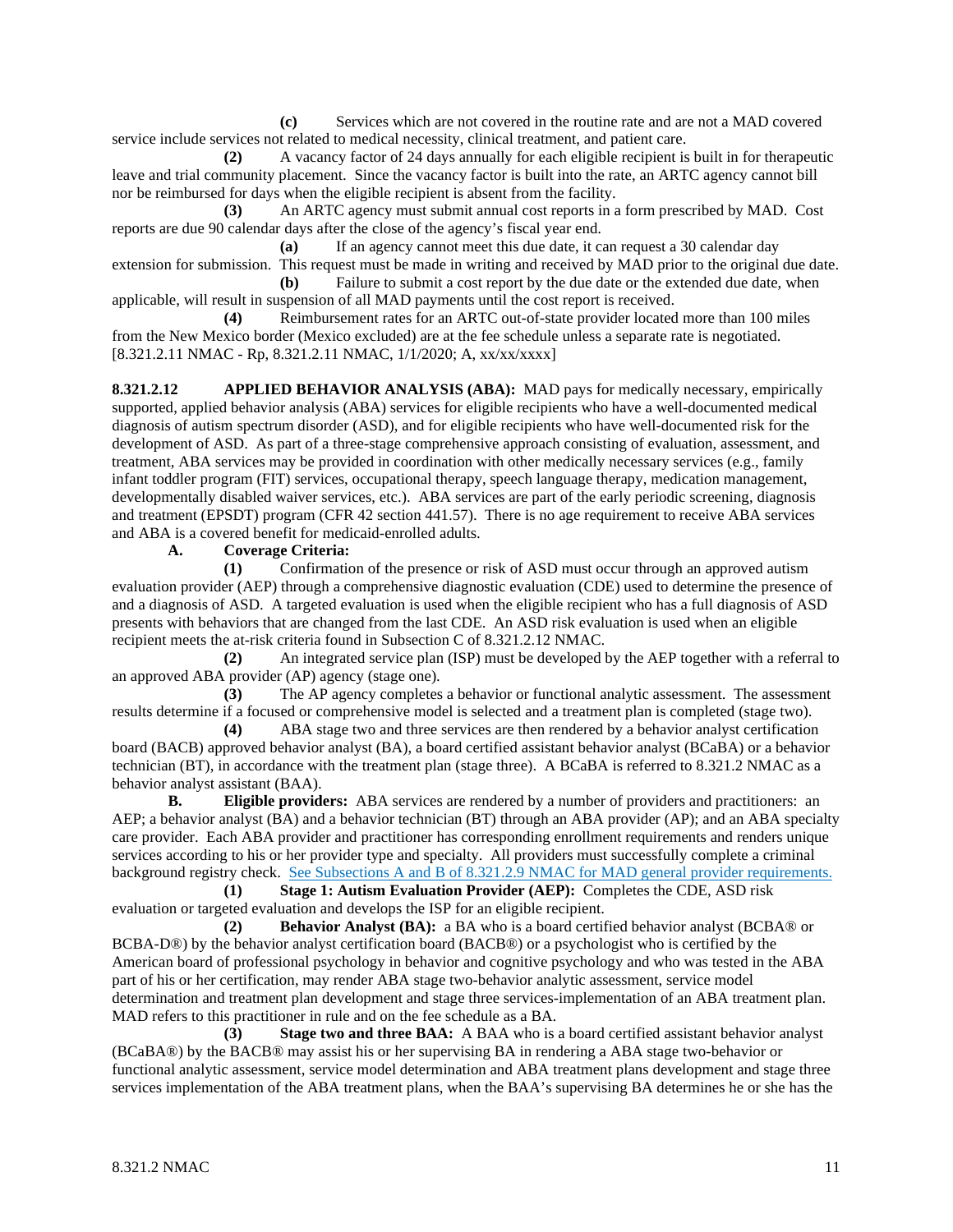skills and knowledge to render such services. This is determined in the contract the BAA has agreed to with his or her supervising BA.

**(4) Stage three Behavioral Technician (BT):** A BT, under supervision of a BA, may assist stage two and implement stage three ABA treatment plan interventions and services.

**(5) Stage three ABA specialty care provider eligibility requirements:** practitioners who are enrolled as BAs must provide additional documentation that demonstrates the practitioner has the skills, training and clinical experience to oversee and render ABA services to highly complex eligible recipients who require specialized ABA services.

**(6) Additional provider types:** To avoid a delay in receiving stage two services, a recipient may be referred for ABA services with a diagnosis of ASD by other medical provider types. While the practitioners listed below may not meet the requirements to be approved as AEPs and therefore are not considered AEPs, until further notice, MAD is recognizing the diagnosis of ASD of a recipient by the following provider types to expedite a recipient's access to ABA stage two services:

**(a)** A New Mexico regulation and licensing department (RLD) licensed

psychologist.

- **(b)** A New Mexico board of nursing licensed:
	- **(i)** psychiatric clinical nurse specialist; or
	- **(ii)** certified nurse practitioner with a specialty of pediatrics or psychiatry.
- **(c)** A New Mexico MD or DO board licensed:
	- (i) psychiatrist who is board certified in child and adolescent; or pediatrician.
		- **(ii)** pediatrician.
- **(d)** A New Mexico behavioral health credentialing board credentialed certified family peer support worker under the supervision of an approved ABA supervisor.

**C. Identified population:** The admission criteria are separated into two types: at-risk for ASD and diagnosed with ASD.

**(1) At-risk for ASD:** an eligible recipient may be considered 'at-risk' for ASD and therefore eligible for time-limited ABA services, if he or she does not meet full criteria for ASD per the latest version of the diagnostic statistical manual (DSM) or international classification of diseases (ICD). To be qualified for the ABA criteria of at-risk, the eligible recipient must meet all the following requirements:

**(a)** is between 12 and 36 months of age;

**(b)** presents with developmental differences and delays as measured by standardized

assessments;

**(c)** demonstrates some characteristics of the disorder (e.g., impairment in social communication and early indicators for the development of restricted and repetitive behavior); and

**(d)** presents with at least one genetic risk factor (e.g., genetic risk due to having an older sibling with a well-documented ASD diagnosis; eligible recipient has a diagnosis of Fragile X syndrome).

**(2) Diagnosed with ASD:** an eligible recipient who has a documented medical diagnosis of ASD according to the latest version of the DSM or the ICD is eligible for ABA services if he or she presents with a CDE or targeted evaluation.

**D. Covered services:**

**(1) Stage one:** An eligible recipient is referred to an AEP after screening positive for ASD. The AEP conducts a diagnostic evaluation (CDE or targeted evaluation), develops the ISP, and recommends ABA stage 2 services. For an eligible recipient who has an existing ASD diagnosis, diagnostic re-evaluation is not necessary, but the development of an ISP and the determination of the medical necessity for ABA services are required.

**(2) Stage two BA:** For all eligible recipients, stage two services include a behavior or functional analytic assessment, ABA service model determination, and treatment plan development. The family, eligible recipient (as appropriate for age and developmental level), and the AP's supervising BA work collaboratively to make a final determination regarding the clinically appropriate ABA service model, with consultative input from the AEP as needed. A behavior or functional analytic assessment addressing needs associated with both skill acquisition and behavior reduction is conducted, and an individualized ABA treatment plan, as appropriate for the ABA service model, is developed by the supervising BA. The BA is responsible for completing all of the following services:

- **(a)** the recipient's assessment;
- **(b)** selection and measurement of goals; and
- **(c)** treatment plan formulation and documentation.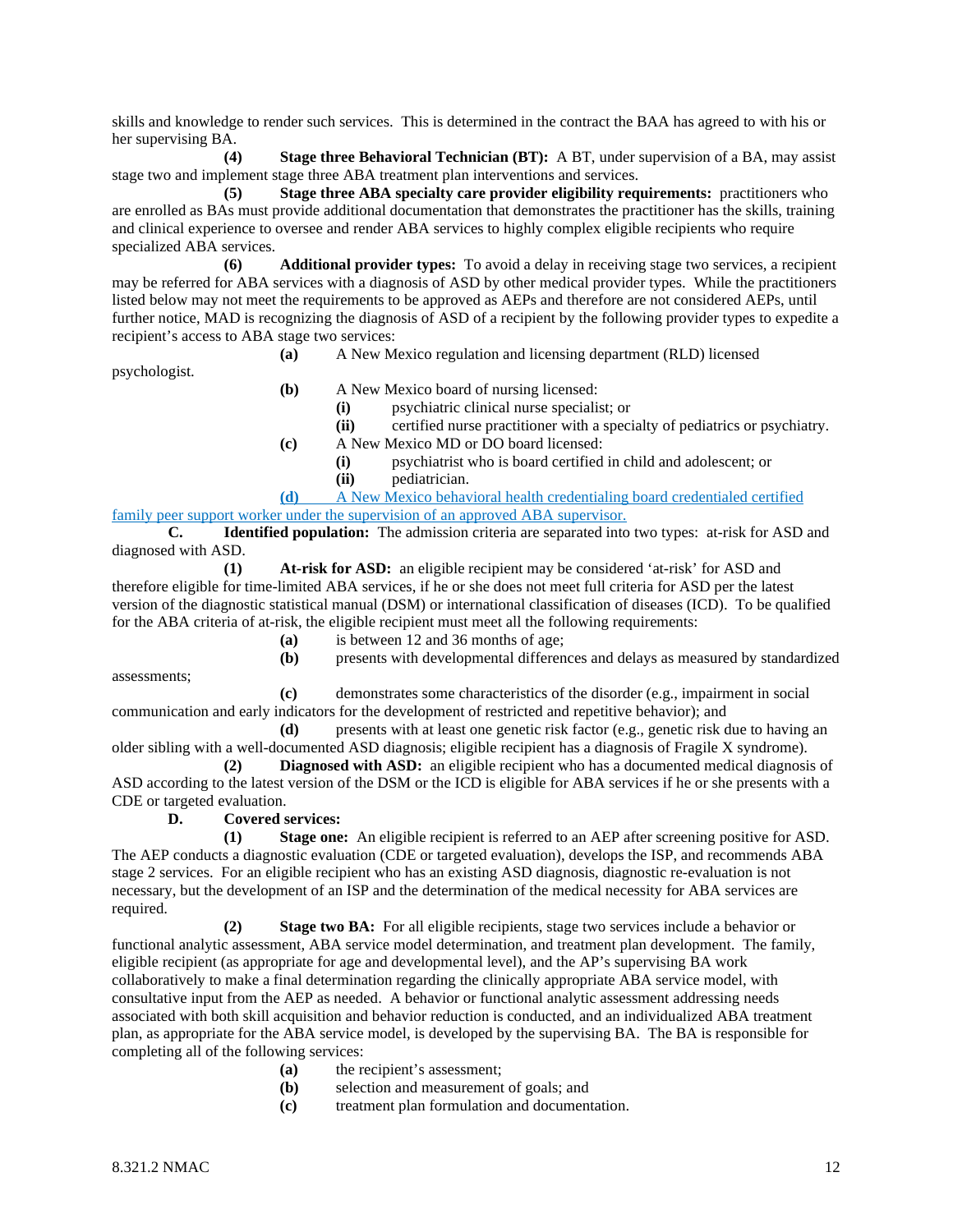**(3) Stage three - treatment:** Most ABA stage three services require prior authorization and may vary in terms of intensity, frequency and duration, the complexity and range of treatment goals, and the extent of direct treatment provided.

**(4) Stage three - clinical management and case supervision:** All stage three services require clinical management. If a BAA or a BT is implementing the treatment plan, the BAA or BT requires frequent, ongoing case supervision from his or her BA or supervising BAA. The BH policy and billing manual provides a detailed description of the requirements for rendering clinical management and case supervision.

**(5) Stage three - ABA specialty care services:** Specialty care services require prior authorization. In cases where the needs of the eligible recipient exceed the expertise of the AP and the logistical or practical ability of the AP to fully support the eligible recipient MAD covers the eligible recipient for a referral to a MAD enrolled ABA specialty care practitioner (SCP).

**(6)** If the eligible recipient is in a residential facility or institutional setting that either specializes in or has as part of its treatment modalities MAD ABA services, and the residential facility is not an AP for ABA stage two and three services, and the eligible recipient has a MAD recognized CDE or targeted evaluation which recommends ABA stage two services, the residential facility is responsible to locate a MAD enrolled ABA stage two and three AP and develop an agreement allowing the AP to render stage two and three services at the residential facility. Reimbursement for ABA stage two and three services is made to the MAD enrolled AP, not the residential facility.

**(7)** For an eligible recipient who meets the criteria for ABA services and who is in a treatment foster care (TFC) placement, he or she is not considered to be in a residential facility and may receive ABA services outside of the TFC agency. An eligible recipient who meets the criteria for ABA services who is in a residential treatment center, accredited residential treatment center, or a group home may receive ABA services to the extent that the residential provider is able to provide the services.

**(8)** See the BH policy and billing manual for specific instructions concerning stages one through three services.

**E. Prior authorization - general information stage three services:**

**(1)** Prior authorization to continue ABA stage three services must be secured every six months. At each six month authorization point, a UR contractor will assess, with input from the family and AP's BA, whether or not changes are needed in the eligible recipient's ISP or treatment plan. Additionally, the family or AP may request ISP modifications prior to the UR contractor's six-month authorization point if immediate changes are warranted to preserve the health and wellbeing of the eligible recipient.

**(2)** To secure the initial and ongoing prior authorization for stage three services, the AP must submit the prior authorization request, specifically noting:

**(a)** the CDE or targeted evaluation and the ISP from the AEP (developed in stage one) along with the ABA treatment plan (developed in stage two);

**(b)** the requested treatment model (focused or comprehensive), maximum hours of service requested per week;

**(c)** the number of hours of case supervision requested per week, if more than two hours of supervision per 10 hours of intervention is requested; the BH policy and billing manual provides detailed requirements for case supervision;

**(d)** the number of hours of clinical management requested per week, if more than two hours of clinical management per 10 hours of intervention is requested; and

**(e)** the need for collaboration with an ABA specialty care provider, if such a need has been identified through initial assessment and treatment planning; after services have begun, the AP agency may refer the eligible recipient to a SCP for a focused behavior or functional analytic assessment focusing on the specific care needs of the eligible recipient. The SCP will then request a prior authorization for specialty care services to the eligible recipient's UR contractor.

**(3)** The request must document hours allocated to other services (e.g., early intervention through FIT, physical therapy, speech and language therapy) that are in the eligible recipient's ISP in order for the eligible recipient's UR to determine if the requested intensity (i.e., hours per week) is feasible and appropriate.

**(4)** When an eligible recipient's behavior exceeds the expertise of the AP and logistical or practical ability of the AP to fully support him or her, MAD allows the AP to refer the eligible recipient to his or her UR contractor for prior authorization to allow an ABA specialty care provider to intervene. The UR contractor will approve a prior authorization to the ABA specialty care provider to complete a targeted assessment including a functional assessment and provide the primary AP with, or to implement his or herself, individualized interventions to address the behavioral concerns for which the referral is based on medical documentation.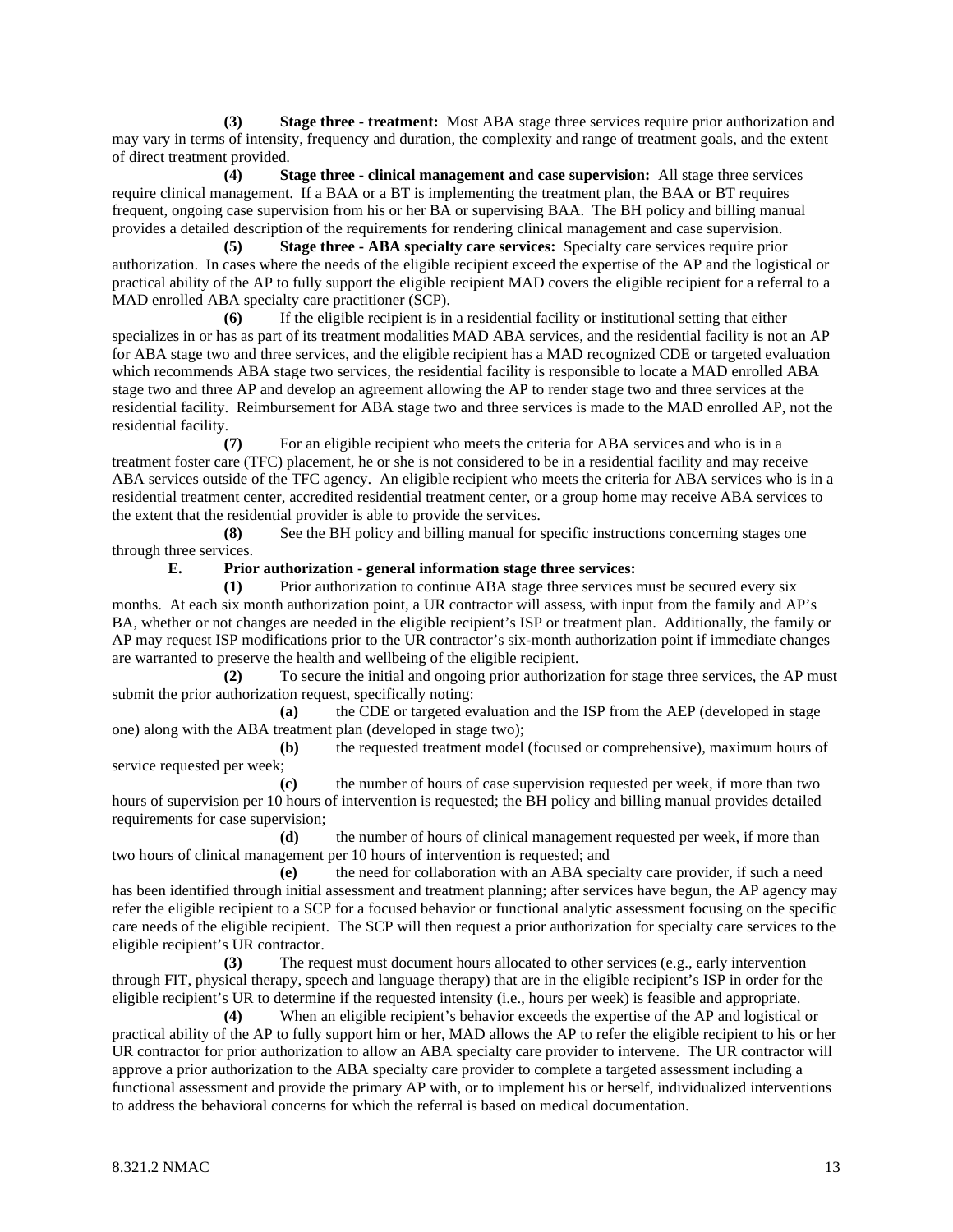**(5)** Services may continue until the eligible recipient no longer meets service criteria for ABA services as described in the BH policy and billing manual.

**(6)** See the BH policy and billing manual for specific instructions on prior authorizations. **F. Non-covered services:**

**(1)** The eligible recipient's comprehensive or targeted diagnostic evaluation or the ISP and treatment plan updates recommend placement in a higher, more intensive, or more restrictive level of care (LOC) and no longer recommends ABA services.

**(2)** Activities that are not designed to accomplish the objectives delineated in covered services and that are not included in the ABA treatment plan.

**(3)** Activities that are not based on the principles and application of applied behavior analysis.

services.

**(4)** Activities that take place in school settings and have the potential to supplant educational

**(5)** Activities that are better described as another therapeutic service (e.g., speech language therapy, occupational therapy, physical therapy, counseling, etc.), even if the practitioner has expertise in the provision of ABA.

**(6)** Activities which are better characterized as staff training certification or licensure or certification supervision requirements, rather than ABA case supervision.

**G. Reimbursement:** Billing instructions for ABA services are detailed in the BH policy and billing manual.

[8.321.2.12 NMAC - Rp, 8.321.2.10 NMAC, 1/1/2020; A, xx/xx/xxxx]

**8.321.2.13 ASSERTIVE COMMUNITY TREATMENT SERVICES:** To help an eligible recipient with medically necessary services MAD pays for covered assertive community treatment services (ACT). See Subsections A and B of 8.321.2.9 NMAC for MAD general provider requirements.

**A. Eligible providers:**

**(1)** An ACT agency must demonstrate compliance with administrative, financial, clinical, quality improvement and information services infrastructure standards established by MAD or its designee, including compliance and outcomes consistent with the ACT fidelity model. See Subsections A and B of 8.321.2.9 NMAC for MAD general provider requirements.

**(2)** An ACT agency providing coordinated specialty care for an individual with first episode psychosis must provide services consistent with the coordinated specialty care (CSC) model.

**(3)** ACT services must be provided by an agency designated team of 10 to 12 members; see Paragraph (5) of Subsection A of 8.321.2.13 NMAC for the required composition. Lower number of team member compositions may be considered by BHSD for a waiver request dependent on the nature of the clinical severity and rural vs. urban environment pending BHSD approval. Each team must have a designated team leader. Practitioners on this team shall have sufficient individual competence, professional qualifications and experience to provide service coordination; crisis assessment and intervention; symptom assessment and management; individual counseling and psychotherapy; prescription, administration, monitoring and documentation of medications; substance abuse treatment; work-related services; activities of daily living services; support services or direct assistance to ensure that the eligible recipient obtains the basic necessities of daily life; and coordination, support and consultation to the eligible recipient's family and other major supports. The agency must coordinate its ACT services with local hospitals, local crisis units, local law enforcement agencies, local behavioral health agencies, and consider referrals from social service agencies.

**(4)** Each ACT team staff member must be successfully and currently certified or trained according to ACT fidelity model standards. The training standards focus on developing staff competencies for delivering ACT services according to the most recent ACT evidenced-based practices and ACT fidelity model. Each ACT team shall have sufficient numbers of qualified staff to provide treatment, rehabilitation, crisis and support services 24-hours a day, seven days a week.

**(5)** Each ACT team shall have a staff-to eligible recipient ratio dependent on the nature of the team based on clinical severity and rural vs. urban environment pending BHSD approval to ensure fidelity with current model.

**(6)** Each ACT team must comply with 8.321.2.9 NMAC for specific licensing requirements for ACT staff team members as appropriate, and must include:

**(a)** one team leader who is an independently licensed behavioral health practitioner (LPCC, LMFT, LISW, LCSW, LPAT, psychologist);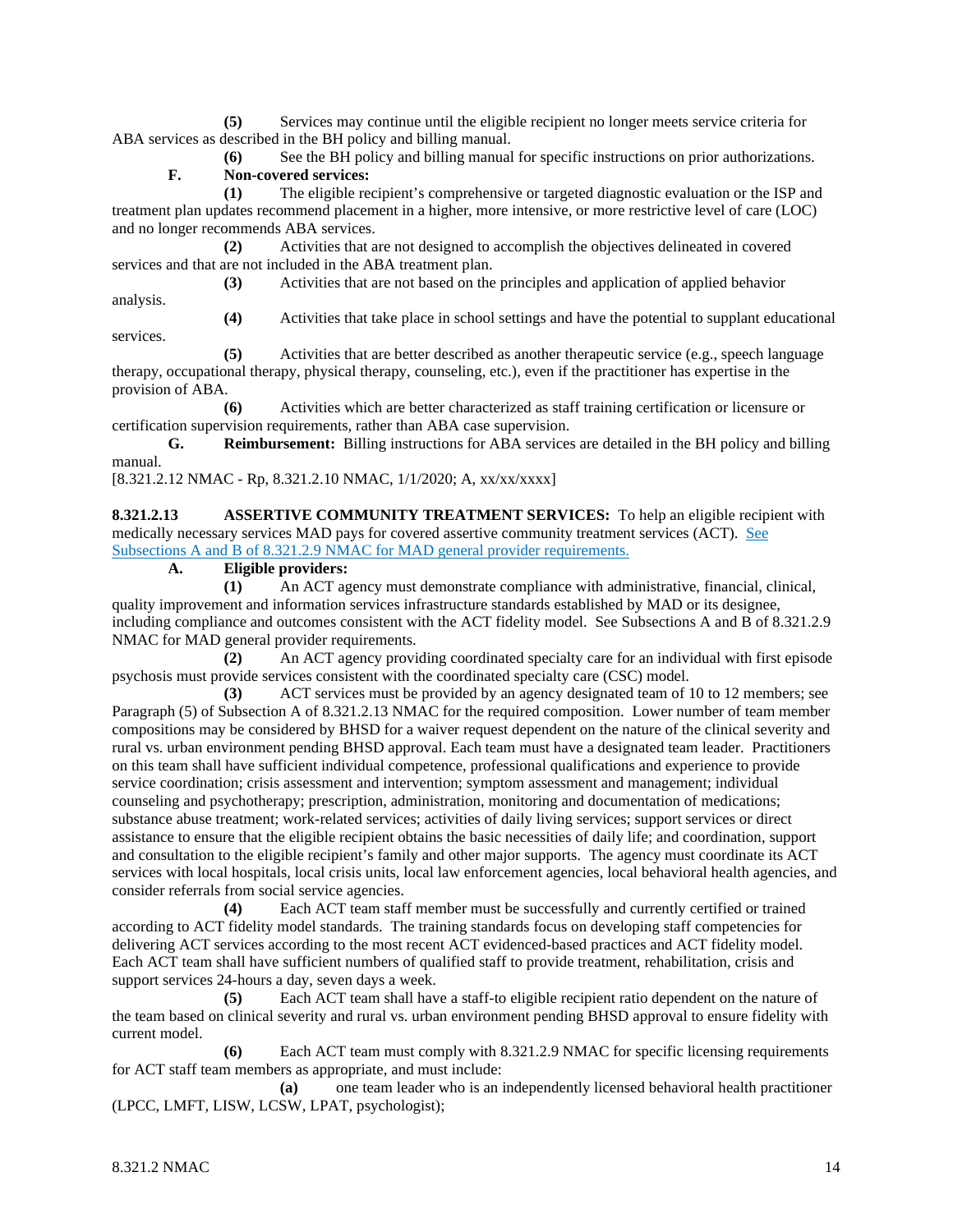**(b)** medical director/prescriber:

- **(i)** board certified or board eligible psychiatrist; or
- **(ii)** NM licensed psychiatric certified nurse practitioner; or
- **(iii)** NM licensed psychiatric clinical nurse specialist; or
- **(iv)** prescribing psychologist under the supervision or consultation of an

MD; or

**(c)** two licensed nurses, one of whom shall be a RN, or other allied medical professionals may be used in place of one nurse;

(d) at least one other MAD recognized [independently] licensed behavioral health on C of 8.321.2.9 NMAC]: professional  $\overline{\phantom{a}}$ , see Subsection C see Subsection C of 8.321.

**(e)** at least one MAD recognized licensed behavioral health practitioner with expertise in substance use disorders;

**(f)** at least one employment specialist;

**(g)** at least one New Mexico certified peer support worker (CPSW) through the approved state of New Mexico certification program; or certified family peer support worker (CFPSW);

**(h)** one administrative staff person; and

**(i)** the eligible recipient shall be considered a part of the team for decisions impacting his or her ACT services.

**(7)** The agency must have a HSD ACT approval letter to render ACT services to an eligible recipient. The approval letter will authorize an agency also delivering CSC services.

**(8)** Any adaptations to the model require an approved variance from BHSD.

#### **B. Coverage criteria: (1)** MAD covers medically necessary ACT services required by the condition of the eligible

recipient.

- **(2)** The ACT program provides four levels of interaction with the participating individuals:
	- **(a)** Face-to-face encounters.

**(b)** Collateral encounters designated as members of the recipient's family or household, or significant others who regularly interact with the recipient and are directly affected by or have the capability of affecting his or her condition, and are identified in the service plan as having a role in treatment.

**(c)** Assertive outreach defined as the ACT team having knowledge of what is happening with an individual. This occurs in either locating the individual or acting quickly and decisively when action is called for, while increasing client independence. This is done on behalf of the client, and can comprise only five percent per individual of total service time per month.

- **(d)** Group encounters defined by the following types:
	- **(i)** Basic living skills development;
	- **(ii)** Psychosocial skills training;
	- **(iii)** Peer groups; or
	- **(iv)** Wellness and recovery groups.

**(3)** The ACT therapy model is based on empirical data and evidence-based interventions that target specific behaviors with an individualized treatment plan for the eligible recipient. Specialized therapeutic and rehabilitative interventions falling within the fidelity of the ACT model are used to address specific areas of need, such as experiences of repeated hospitalization or incarcerations, severe problems completing activities of daily living and individuals who have a significant history of involvement in behavioral health services.

## **C. Identified population:**

**(1)** ACT services are provided to an eligible recipient aged 18 and older whose diagnosis or diagnoses meet the criteria of serious mental illness (SMI) with a special emphasis on psychiatric disorders, including schizophrenia, schizoaffective disorder, bipolar disorder or psychotic depression for individuals who have severe problems completing activities of daily living, who have a significant history of involvement in behavioral health services and who have experienced repeated hospitalizations or incarcerations due to mental illness.

**(2)** ACT services can also be provided to eligible individuals 15 to 30 years of age who are within the first two years of their first episode of psychosis.

**(3)** A co-occurring diagnosis of substance abuse shall not exclude an eligible recipient from ACT services.

**D. Covered services:** ACT is a voluntary medical, comprehensive case management and psychosocial intervention program provided on the basis of principles covered in the BH policy and billing manual.

**E. Non-covered services:** ACT services are subject to the limitations and coverage restrictions that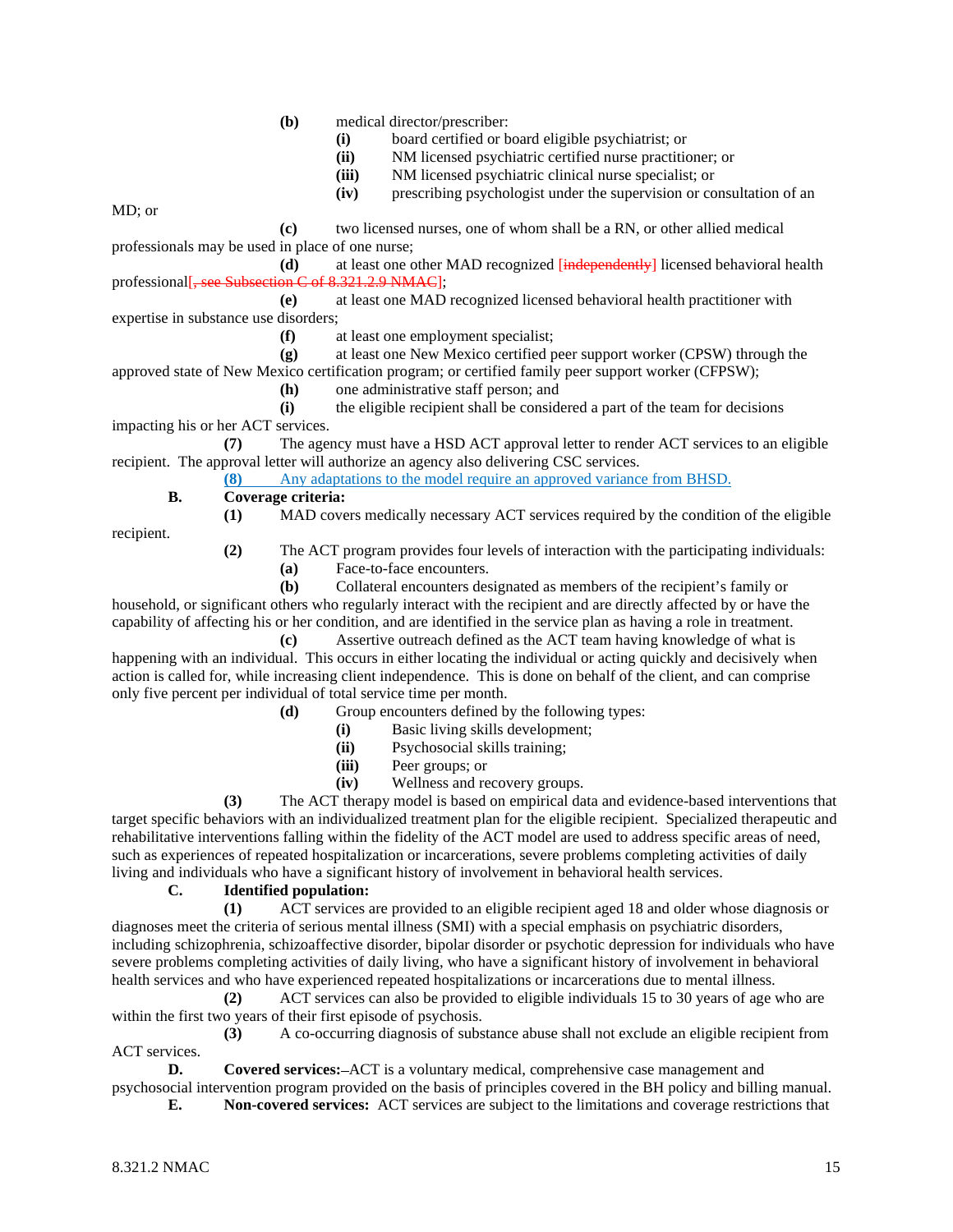exist for other MAD services. See Subsection G of 8.321.2.9 NMAC for MAD general non-covered behavioral health services. MAD does not cover other psychiatric, mental health nursing, therapeutic, non-intensive outpatient substance abuse or crisis services when billed in conjunction with ACT services to an eligible recipient, except for medically necessary medications and hospitalizations. Psychosocial rehabilitation services can be billed for a sixmonth period for transitioning levels of care, but must be identified as a component of the treatment plan.

**F. Reimbursement:** ACT agencies must submit claims for reimbursement on the CMS-1500 claim form or its successor. See Subsection H of 8.321.2.9 for MAD general reimbursement requirements. [8.321.2.13 NMAC - Rp 8.321.2.12 NMAC, 1/1/2020; A, xx/xx/xxxx]

## **8.321.2.14 BEHAVIORAL HEALTH PROFESSIONAL SERVICES FOR SCREENINGS,**

**EVALUATIONS, ASSESSMENTS AND THERAPY:** MAD covers validated screenings for high risk conditions in order to provide prevention or early intervention. Brief interventions or the use of the treat first clinical model may be billed with a provisional diagnosis for up to four encounters. After four encounters, if continuing treatment is required, a diagnostic evaluation must be performed, and subsequent reimbursement is based on the diagnosis and resulting service and treatment plan. See the BH policy and billing manual for a description of the treat first clinical model.

**A.** Psychological, counseling and social work: These services are diagnostic or active treatments with the intent to reasonably improve an eligible recipient's physical, social, emotional and behavioral health or substance abuse condition. Services are provided to an eligible recipient whose condition or functioning can be expected to improve with these interventions. Psychological, counseling and social work services are performed by licensed psychological, counseling and social work practitioners acting within their scope of practice and licensure (see Subsections B through E of 8.321.2.9 NMAC). These services include, but are not limited to assessments that appraise cognitive, emotional and social functioning and self-concept. Therapy includes planning, managing and providing a program of psychological services to the eligible recipient meeting a current DSM,  $\left[\frac{1}{eF}\right]$  ICD, or DC:0-5 behavioral health diagnosis and may include therapy with her or his family or parent/caretaker, and consultation with his or her family and other professional staff.

**B.** An assessment as described in the BH policy and billing manual, must be signed by the practitioner operating within his or her scope of licensure (see Subsection B of 8.321.2.9 NMAC). A nonindependently licensed behavioral health practitioner must have an independently licensed behavioral health practitioner review and sign the assessment with a diagnosis. Based on the eligible recipient's current assessment, his or her treatment file must document the extent to which his or her treatment goals are being met and whether changes in direction or emphasis of the treatment are needed. See Subsection K of 8.321.2.9 NMAC for detailed description of the required eligible recipient file documentation.

**C.** Outpatient therapy services (individual, family and group) includes planning, managing, and providing a program of psychological services to the eligible recipient with a diagnosed behavioral health disorder, and may include consultation with his or her family and other professional staff with or without the eligible recipient present when the service is on behalf of the recipient. See the BH policy and billing manual for detailed requirements of service plans and treatment plans.

[8.321.2.14 NMAC - Rp, 8.321.2.22 NMAC, 1/1/2020; A, xx/xx/xxxx]

**8.321.2.15 BEHAVIORAL HEALTH RESPITE CARE (Managed Care Organization (MCO)):** As part of centennial care's comprehensive service system, behavioral health (BH) respite service is for short-term direct care and supervision of the eligible recipient in order to afford the parent(s) or caregiver a respite for their care of the recipient and takes place in the recipient's home or another setting. See Subsections A and B of 8.321.2.9 NMAC for MAD general provider requirements.<br>A. Eligible [providers an



[**(i)] (a)** bachelor's degree and three years' experience working with the target

population;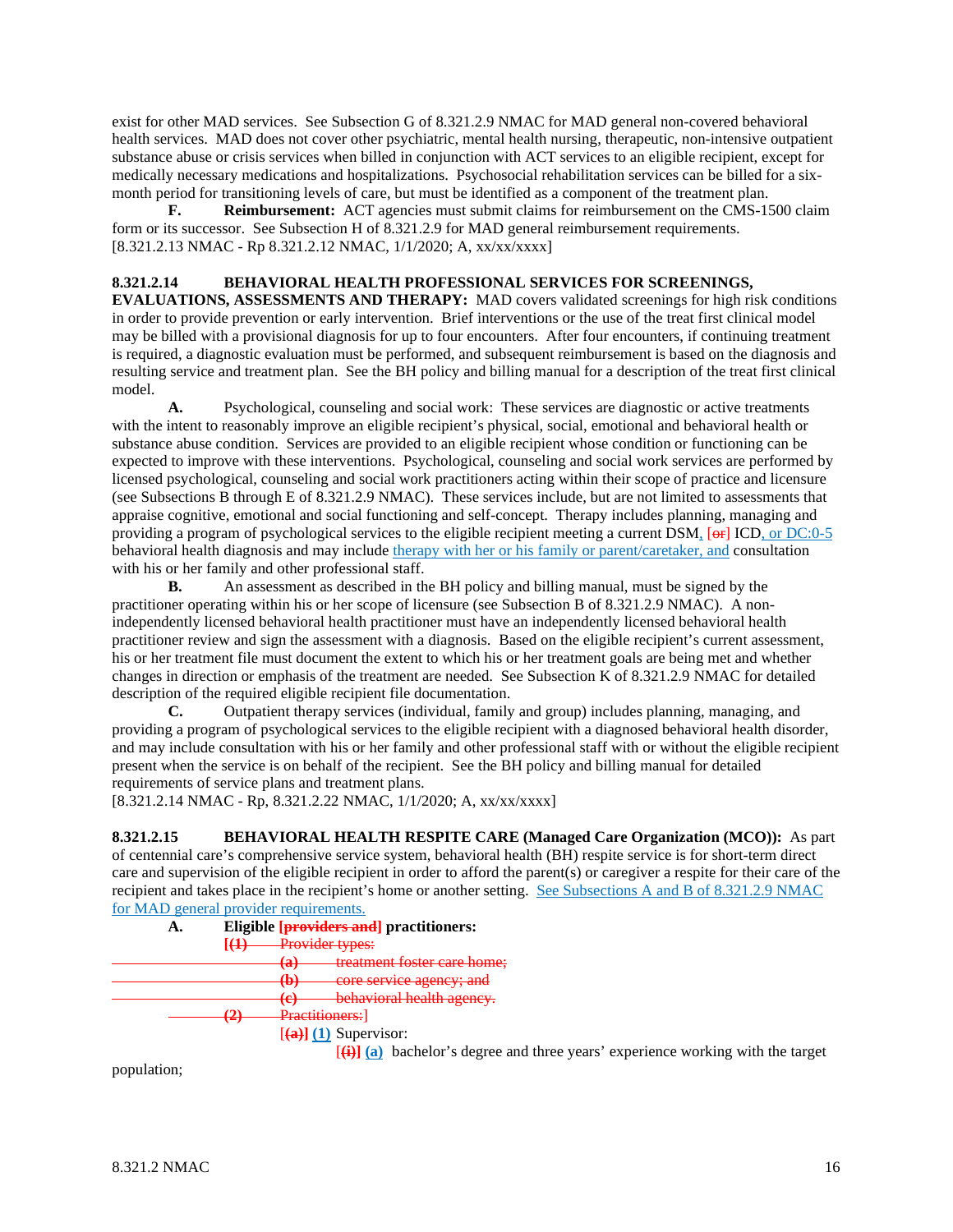[**(ii)] (b)** supervision activities include a minimum of two hours per month individual supervision covering administrative and case specific issues, and two additional hours per month of continuing education in behavioral health respite care issues, or annualized respite provider training;

[**(iii)] (c)**access to on call crisis support available 24-hours a day; and

[**(iv)] (d)**supervision by licensed practitioners must be in accordance with their

respective licensing board regulations.

[**(b)] (2)** Respite care staff:

[**(i)] (a)** minimum three years' experience working with the target population; [**(ii)] (b)** pass all criminal records and background checks for all persons

residing in the home over 18;

[**(iii)] (c)**possess a valid driver's license, vehicle registration and insurance, if

transporting member;

[**(iv)] (d)**CPR and first aid; and

[**(v)] (e)** documentation of behavioral health orientation, training and supervision as defined in the BH policy and billing manual.

**B. Coverage criteria:** The provider agency will assess the situation and, with the caregiver, recommend the appropriate setting for respite. BH respite services may include a range of activities to meet the social, emotional and physical needs identified through the service or treatment plan, and documented in the treatment record. These services may be provided for a few hours during the day or for longer periods of time involving overnight stays. BH respite, while usually planned, can also be provided in an emergency or unplanned basis.

# **C. Identified population:**

**(1)** Members up to 21 years of age diagnosed with a severe emotional disturbance (SED), as defined by the state of New Mexico who reside with the same primary caregivers on a daily basis; or

**(2)** Youth in protective services custody whose placement may be at risk whether or not they

are diagnosed with SED.

**D. Non-covered services:**

**(1)** 30 days or 720 hours per year at which time prior authorization must be acquired for additional respite care;

**(2)** May not be billed in conjunction with the following medicaid services:

- **(a)** treatment foster care;
- **(b)** group home;
- **(c)** residential services;
- **(d)** inpatient treatment.

**(3)** Non-enrolled siblings of a child receiving BH respite services are not eligible for BH

respite benefits; and

**(4)** Cost of room and board are not included as part of respite care.

[8.321.2.15 NMAC - N, 1/1/2020; A, xx/xx/xxxx]

**8.321.2.16 BEHAVIOR MANAGEMENT SKILLS DEVELOPMENT SERVICES:** To help an eligible recipient under 21 years of age who is in need of behavior management intervention receive services, MAD pays for behavior management services (BMS) as part of the EPSDT program and when the need for BMS is identified in a tot to teen health check screen or other diagnostic evaluation (see 42 CFR Section 441.57). BMS services are designed to provide highly supportive and structured therapeutic behavioral interventions to maintain the eligible recipient in his or her home or community. BMS assists in reducing or preventing inpatient hospitalizations or outof-home residential placement of the eligible recipient through use of teaching, training and coaching activities designed to assist him or her in acquiring, enhancing and maintaining the life, social and behavioral skills needed to function successfully within his or her home and community settings. BMS is provided as part of a comprehensive approach to treatment and in conjunction with other services as indicated in the eligible recipient's comprehensive behavioral health treatment or service plan. BMS is not provided as a stand-alone service, but delivered as part of an integrated plan of services to maintain eligible recipients in their communities as an alternative to out-of-home services.

**A. Eligible providers:** An agency must be certified by CYFD to provide BMS services. See Subsections A and B of 8.321.2.9 NMAC for MAD general provider requirements.

**B. Coverage criteria:** MAD reimburses for behavior management services specified in the eligible recipient's individualized treatment plan which are designed to improve his or her performance in targeted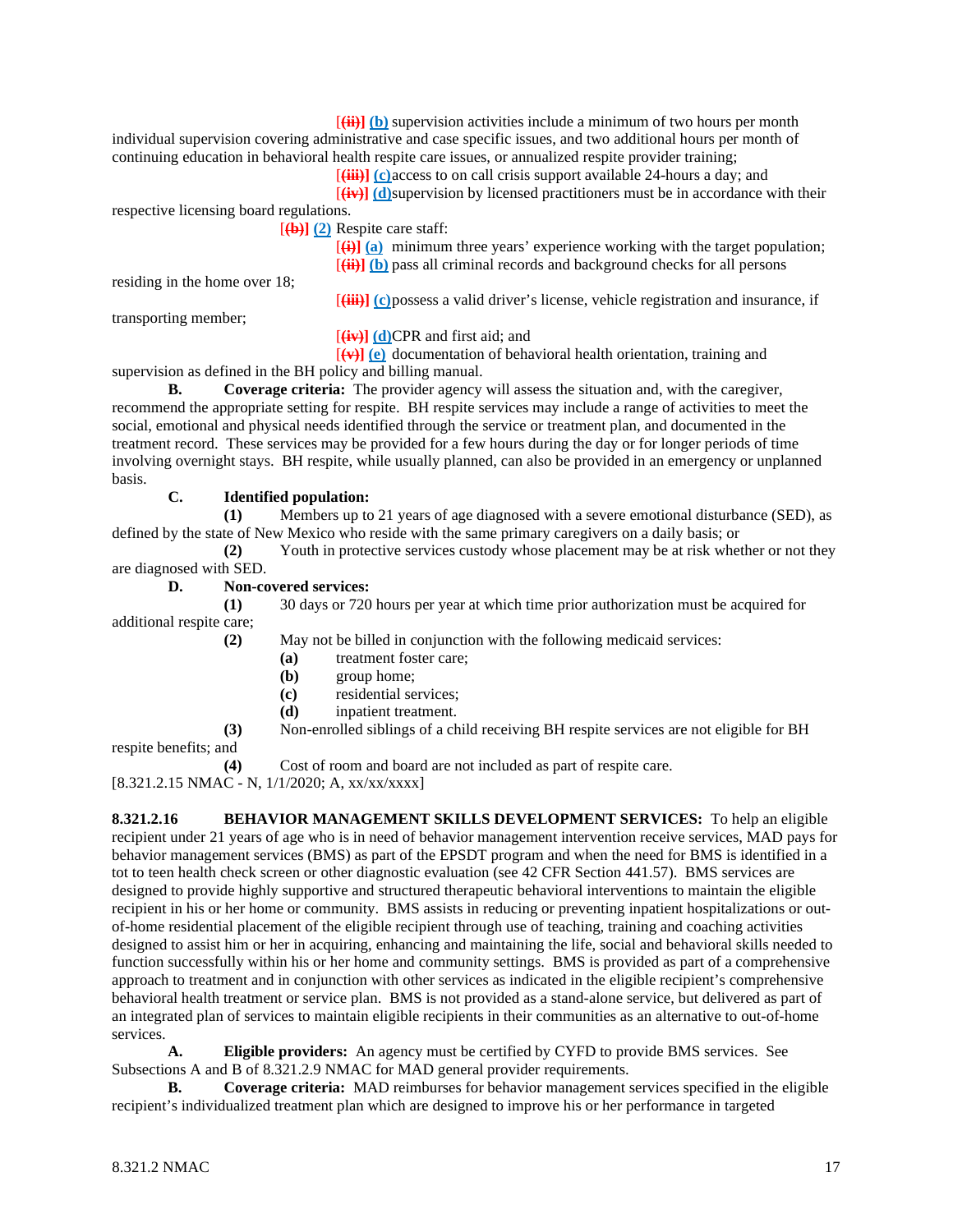behaviors, reduce emotional and behavioral episodic events, increase social skills and enhance behavioral skills through a regimen of positive intervention and reinforcement.

**(1)** Implementation of the eligible recipient's BMS treatment plan, which includes crisis planning, must be based on a clinical assessment that includes identification of skills deficits that will benefit from an integrated program of therapeutic services. A detailed description of required elements of the assessment and treatment plan are found in the BH policy and billing manual.

**(2)** 24-hour availability of appropriate staff or implementation of crisis plan, which may include referral, to respond to the eligible recipient's crisis situations.

**(3)** Supervision of behavioral management staff by an independent level practitioner is required for this service (8.321.2.9 NMAC). Policies governing supervisory responsibilities are detailed in the BH policy and billing manual. The supervisor must ensure that:

**(a)** a clinical assessment of the eligible recipient is completed upon admission into BMS. The clinical assessment identifies the need for BMS as medically necessary to prevent inpatient hospitalizations or out-of-home residential placement of the eligible recipient;

and

**(b)** the assessment is signed by the recipient or his or her parent or legal guardian;

**(c)** the BMS worker receives documented supervision for a minimum of two hours per month dependent on the complexity of the needs presented by recipients and the supervisory needs of the BMS worker.

**(4)** An eligible recipient's treatment plan must be reviewed at least every 30 calendar days after implementation of the comprehensive service plan. The BMS, in partnership with the client and family as well as all other relevant treatment team members such as school personnel, juvenile probation officer (JPO), and guardian ad litem (GAL), shall discuss progress made over time relating to the BMS service goals. If the BMS treatment team assesses the recipient's lack of progress over the last 30 days, the treatment plan will be amended as agreed upon during the treatment team meeting. Revised BMS treatment plans will be reviewed and approved by the BMS supervisor, which must be documented in the recipient's file.

**C. Identified population:** In order to receive BMS services, an eligible recipient must be under the age of 21 years, be diagnosed with a behavioral health condition and:

**(1)** be at-risk for out-of-home residential placement due to unmanageable behavior at home or within the community;

**(2)** need behavior management intervention to avoid inpatient hospitalizations or residential treatment; or

**(3)** require behavior management support following an institutional or other out-of-home placement as a transition to maintain the eligible recipient in his or her home and community.

**(4)** either the need for BMS is NOT listed on an individualized education plan (IEP), or it is listed in the supplementary aid & service section of the IEP.

**D. Non-covered services:** BMS services are subject to the limitations and coverage restrictions which exist for other MAD services. See Subsection G of 8.321.2.9 NMAC for general non-covered MAD behavioral health services or activities. MAD does not cover the following specific services billed in conjunction with BMS services:

**(1)** activities which are not designed to accomplish the objectives in the BMS treatment plan;

**(2)** services provided in residential treatment facilities; and

**(3)** services provided in lieu of services that should be provided as part of the eligible recipient's individual educational plan (IEP) or individual family service plan (IFSP).

**(4)** BMS is not a reimbursable service through the medicaid school based service program.

**E. Reimbursement:** A BMS agency must submit claims for reimbursement on the CMS-1500 claim form or its successor. See Subsection H of 8.321.2.9 NMAC for MAD general reimbursement requirements and 8.302.2 NMAC.

[8.321.2.16 NMAC - Rp 8.321.2.13 NMAC, 1/1/2020]

**8.321.2.17 COGNITIVE ENHANCEMENT THERAPY (CET):** CET services provide treatment service for an eligible recipient 18 years of age or older with cognitive impairment associated with the following serious mental illnesses: schizophrenia, bipolar disorder, major depression, recurrent schizoaffective disorder, or autism spectrum disorder. CET uses an evidence-based model to help eligible recipients with these conditions improve their processing speed, cognition, and social cognition. Any CET program must be approved by the behavioral health services division (BHSD) and ensure that treatment is delivered with fidelity to the evidence-based model.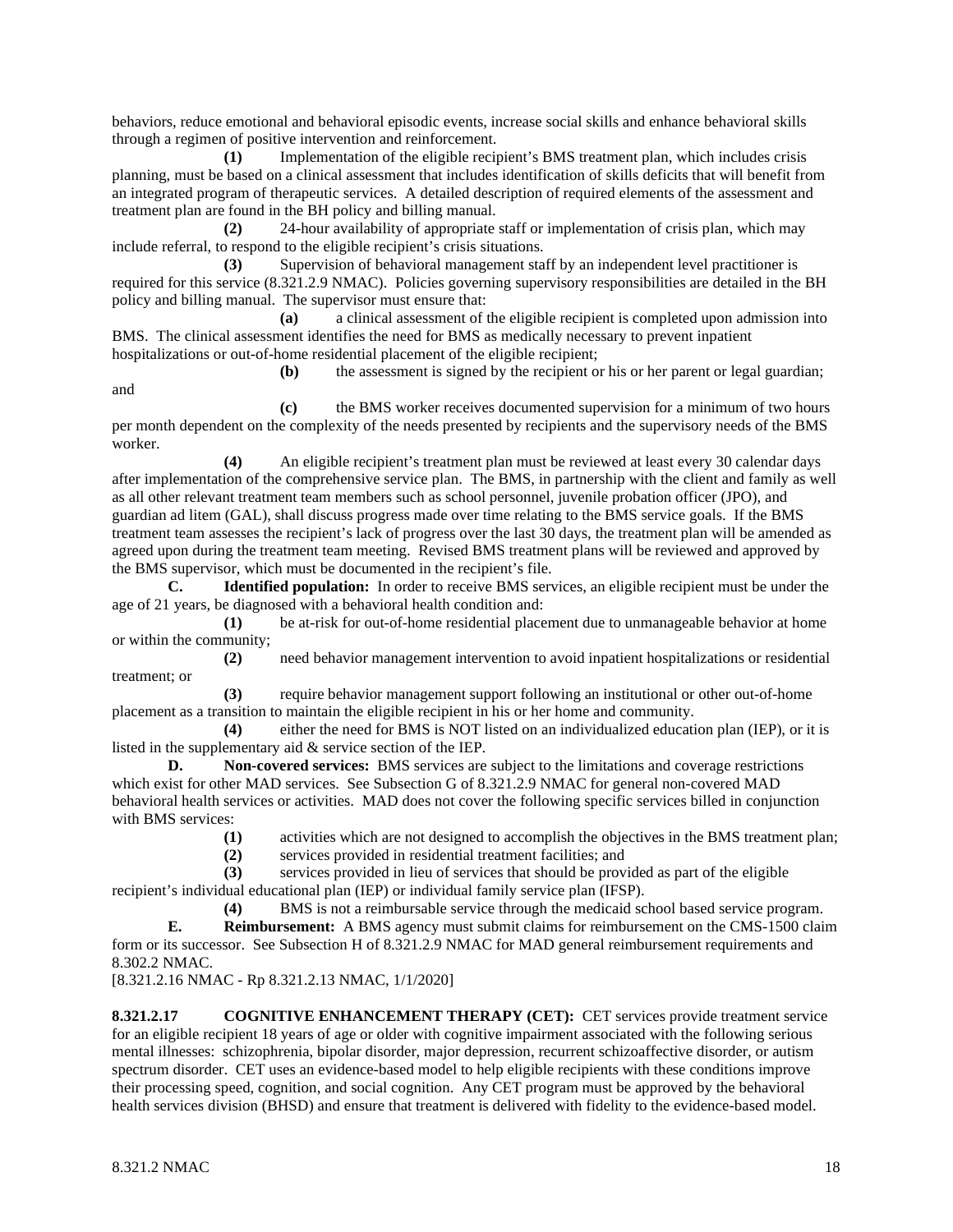**A. Eligible providers:** Services may only be delivered through a MAD approved agency after demonstrating that the agency meets all the requirements of CET program services and supervision. See Subsections A and B of 8.321.2.9 NMAC for MAD general provider requirements.

[**(1)** The following types of agencies are eligible to be reimbursed for providing CET services  $proval$  from BHSD:

| once gaining a retter or approval from Drisd. |                           |                                                                                                                                             |
|-----------------------------------------------|---------------------------|---------------------------------------------------------------------------------------------------------------------------------------------|
| 'െ                                            |                           | <del>a CMHC:</del>                                                                                                                          |
|                                               | 33                        |                                                                                                                                             |
|                                               | $\mathbf{A}$<br>மா        | <del>a FQHC;</del>                                                                                                                          |
|                                               |                           |                                                                                                                                             |
| (c)                                           | $\mathbf{\bullet}$        | an IHS facility;                                                                                                                            |
|                                               | 74 A                      | a PL 93 638 tribal facility;                                                                                                                |
|                                               |                           |                                                                                                                                             |
|                                               | ് പ<br>$\mathbf{\bullet}$ | $\alpha$ CRA $\cdot$<br>$\mathfrak{a}$ $\mathfrak{b}$                                                                                       |
|                                               |                           |                                                                                                                                             |
| /Քነ                                           |                           | a CLNM health home; and                                                                                                                     |
|                                               |                           |                                                                                                                                             |
|                                               | <u>(ar</u><br>57          | a bahavioral haalth agancy with a RHCD cupervisory cortificate<br><del>a ocnavioral neann agency with a DHDD Supervisory certificate.</del> |
|                                               |                           | .                                                                                                                                           |
|                                               |                           |                                                                                                                                             |

[**(2)] (1)** CET services are provided through an integrated interdisciplinary approach by staff with expertise in the mental health condition being addressed and have received training from a state approved trainer. Staff can include independently licensed behavioral health practitioners, non-independently licensed behavioral health practitioners, RNs, or CSWs. For every CET cohort of eligible recipients, there must be two practitioners who have been certified in the evidence-based practice by a state approved trainer or training center. The agency shall retain documentation of the staff that has been trained. The size of each cohort who receives CET must conform to the evidence-based practice (EBP) model in use.

[**(3)] (2)** The agency must hold an approval letter issued by BHSD certifying that the staff have participated in an approved training or have arranged to participate in training and have supervision by an approved trainer prior to commencing services.

[**(4)] (3)** Weekly required participation in hourly fidelity monitoring sessions with a certified CET trainer for all providers delivering CET who have not yet received certification.

## **B. Covered services:**

- **(1)** CET services include:
	- **(a)** weekly social cognition groups with enrollment according to model fidelity;
	- **(b)** weekly computer skills groups with enrollment according to model fidelity;

**(c)** weekly individual face-to-face coaching sessions to clarify questions and to work on homework assignments;

**(d)** initial and final standardized assessments to quantify social-cognitive impairment, processing speed, cognitive style; and

**(e)** individual treatment planning.

**(2)** The duration of an eligible recipient's CET intervention is based on model fidelity. Each individual participating in CET receives up to three hours of group treatment and up to one hour of individual faceto-face coaching.

**C. Identified population:** CET services are provided to an eligible adult recipient 18 years of age and older with cognitive impairment associated with the following serious mental illnesses:

- **(1)** schizophrenia;
- **(2)** bipolar disorder;
- **(3)** major depression, recurrent;
- **(4)** schizoaffective disorder; or
- **(5)** autism spectrum disorder.

## **D. Non-covered services:**

**(1)** CET services are subject to the limitation and coverage restrictions which exist for other MAD services. See Subsection G of 8.321.2.9 NMAC for general non-covered MAD behavioral health services and 8.310.2 NMAC for MAD general non-covered services.

**(2)** MAD does not cover the CET during an acute inpatient stay.

**E. Reimbursement:** See subsection H of 8.321.2.9 NMAC for MAD behavioral health general reimbursement.

**(1)** For CET services, the agency must submit claims for reimbursement on the CMS-1500 claim form or its successor.

**(2)** Core CET services are reimbursed through a bundled rate. Medications and other mental health therapies are billed and reimbursed separately from the bundled rate.

**(3)** CET services furnished by a CET team member are billed by and reimbursed to a MAD CET agency whether the team member is under contract with or employed by the CET agency.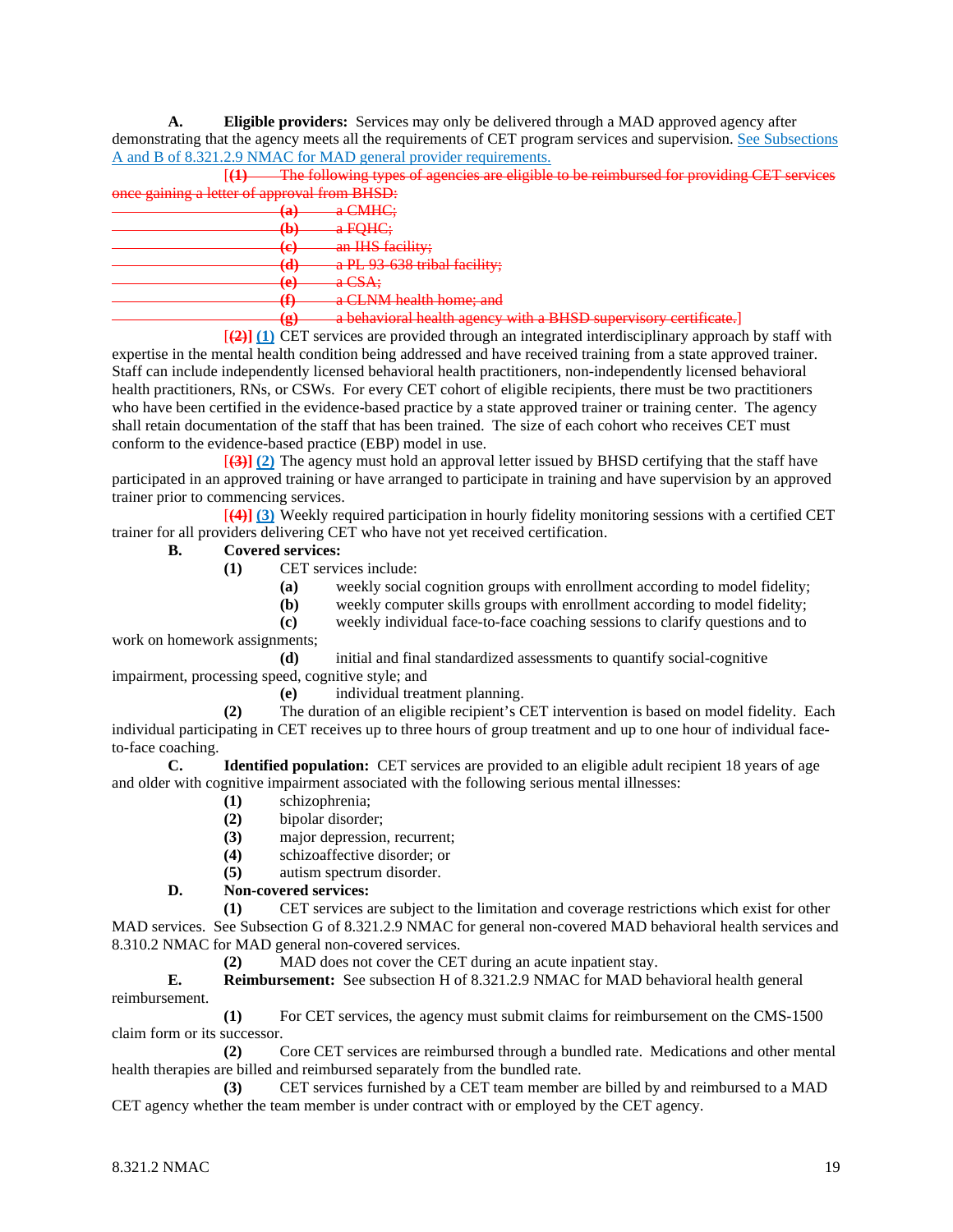**(4)** CET services not provided in accordance with the conditions for coverage as specified in 8.321.2.9 NMAC are not a MAD covered service and are subject to recoupments.

**(5)** Billing instructions for CET services are detailed in the BH policy and billing manual. [8.321.2.17 NMAC - N, 1/1/2020; A, xx/xx/xxxx]

**8.321.2.18 COMPREHENSIVE COMMUNITY SUPPORT SERVICES (CCSS):** To help a New Mexico eligible recipient receive medically necessary services, MAD pays for covered CCSS. This culturally sensitive service coordinates and provides services and resources to an eligible recipient and his or her family necessary to promote recovery, rehabilitation and resiliency. CCSS identifies and addresses the barriers that impede the development of skills necessary for independent functioning in the eligible recipient's community, as well as strengths that may aid the eligible recipient and family in the recovery or resiliency process.

#### **A. Eligible providers and practitioners:**

**[(1)** In addition to the requirements of Subsections A and B of 8.321.2.9 NMAC, in order to

| $\alpha$ FOHC.<br>'ച<br>$\mathfrak{a}$ required.<br>رس<br>an IHS hospital or clinic:<br>ሔ<br>w<br>a PL 93-638 tribally operated hospital or elinie;<br>$\left( \mathbf{a}\right)$<br>$\mathbf{C}$ |
|---------------------------------------------------------------------------------------------------------------------------------------------------------------------------------------------------|
|                                                                                                                                                                                                   |
|                                                                                                                                                                                                   |
|                                                                                                                                                                                                   |
| a MAD enrolled CSA;<br>74)                                                                                                                                                                        |
| a MAD appelled behavioral health agency with a supervisory certificate.<br>ັດ<br><u>u with Devillence collumnu ileului uzoilo y with a supor noon y confineme,</u><br>$\overline{\phantom{a}}$    |
| a MAD designated CareLink NM health home; or<br>/Քነ<br>u.                                                                                                                                         |
| $\Omega$ CMHC<br>(cr.)<br><del>a Civine.</del>                                                                                                                                                    |
| 5<br>$\left[\frac{2}{2}\right]$ (1) See Subsections A and B of 8.321.2.9 NMAC for MAD general provider requirements.                                                                              |

To provide CCSS services, a provider must receive CCSS training through the state or state approved trainer and attest that they have received this training when contacting the state's fiscal agent to add the specialty service 107, CCSS to their existing enrollment in medicaid. The children, youth and families department (CYFD) will provide background checks for CCSS direct service and clinical staff for child/youth CCSS programs.

[**(3)] (2)** Clinical services and supervision by licensed behavioral health practitioners must be in accord with their respective licensing board regulations:

**(a)** Minimum staff qualifications for the community support worker (CSW):

(i) must be at least 18 years of age; and<br>(ii) hold a bachelor's degree in a human

**(ii)** hold a bachelor's degree in a human services field from an accredited university and have one year of relevant experience with the target population; or

**(iii)** hold an associate's degree and a minimum of two years of experience working with the target population; or

**(iv)** hold an associate's degree in approved curriculum in behavioral health coaching; no experience necessary; or

**(v)** have a high school diploma or equivalent and a minimum of three years of experience working with the target population; or

**(vi)** hold a certification from the New Mexico credentialing board for behavioral health professionals as a certified peer support worker (CPSW) or as a certified peer family specialist (CPFS).

**(b)** Minimum staff qualifications for certified peer support workers (CPSW):

(i) must be 18 years of age or older; and<br>(ii) have a high school diploma or equival

- have a high school diploma or equivalent; and
- **(iii)** be self-identified as a current or former consumer of mental health or

substance abuse services, and have at least two years of mental health or substance abuse recovery; and

- **(iv)** have received certification as a CPSW.
- **(c)** Minimum staff qualifications for certified family peer support workers

[(CFSW)] (CFPSW):

- **(i)** must be 18 years of age or older; and
- **(ii)** have a high school diploma or equivalent; and

**(iii)** [have personal experience navigating any of the child/family-servicing

eating for family members who are involved with the child/family behavioral health systems. Must standing of how these systems operate in New Mexico; and must have lived-experience of being actively involved in raising a child who experienced emotional, behavioral, mental health, or mental health with cooccurring substance use or developmental disability challenges prior to the age of 18 years.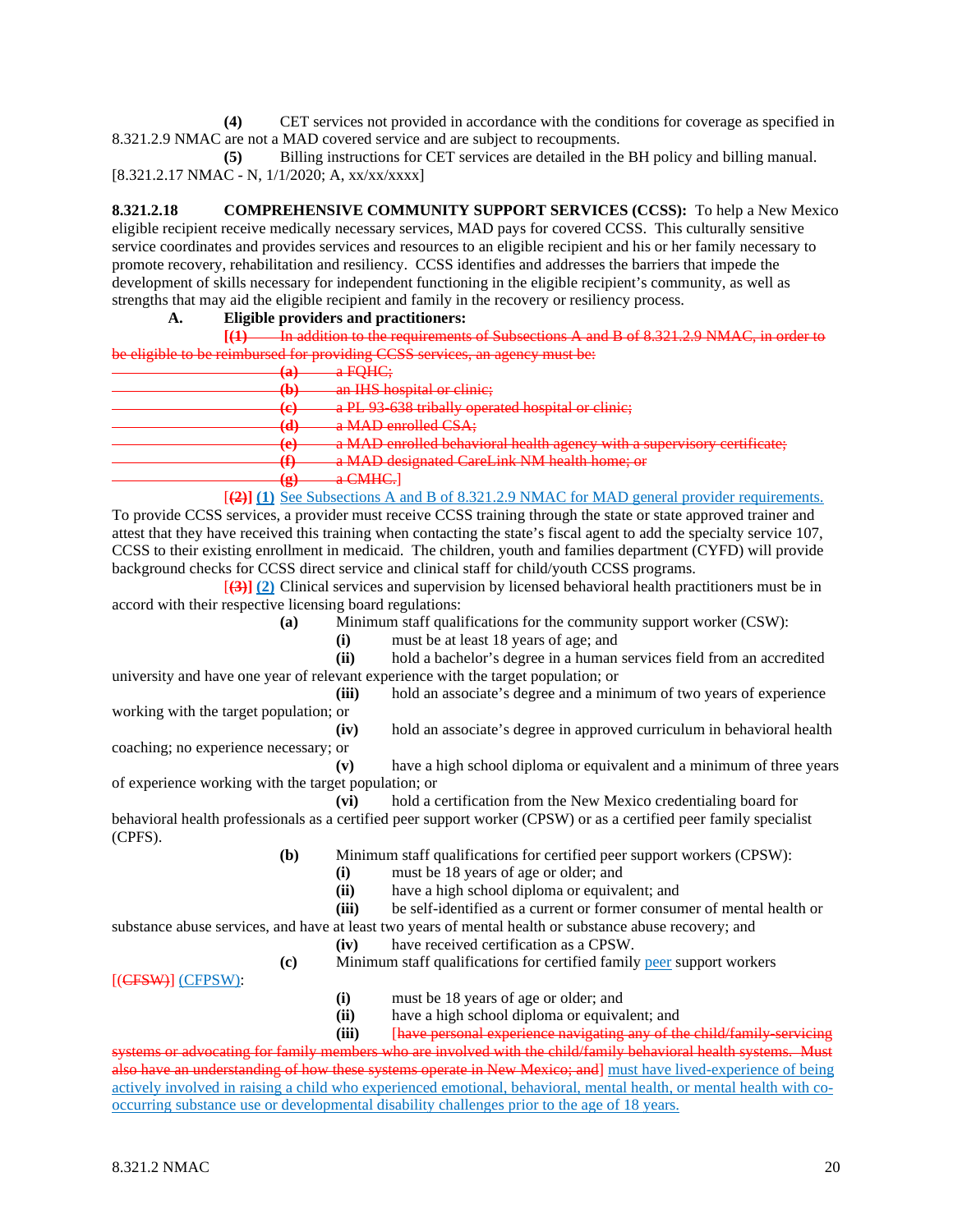|                                                                    |       | [(iv) have received certification as a CFSW or CPSW with a family support                                                                                                                                                                            |
|--------------------------------------------------------------------|-------|------------------------------------------------------------------------------------------------------------------------------------------------------------------------------------------------------------------------------------------------------|
| specialty.                                                         |       |                                                                                                                                                                                                                                                      |
|                                                                    | (iv)  | must have personal experience navigating child serving systems on                                                                                                                                                                                    |
|                                                                    |       | behalf of their own child. Must also have an understanding of how these systems operate in New Mexico; and                                                                                                                                           |
|                                                                    | (v)   | have received certification as a CFPSW.                                                                                                                                                                                                              |
| (d)                                                                |       | Minimum staff qualifications for certified youth peer support workers                                                                                                                                                                                |
| (CYPSW):                                                           |       |                                                                                                                                                                                                                                                      |
|                                                                    | (i)   | must be 18 years of age or older; and                                                                                                                                                                                                                |
|                                                                    | (ii)  | have a high school diploma or equivalent; and                                                                                                                                                                                                        |
|                                                                    | (iii) | have personal experience navigating any of the child/family-serving                                                                                                                                                                                  |
| Mexico; and                                                        |       | systems prior to the age of 18 years. Must also have an understanding of how these systems operate in New                                                                                                                                            |
|                                                                    | (iv)  | have received certification as a CYPSW.                                                                                                                                                                                                              |
|                                                                    |       | $[\textbf{(d)}]$ (e) Minimum staff qualifications for the CCSS program supervisor:                                                                                                                                                                   |
|                                                                    | (i)   | must hold a bachelor's degree in a human services field from an                                                                                                                                                                                      |
| accredited university; and                                         |       |                                                                                                                                                                                                                                                      |
|                                                                    | (ii)  | have four years relevant experience in the delivery of case management                                                                                                                                                                               |
| or CCSS with the target population; and                            |       |                                                                                                                                                                                                                                                      |
|                                                                    | (iii) | have one year demonstrated supervisory experience.                                                                                                                                                                                                   |
|                                                                    |       | $[\text{e}]$ (f) Minimum staff qualifications for the clinical supervisor:                                                                                                                                                                           |
|                                                                    | (i)   | must be a licensed independent practitioner (i.e. psychiatrist,                                                                                                                                                                                      |
|                                                                    |       | psychologist, LISW, LPCC, LMFT), psychiatrically certified clinical nurse specialist or clinical nurse practitioner                                                                                                                                  |
| practicing under the scope of their NM licensure; and              |       |                                                                                                                                                                                                                                                      |
|                                                                    | (ii)  | have one year demonstrated supervisory experience; and                                                                                                                                                                                               |
|                                                                    | (iii) | provide documented clinical supervision on a regular basis to the CSW,                                                                                                                                                                               |
| CPS and CFS.                                                       |       |                                                                                                                                                                                                                                                      |
| $[4]$ $(3)$ Staff training requirements:                           |       |                                                                                                                                                                                                                                                      |
| (a)                                                                | (i)   | Minimum staff training requirements for a community support worker includes:<br>an initial training comprised of 20 hours of documented education                                                                                                    |
|                                                                    |       | within the first 90 days of employment drawn from an array of areas documented in the BH policy and billing                                                                                                                                          |
| manual;                                                            |       |                                                                                                                                                                                                                                                      |
|                                                                    | (ii)  | documentation of ongoing training comprised of 20 hours is required of                                                                                                                                                                               |
| need.                                                              |       | a CSW every year, after the first year of hire, with content of the education based upon agency assessment of staff                                                                                                                                  |
| (b)                                                                |       | Minimum staff training requirements for supervisors:                                                                                                                                                                                                 |
|                                                                    | (i)   | the same 20 hours of documented training or continuing education as                                                                                                                                                                                  |
| required for the CCSS community support worker;                    |       |                                                                                                                                                                                                                                                      |
|                                                                    | (ii)  | an attestation of training related to providing clinical supervision of                                                                                                                                                                              |
| non-clinical staff.                                                |       |                                                                                                                                                                                                                                                      |
|                                                                    |       | $\overline{[65]}$ $\overline{[4]}$ The clinical supervisor and the CCSS program supervisor may be the same individual.                                                                                                                               |
|                                                                    |       | $\left[\left(6\right)\right]$ (5) Documentation requirements: In addition to the standard client record documentation                                                                                                                                |
| requirements for all services, the following is required for CCSS: |       |                                                                                                                                                                                                                                                      |
| (a)                                                                |       | case notes identifying all activities and location of services;                                                                                                                                                                                      |
| ( <b>b</b> )                                                       |       | duration of service span (e.g., 1:00 p.m.-2:00 p.m.); and                                                                                                                                                                                            |
| (c)                                                                |       | description of the service provided with reference to the CCSS treatment plan                                                                                                                                                                        |
| and related goals.                                                 |       |                                                                                                                                                                                                                                                      |
| Coverage criteria:<br>В.                                           |       |                                                                                                                                                                                                                                                      |
| (1)                                                                |       | CCSS must be identified in the service plan for an individual. When identifying a need                                                                                                                                                               |
|                                                                    |       | for this service, if the provider agency is utilizing the "Treat First" clinical model, they may be placed in this service<br>for up to four encounters without having had a psychiatric diagnostic evaluation with the utilization of a provisional |
|                                                                    |       | diagnosis for billing purposes. After four encounters, an individual must have a comprehensive needs assessment, a                                                                                                                                   |
|                                                                    |       | diagnostic evaluation, and a CCSS treatment plan. Further details related to the CCSS treatment plan can be                                                                                                                                          |
| accessed in the BH policy and billing manual.                      |       |                                                                                                                                                                                                                                                      |
| (2)                                                                |       | A maximum of 16 units per each admission or discharge may be billed concurrently with:                                                                                                                                                               |

- **(a)** accredited residential treatment center (ARTC);
- **(b)** adult accredited residential treatment center (AARTC);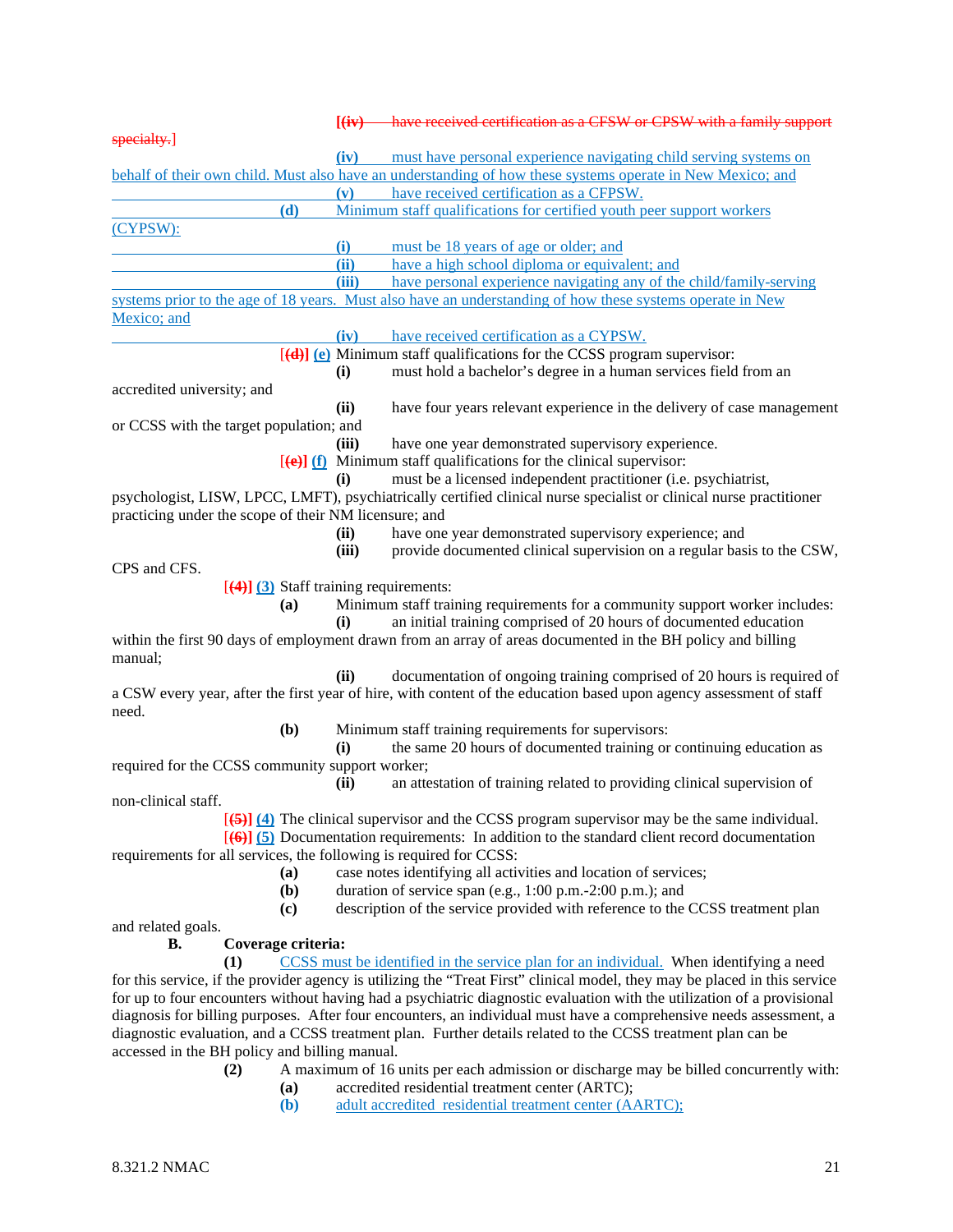[**(b)**] **(c)** residential treatment center (RTC);

[**(c)] (d)** group home service;

[**(d)] (e)** inpatient hospitalization; or

 $[\textbf{e}]$  (f) treatment foster care (TFC). $\div$ **or** 

**(f)** transitional living services.]

**C. Covered services:** The purpose of CCSS is to provide an eligible recipient and his or her family with the services and resources necessary to promote recovery, rehabilitation and resiliency. Community support services address goals specifically in the following areas of the eligible recipient's activities: independent living; learning; working; socializing and recreation. CCSS consists of a variety of interventions, based on coaching and addressing barriers that impeded the development of skills necessary for independent functioning in the community. Community support services also include assistance with identifying and coordinating services and supports identified in an individual's service plan; supporting an individual and family in crisis situations; and providing individual interventions to develop or enhance an individual's ability to make informed and independent choices.

#### **D. Identified population:**

**(1)** CCSS is provided to an eligible recipient under 21 years who meets the NM state criteria for severe emotional disturbance (SED)/neurobiological/behavioral disorders; and

**(2)** CCSS is provided to an eligible recipient 21 years and older whose diagnosis or diagnoses meet the NM state criteria of serious mental illness (SMI) and for an eligible recipient with a diagnosis that does not meet the criteria for SMI, but for whom time-limited CCSS would support his or her recovery and resiliency process; and

**(3)** Recipients with a moderate to severe substance use disorder (SUD) according to the current DSM V or its successor; and

**(4)** Recipients with a co-occurring disorder (mental illness/substance use) or dually diagnosed with a primary diagnosis of mental illness.

**E. Non-covered services:** CCSS is subject to the limitations and coverage restrictions which exist for other MAD services. See 8.310.2 NMAC for a detailed description of MAD general non-covered services and Subsection G of 8.321.2.9 NMAC for all non-covered MAD behavioral health services or activities. Specifically, CCSS may not be billed in conjunction with multi-systemic therapy (MST) or ACT services, or resource development by New Mexico corrections department (NMCD).

**F. Reimbursement:** CCSS agencies must submit claims for reimbursement on the CMS-1500 claim form or its successor; see 8.302.2 NMAC. Once enrolled, a provider receives instructions on how to access documentation, billing, and claims processing information. General reimbursement instructions are found in this rule under Subsection H of 8.321.2.9 NMAC. Billing instructions for CCSS are found in the BH policy and billing manual.

[8.321.2.18 NMAC - Rp, 8.321.2.14 NMAC, 1/1/2020; A, xx/xx/xxxx]

**8.321.2.19 CRISIS INTERVENTION SERVICES:** MAD pays for community-based crisis intervention services which are immediate, crisis oriented services designed to ameliorate or minimize an acute crisis episode or to prevent inpatient psychiatric hospitalization or medical detoxification. Services are provided to eligible recipients who have suffered a breakdown of their normal strategies or resources and who exhibit acute problems or disturbed thoughts, behaviors, or moods which could threaten the safety of self or others. MAD covers four types of crisis services: telephone crisis services; face-to-face crisis intervention in a clinic setting; mobile crisis services; and outpatient crisis stabilization services.

**A. Coverage criteria:**

## **(1) Telephone crisis services:**

**(a)** Must provide 24-hour, seven day-a-week telephone services to eligible recipients that are in crisis and to callers who represent or seek assistance for persons in a mental health crisis;

**(b)** The establishment of a toll-free number dedicated to crisis calls for the identified

service area;

**(c)** Assurance that a backup crisis telephone system is available if the toll-free

number is not accessible;

**(d)** Assurance that calls are answered by a person trained in crisis response as described in the BH policy and billing manual;

**(e)** Processes to screen calls, evaluate crisis situation, and provide counseling and consultation to crisis callers are documented and implemented;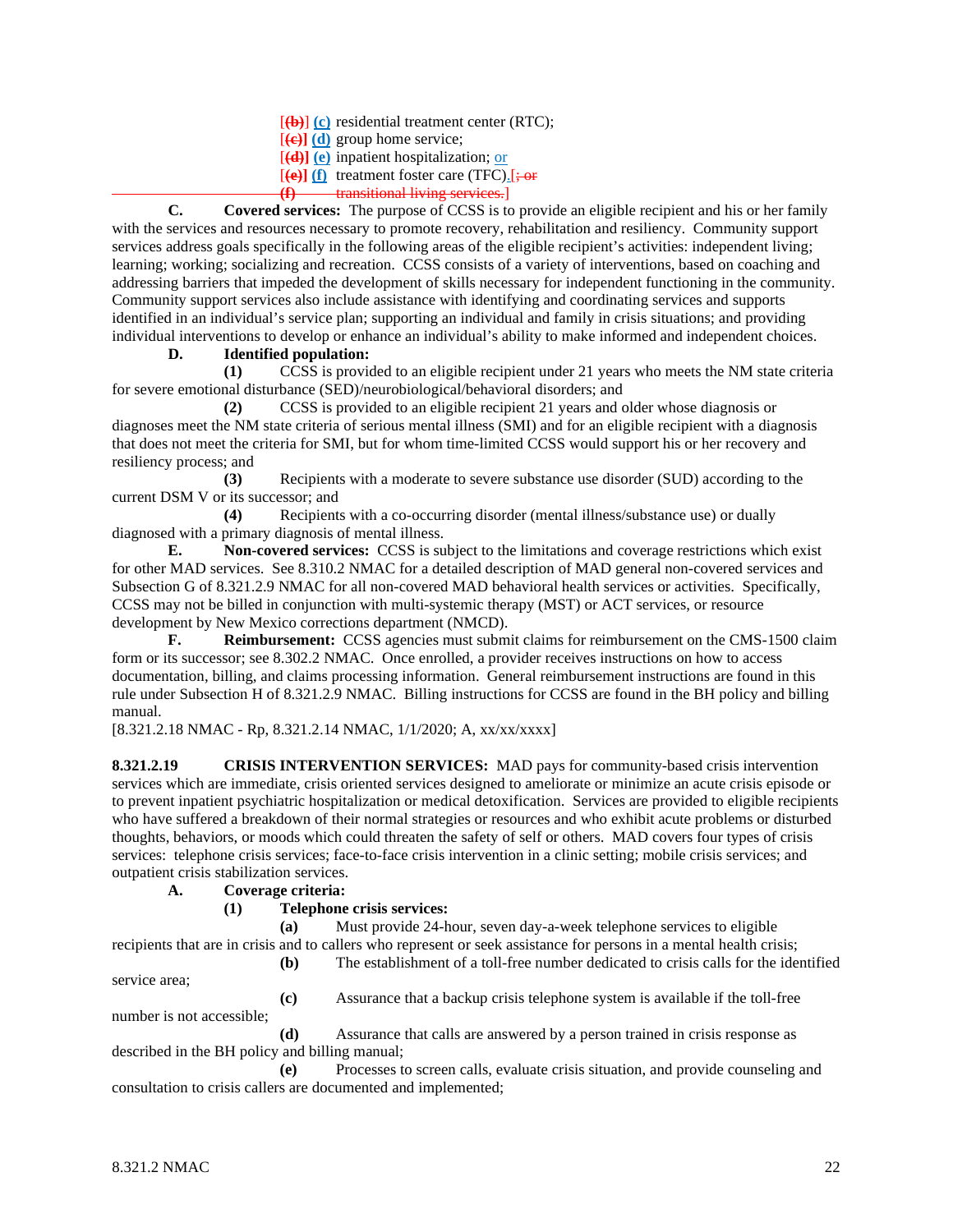- **(f)** Assurance that face-to-face intervention services are available immediately if clinically indicated either by the telephone service or through memorandums of understanding with referral sources;
	- **(g)** Provision of a toll-free number to active clients and their support; and
	- **(h)** A crisis log documenting each phone call must be maintained and include:
		- **(i)** date, time and duration of call;
		- **(ii)** name of individual calling;
		- **(iii)** responder handling call;
		- **(iv)** description of crisis; and
		- intervention provided, (e.g. counseling, consultation, referral, etc.).
	- **(2) Face-to-face clinic crisis services:**

**(a)** The provider shall make an immediate assessment for purposes of developing a system of triage to determine urgent or emergent needs of the person in crisis. (Note: The immediate assessment may have already been completed as part of a telephone crisis response.)

|                       | Within the first two hours of the crisis event, the provider will initiate the |
|-----------------------|--------------------------------------------------------------------------------|
| following activities: |                                                                                |

- **(i)** immediately conduct the crisis assessment;
- **(ii)** protect the individual (possibly others) and de-escalate the situation;
- **(iii)** determine if a higher level of service or other supports are required and

arrange, if applicable.

**(c)** Follow-up. Initiate telephone call or face-to-face follow up contact with individual within 24 hours of initial crisis.

**(3) Mobile crisis intervention services:** When mobile crisis is provided, the response will include a two member team capable of complying with the initial crisis requirements described in 8.321.2.19 NMAC.

**(4) Crisis stabilization services:** Outpatient services for up to 24 hour stabilization of crisis conditions which may, but do not necessarily, include ASAM level two withdrawal management, and can also serve as an alternative to the emergency department or police department. Eligible population is 14 years and older.

**B. Eligible [providers and] practitioners:**

**(1) Telephone crisis services (Independently licensed BH practitioner):**

**(a)** Individual crisis workers who are covering the crisis telephone must meet the following criteria: **(i)** CPSW with one year work experience with individuals with behavioral health condition; **(ii)** Bachelor level community support worker employed by the agency with one year work experience with individuals with a behavioral health condition; **(iii)** RN with one year work experience with individuals with behavioral health condition; **(iv)** LMHC with one year work experience with individuals with behavioral health condition; **(v)** LMSW with one year work experience with individuals with behavioral health condition; or **(vi)** Psychiatric physician assistant. **(b)** Supervision by a: **(i)** licensed independent behavioral health practitioner; or (ii) behavioral health clinical nurse specialist; or<br> **(iii)** bsychiatric certified nurse practitioner; or **(iii)** psychiatric certified nurse practitioner; or **(iv)** psychiatrist. **(c)** Training: **(i)** 20 hours of crisis intervention training that addresses the developmental needs of the full age span of the target population by a licensed independent mental health professional with two years crisis work experience; and

**(ii)** 10 hours of crisis related continuing education annually. [**(2) Face-to-face clinic crisis services: (a)** core service agency (CSA); **(b)** community mental health center (CMHC); **(c)** CareLink NM health home (CLNM HH);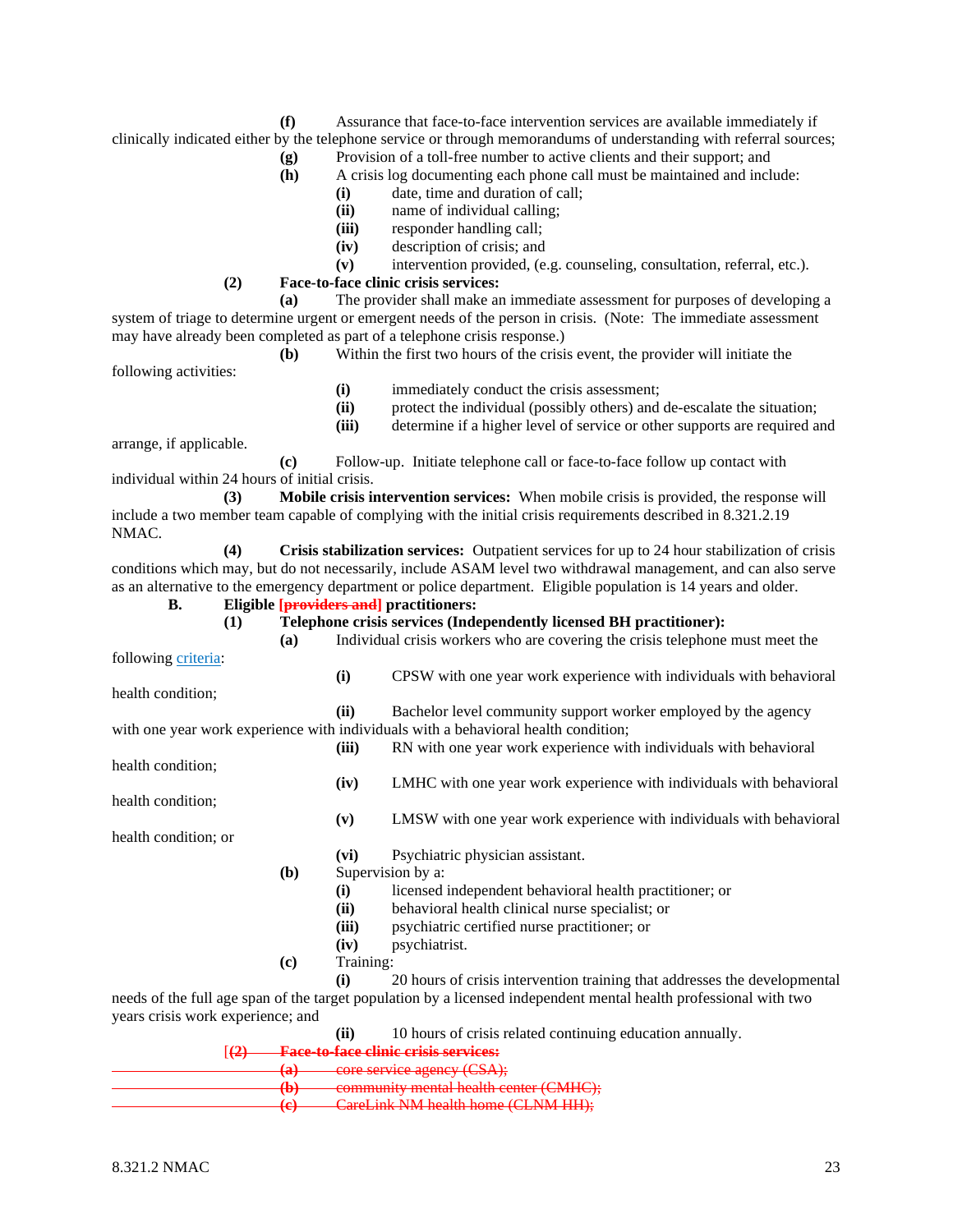|                                                    | $\mathbf{(d)}$               | federally qualified health center (FQHC);                                                                                                                      |
|----------------------------------------------------|------------------------------|----------------------------------------------------------------------------------------------------------------------------------------------------------------|
|                                                    | $\left($ e $\right)$         | IHS and tribal 638:                                                                                                                                            |
|                                                    | $\bigoplus$                  | hospital outpatient clinics;                                                                                                                                   |
|                                                    | $\left( \bf{g} \right)$      | behavioral health agency with supervisory certificate (BHA);                                                                                                   |
|                                                    | $\langle \mathbf{h} \rangle$ | political subdivision of the state of NM with supervisory certificate;                                                                                         |
|                                                    | $\ddot{\mathbf{H}}$          | opioid treatment program within a methadone clinic with supervisory certificate;                                                                               |
| and                                                |                              |                                                                                                                                                                |
|                                                    | ⊕                            | -agencies contracted with an eligible provider agency.]<br>$[\frac{3}{3}]$ (2) Mobile crisis intervention services:                                            |
|                                                    | (a)                          | Services must be delivered by licensed behavioral health practitioners employed                                                                                |
|                                                    |                              | by a mental health or substance abuse provider organization as described above.                                                                                |
|                                                    | (b)                          | One of the team members may be a certified peer support or family peer support                                                                                 |
| worker.                                            |                              |                                                                                                                                                                |
|                                                    |                              | [(4)] (3) Crisis stabilization services staffing must include all of the below positions and must                                                              |
|                                                    |                              | be adequate to serve the expected population, but not less than:                                                                                               |
|                                                    |                              | [(a) Agencies:                                                                                                                                                 |
|                                                    |                              | (i) core service agency (CSA);                                                                                                                                 |
|                                                    |                              | community mental health center (CMHC);<br>$\overline{4i}$                                                                                                      |
|                                                    |                              | (iii)<br>federally qualified health center (FQHC);                                                                                                             |
|                                                    |                              | $(iv)$ IHS and tribal $638$ ;                                                                                                                                  |
|                                                    |                              | hospital outpatient clinies;<br>(v)                                                                                                                            |
|                                                    |                              | (vi) behavioral health agency with supervisory certificate (BHA);<br>political subdivision of the state of NM with supervisory certificate;                    |
|                                                    |                              | $(\overline{\text{vii}})$<br>opioid treatment program within a methadone clinic with supervisory<br><del>(viii)</del>                                          |
| eertificate; and                                   |                              |                                                                                                                                                                |
|                                                    |                              | (ix) agencies contracted with an eligible provider agency.                                                                                                     |
|                                                    | (b)                          | Staffing: must include all of the below positions and must be adequate to serve                                                                                |
| the expected population, but not less than:]       |                              |                                                                                                                                                                |
|                                                    |                              | $\overline{(\mathbf{\Theta})}$ (a) one registered nurse (RN) licensed by the NM board of nursing with                                                          |
|                                                    |                              | experience or training in crisis triage and managing intoxication and withdrawal management, if this service is                                                |
| provided during all hours of operation;            |                              |                                                                                                                                                                |
|                                                    |                              | $[\overrightarrow{\textbf{(ii)}}]$ (b) one regulation and licensing department (RLD) master's level licensed                                                   |
|                                                    |                              | mental health professional on-site during all hours of operation;                                                                                              |
|                                                    |                              | $[\textbf{f} \cdot \textbf{f} \cdot \textbf{f} \cdot \textbf{f} \cdot \textbf{f}]$ (c) certified peer support worker on-site or available for on-call response |
| during all hours of operation;                     |                              |                                                                                                                                                                |
|                                                    |                              | $\overline{f(x)}$ (d) board certified physician or certified nurse practitioner licensed by the                                                                |
| NM board of nursing either on-site or on call; and |                              |                                                                                                                                                                |
|                                                    |                              | $[\overline{(+)}]$ (e) at least one staff trained in basic cardiac life support (BCLS), the use of                                                             |
| C.                                                 | <b>Covered services:</b>     | the automated external defibrillator (AED) equipment, and first aid shall be on duty at all times.                                                             |
| (1)                                                |                              | Telephone crisis services:                                                                                                                                     |
|                                                    | (a)                          | The screening of calls, evaluation of the crisis situation and provision of                                                                                    |
| counseling and consultation to the crisis callers. |                              |                                                                                                                                                                |
|                                                    | (b)                          | Referrals to appropriate mental health professions, where applicable.                                                                                          |
|                                                    | (c)                          | Maintenance of telephone crisis communication until a face-to-face response                                                                                    |
| occurs, as applicable.                             |                              |                                                                                                                                                                |
| (2)                                                |                              | Face-to-face clinic crisis services:                                                                                                                           |
|                                                    | (a)                          | crisis assessment;                                                                                                                                             |
|                                                    | (b)                          | other screening, as indicated by assessment;                                                                                                                   |
|                                                    | $\left( \mathbf{c}\right)$   | brief intervention or counseling; and                                                                                                                          |
|                                                    | (d)                          | referral to needed resource.                                                                                                                                   |
| (3)                                                |                              | Mobile crisis intervention services:                                                                                                                           |
|                                                    | (a)                          | crisis assessment;                                                                                                                                             |
|                                                    | (b)                          | other screening, as indicated by assessment;                                                                                                                   |
|                                                    | (c)                          | brief intervention or counseling; and                                                                                                                          |
|                                                    | (d)                          | referral to needed resource.                                                                                                                                   |
|                                                    |                              |                                                                                                                                                                |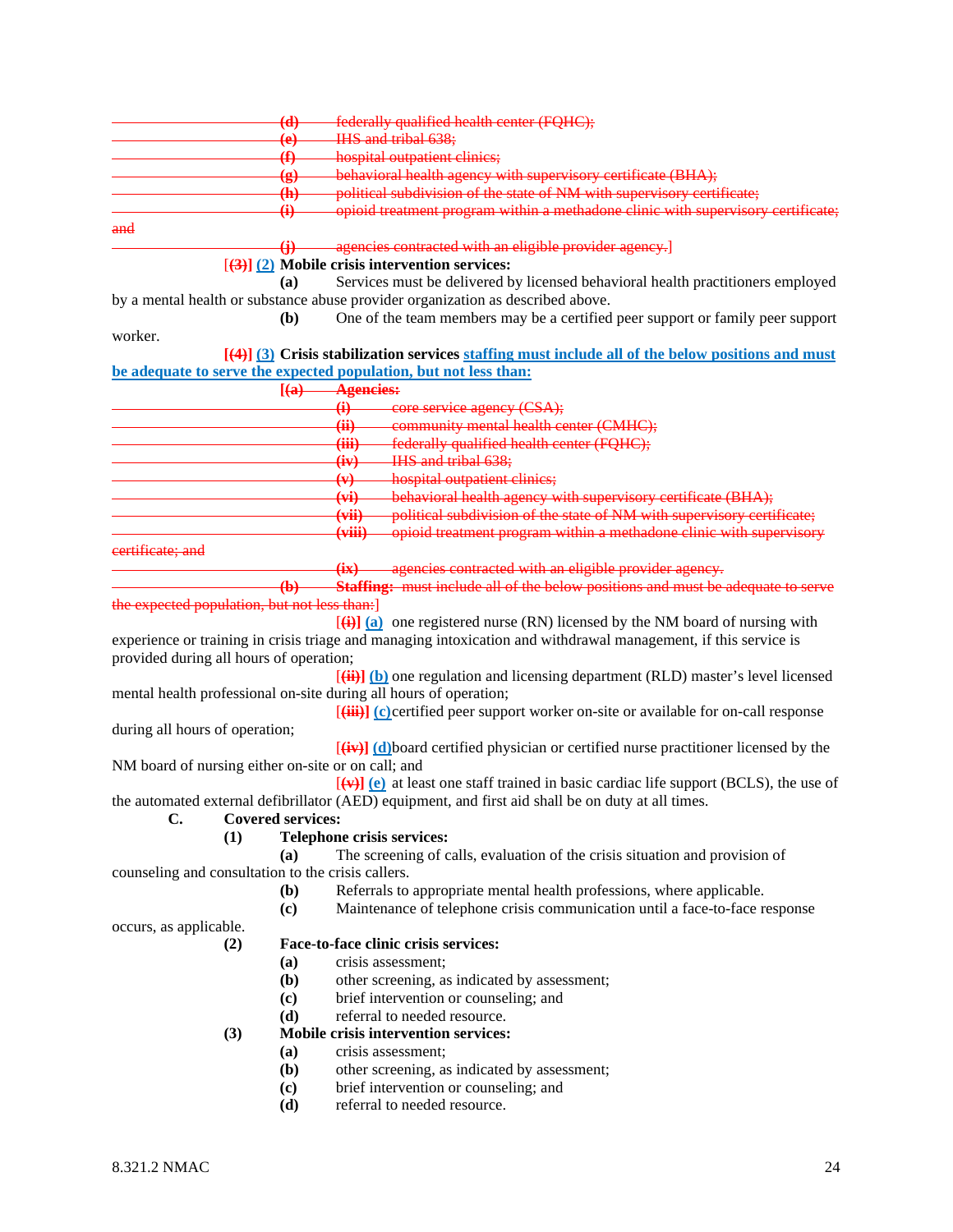#### **(4) Crisis stabilization services:**

**(a)** Ambulatory withdrawal management includes:

**(i)** evaluation, withdrawal management and referral services under a defined set of physician approved policies and clinical protocols. The physician does not have to be on-site, but available during all hours of operation;

**(ii)** clinical consultation and supervision for bio-medical, emotional, behavioral, and cognitive problems; **(iii)** comprehensive medical history and physical examination of recipient at admission; **(iv)** psychological and psychiatric consultation; **(v)** conducting or arranging for appropriate laboratory and toxicology test; **(vi)** assistance in accessing transportation services for recipients who lack

safe transportation.

**(b)** Crisis stabilization includes but is not limited to:

- **(i)** crisis triage that involves making crucial determinations within several minutes about an individual's course of treatment;
	- **(ii)** screening and assessment;
	- **(iii)** de-escalation and stabilization;
	- **(iv)** brief intervention or psychological counseling;
	- **(v)** peer support; and
	- **(vi)** prescribing and administering medication, if applicable.
	- **(c)** Navigational services for individuals transitioning to the community include:
		- (i) prescription and medication assistance;<br>(ii) arranging for temporary or permanent h
		- arranging for temporary or permanent housing;
		- **(iii)** family and natural support group planning;
		- **(iv)** outpatient behavioral health referrals and appointments; and
		- **(v)** other services determined through the assessment process.

**D. Reimbursement:** See Subsection H of 8.321.9 NMAC for MAD behavioral health general reimbursement requirements. See the BH policy and billing manual for reimbursement specific to crisis intervention services.

[8.321.2.19 NMAC - N, 1/1/2020; A, xx/xx/xxxx]

**8.321.2.20 CRISIS TRIAGE CENTER:** MAD pays for a set of services, either outpatient only or including residential, [authorized by 2014 NM HB 212 Crisis Triage Center (CTC)] to eligible adults and youth 14 years of age and older, to provide voluntary stabilization of behavioral health crises including emergency mental health evaluation and care. [The effective date will be January 1, 2019, or as otherwise approved medicare and medicaid services (CMS)] Crisis triage centers (CTC) shall provide emergency screening and evaluation services 24 hours a day, seven days a week.

## **A. Coverage criteria for CTCs which include residential care:**

**(1)** The CTC shall provide emergency screening, and evaluation services 24-hours a day, seven days a week and shall admit 24-hours a day seven days a week and discharge seven days a week;

(2) Readiness for discharge shall be reviewed in collaboration with the recipient every day;<br>(3) An independently licensed mental health practitioner or non-independent mental health

**(3)** An independently licensed mental health practitioner or non-independent mental health

practitioner under supervision must assess each individual with the assessment focusing on the stabilization needs of the client;

**(4)** The assessment must include medical and mental health history and status, the onset of the illness, the presenting circumstances, risk assessment, cognitive abilities, communication abilities, social history and history of trauma;

**(5)** A licensed mental health professional must document a crisis stabilization plan to address needs identified in the assessment which must also include criteria describing evidence of stabilization and either transfer or discharge criteria;

**(6)** The CTC identifies recipients at high risk of suicide or intentional self-harm, and subsequently engages these recipients through solution-focused and harm-reducing methods;

**(7)** Education and program offerings are designed to meet the stabilization and transfer of recipients to a different level of care;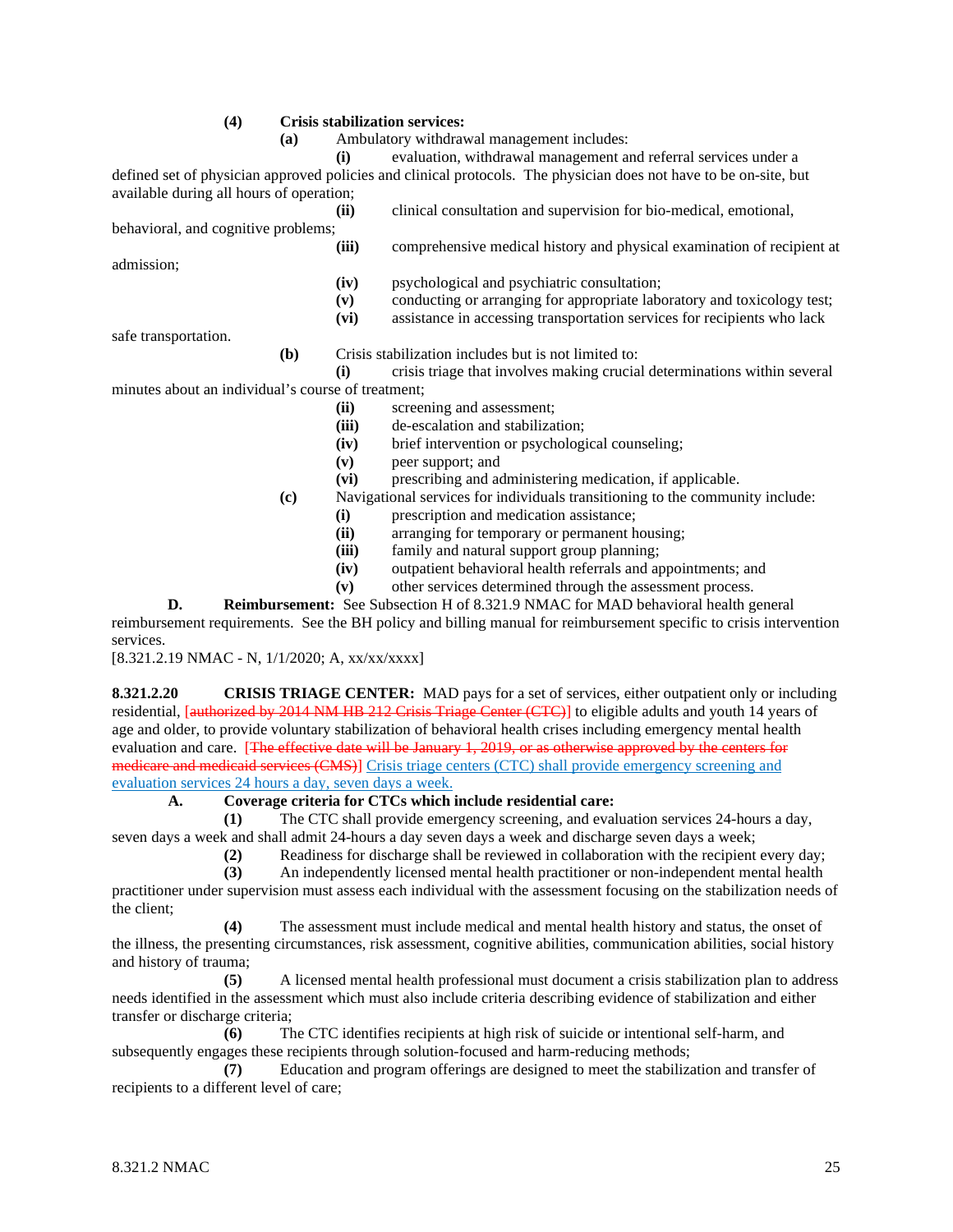**(8)** The charge nurse, in collaboration with a behavioral health practitioner, shall make the determination as to the time and manner of transfer to ensure no further deterioration of the recipient during the transfer between facilities, and shall specify the benefits expected from the transfer in the recipient's record;

**(9)** The facility shall develop policies and procedures addressing risk assessment and mitigation including, but not limited to: assessments, crisis intervention plans, treatment, approaches to supporting, engaging and problem solving, staffing, levels of observation and documentation. The policies and procedures must prohibit seclusion and address physical restraint, if used, and the facility's response to clients that present with imminent risk to self or others, assaultive and other high-risk behaviors;

**(10)** Use of seclusion is prohibited;

The use of physical restraint must be consistent with federal and state laws and

regulation;

**(12)** Physical restraint, as defined in the BH policy and billing manual, shall be used only as an emergency safety intervention of last resort to ensure the physical safety of the client and others, and shall be used only after less intrusive or restrictive interventions have been determined to be ineffective;

**(13)** If serving both youth and adult populations, the service areas must be separate; and

**(14)** If an on-site laboratory is part of services, the appropriate clinical laboratory

improvement amendments (CLIA) license must be obtained.

# **B. Coverage criteria for CTCs which are outpatient only:**

[**(1)** The outpatient CTC shall provide emergency screening, and evaluation services during business hours of operation; and

**(2)]** Paragraph (3) through (14) of Subsection A of 8.321.2.20 NMAC are conditions of coverage for outpatient only services.

**C. Eligible providers and practitioners:**

**(1)** A provider agency licensed through the department of health [and certified by the human ral health services division] as a crisis triage center offering one of the following types of service:

**(a)** a CTC structured for less than 24-hour stays providing only outpatient withdrawal management or other stabilization services;

**(b)** a CTC providing outpatient and residential crisis stabilization services; or **(c)** a CTC providing residential crisis stabilization services.

**(2)** Practitioners must be contracted or employed by the provider agency as part of its crisis triage center service delivery.

**(3)** All providers must be licensed in New Mexico for services performed in New Mexico. For services performed by providers licensed outside of New Mexico, a provider's out-of-state license may be accepted in lieu of licensure in New Mexico if the out-of-state licensure requirements are similar to those of the state of New Mexico.

**(4)** For services provided under the public health service including IHS, providers must meet the requirements of the public health service corps.

**(5)** The facility shall maintain sufficient staff including supervision and direct care and mental health professionals to provide for the care of residential and non-residential clients served by the facility, based on the acuity of client needs.

**(6)** The following individuals and practitioners must be contracted or employed by the provider agency as part of its crisis triage center service delivery:

**(a)** An on-site administrator which can be the same person as the clinical director. The administrator is specifically assigned to crisis triage center service oversight and administrative responsibilities and:

- **(i)** is experienced in acute mental health; and
- **(ii)** is at least 21 years of age; and
- **(iii)** holds a minimum of a bachelor's degree in the human services field; or
- **(iv)** is a registered nurse (RN) licensed by the NM board of nursing with

experience or training in acute mental health treatment.

- **(b)** A full time clinical director that is:
	- (i) at least 21 years of age; and<br>(ii) is a licensed independent me

**(ii)** is a licensed independent mental health practitioner or certified nurse

practitioner or clinical nurse specialist with experience and training in acute mental health treatment and withdrawal management services, if withdrawal management services are provided.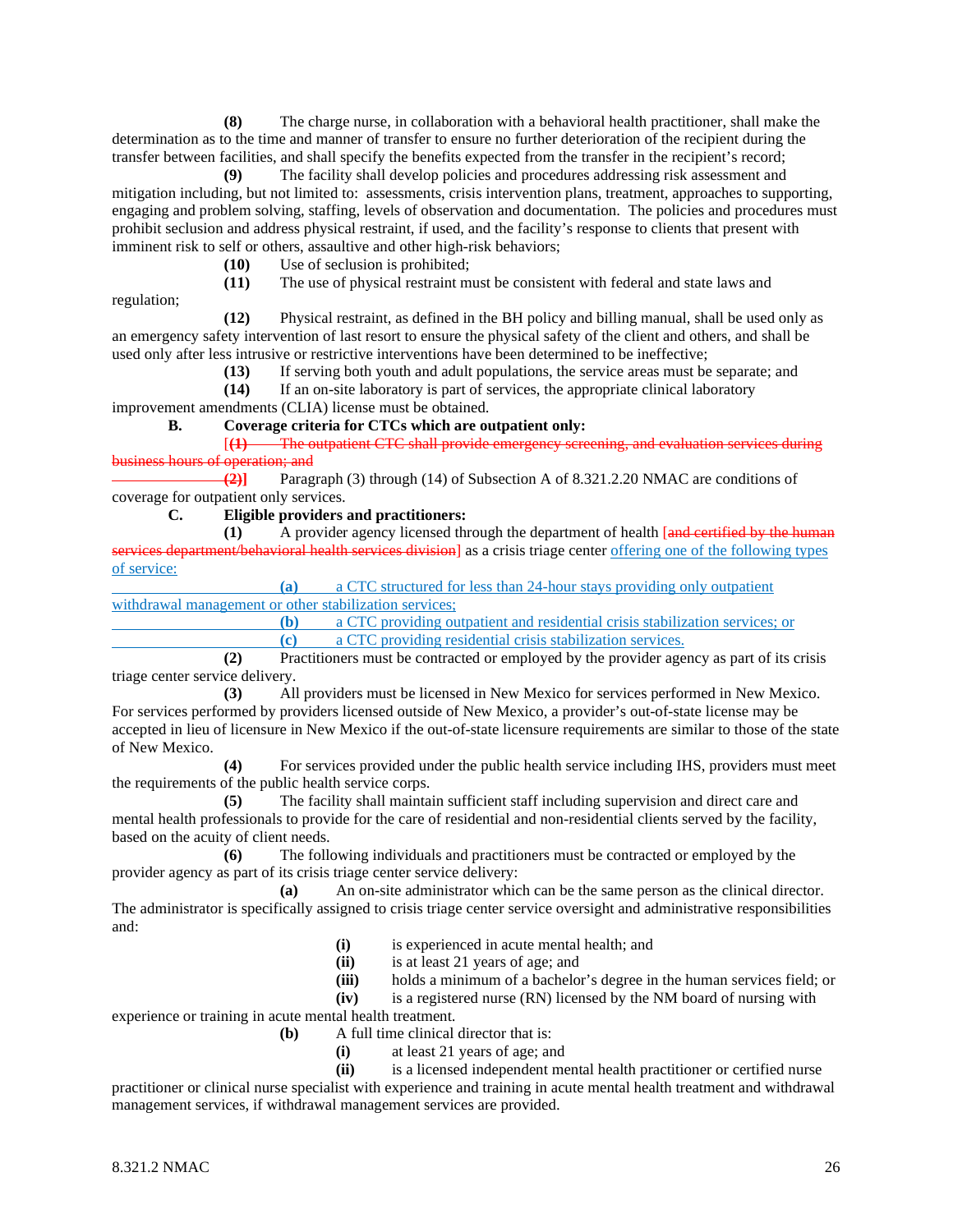**(c)** A charge nurse on duty during all hours of operation under whom all services are directed, with the exception of [the physician's] services provided by the physician and the licensed independent mental health practitioner, and who is:

**(i)** at least 18 years of age; and

**(ii)** a RN licensed by the NM board of nursing with experience in acute

mental health treatment and withdrawal management services, if withdrawal management services are provided. **(d)** A regulation and licensing department (RLD) master's level licensed mental

health practitioner. **(e)** Certified peer support workers (CPSW) holding a certification by the New Mexico credentialing board for behavioral health professionals as a certified peer support worker staffed appropriate to meet the client needs 24 hours a day 7 days a week.

**(f)** An on call physician during all hours of operation who is a physician licensed to practice medicine (MD) or osteopathy (DO), or a licensed certified nurse practitioner (CNP), or a licensed clinical nurse specialist (CNS) with behavioral health experience as described in 8.310.3 NMAC.

**(g)** A part time psychiatric consultant or prescribing psychologist, hours determined by size of center, who is a physician (MD or DO) licensed by the board of medical examiners or board of osteopathy and is board eligible or board certified in psychiatry as described in 8.321.2 NMAC, or a prescribing psychologist licensed by the board of psychologist examiners or psychiatric certified nurse practitioner as licensed by the board of nursing. These services may be provided through telehealth.

**(h)** At least one staff trained in basic cardiac life support (BCLS), the use of the automated external defibrillator (AED) equipment, and first aid shall be on duty at all times.

**(7)** Additional staff may include an emergency medical technician (EMT) with

documentation of three hours of annual training in suicide risk assessment.

# **D. Identified population:**

**(1)** An eligible recipient is 18 years of age and older who meets the crisis triage center admission criteria if the CTC is an adults only agency.

**(2)** If serving youth, an eligible recipient is 14 years through 17 years.

**(3)** Recipients may also have other co-occurring diagnoses.

**(4)** The CTC shall not refuse service to any recipient who meets the agency's criteria for services, or solely based on the recipient being on a law enforcement hold or living in the community on a court ordered conditional release.

## **E. Covered services:**

- **(1)** Comprehensive medical history and physical examination of recipient at admission;
- **(2)** Development and update of the assessment and plan as described in the BH policy and

billing manual;

**(3)** Crisis stabilization including, but not limited to:

**(a)** crisis triage that involves making crucial determinations within several minutes about an individual's course of treatment;

- **(b)** screening and assessment as described in the BH policy and billing manual;
- **(c)** de-escalation and stabilization;
- **(d)** brief intervention and psychological counseling;
- **(e)** peer support.

**(4)** Ambulatory withdrawal management (non-residential) based on American society of addiction medicine (ASAM) 2.1 level of care includes:

**(a)** evaluation, withdrawal management and referral services under a defined set of physician approved policies and clinical protocols;

**(b)** clinical consultation and supervision for bio-medical, emotional, behavioral, and cognitive problems;

- **(c)** psychological and psychiatric consultation; and
- **(d)** other services determined through the assessment process.
- **(5)** Clinically or medically monitored withdrawal management in residential setting, if

included, not to exceed services described in level 3.7 of the current ASAM patient placement criteria.

- **(6)** Prescribing and administering medication, if applicable.
- **(7)** Conducting or arranging for appropriate laboratory and toxicology testing.
- **(8)** Navigational services for individuals transitioning to the community when available

include: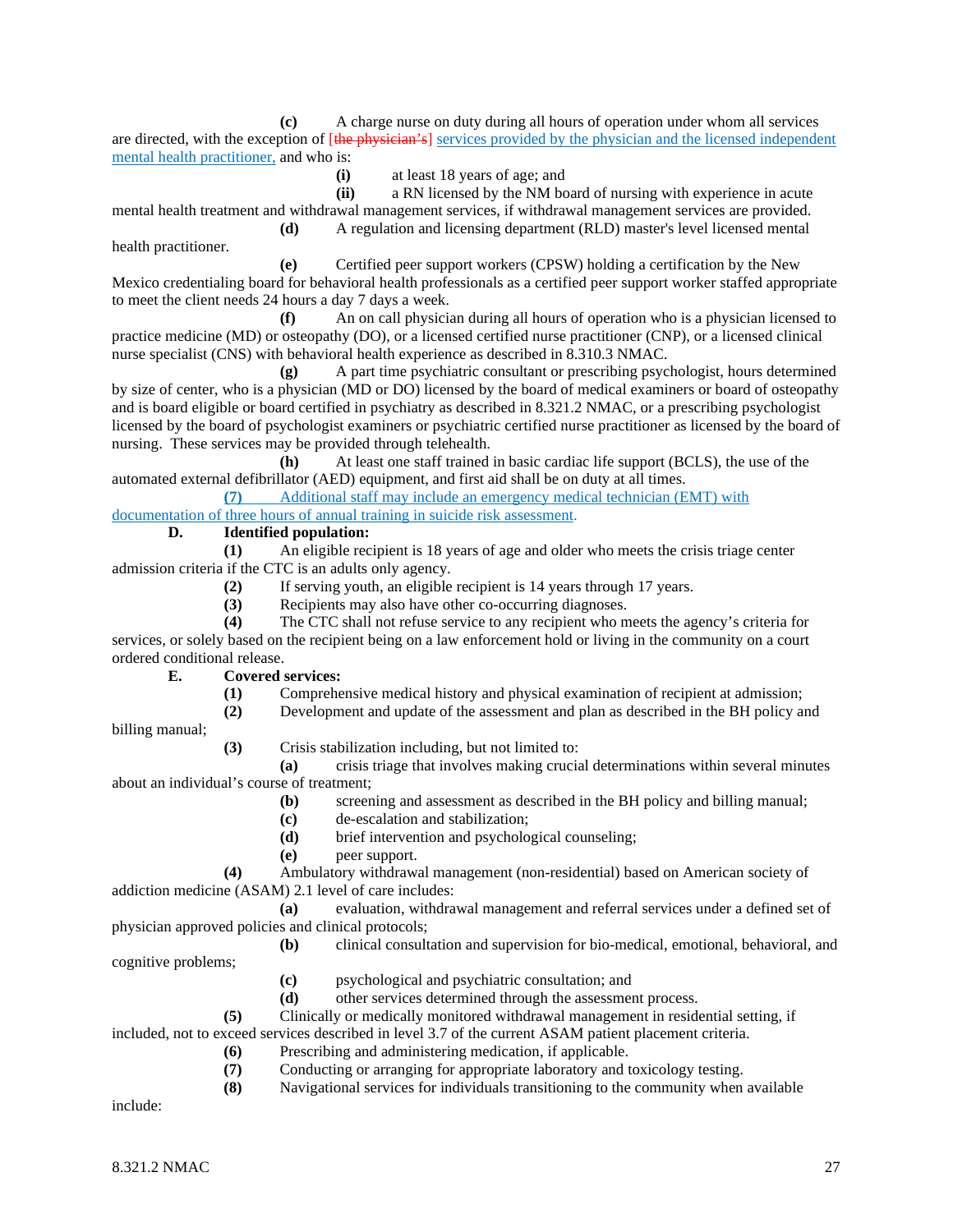- **(a)** prescription and medication assistance;
- **(b)** arranging for temporary or permanent housing;
- **(c)** family and natural support group planning;
- **(d)** outpatient behavioral health referrals and appointments; and
- **(e)** other services determined through the assessment process.

**(9)** Assistance in accessing transportation services for recipients who lack safe

transportation.

**F. Non-covered services:** are subject to the limitations and coverage restrictions that exist for other MAD services. See 8.310.2 and 8.321.2 NMAC for general non-covered services. Specific to crisis triage services, the following apply:

**(1)** Acute medical alcohol detoxification that requires hospitalization as diagnosed by the agency physician or certified nurse practitioner.

**(2)** Medical care not related to crisis triage intervention services beyond basic medical care of first aid and CPR.

**G. Prior authorization and utilization review:** All MAD services are subject to utilization review (UR) for medical necessity and program compliance. The provider agency must contact HSD or its authorized agents to request UR instructions. It is the provider agency's responsibility to access these instructions or ask for hard copies to be provided, to understand the information provided, to comply with the requirements, and to obtain answers to questions not covered by these materials.

**(1) Prior authorization:** Crisis triage services do not require prior authorization, but are provided as approved by the crisis triage center provider agency. However, other procedures or services may require prior authorization from MAD or its designee when such services require prior authorization for other MAD eligible recipients, such as inpatient admission. Services for which prior authorization was obtained remain subject to utilization review at any point in the payment process, including after payment has been made. It is the provider agency's responsibility to contact MAD or its designee and review documents and instructions available from MAD or its designee to determine when prior authorization is necessary.

**(2) Timing of UR:** A UR may be performed at any time during the service, payment, or post payment processes. In signing the MAD PPA, a provider agency agrees to cooperate fully with MAD or its designee in their performance of any review and agree to comply with all review requirements.

**H. Reimbursement:** Crisis triage center services are reimbursed through an agency specific cost based bundled rate relative to type of services rendered. Billing details are provided in the BH policy and billing manual.

[8.321.2.20 NMAC - N, 1/1/2020; A, xx/xx/xxxx]

**8.321.2.21 DAY TREATMENT:** MAD pays for services provided by a day treatment provider as part of the EPSDT program for eligible recipients under 21 years of age (42 CFR section 441.57). The need for day treatment services (DTS) must be identified through an EPSDT tot to teen health check or other diagnostic evaluation. Day treatment services include eligible recipient and parent education, skill and socialization training that focus on the amelioration of functional and behavioral deficits. Intensive coordination and linkage with the eligible recipient's school or other child serving agencies is included. The goals of the service must be clearly documented utilizing a clinical model for service delivery and support.

**A. Eligible providers:** An agency must be certified by CYFD to provide day treatment services in addition to meeting the general provider enrollment requirements in Subsections A and B of 8.321.2.9 NMAC.

**B. Coverage criteria:**

**(1)** Day treatment services must be provided in a school setting or other community setting; however, there must be a distinct separation between these services in staffing, program description and physical space from other behavioral health services offered.

**(2)** A family who is unable to attend the regularly scheduled sessions at the day treatment facility due to transportation difficulties or other reasons may receive individual family sessions scheduled in the family's home by the day treatment agency.

**(3)** Services must be based upon the eligible recipient's individualized treatment plan goals and should include interventions with a significant member of the family which are designed to enhance the eligible recipients' adaptive functioning in their home and community.

**(4)** The certified DTS provider delivers adequate care and continuous supervision of the client at all times during the course of the client's DTS program participation.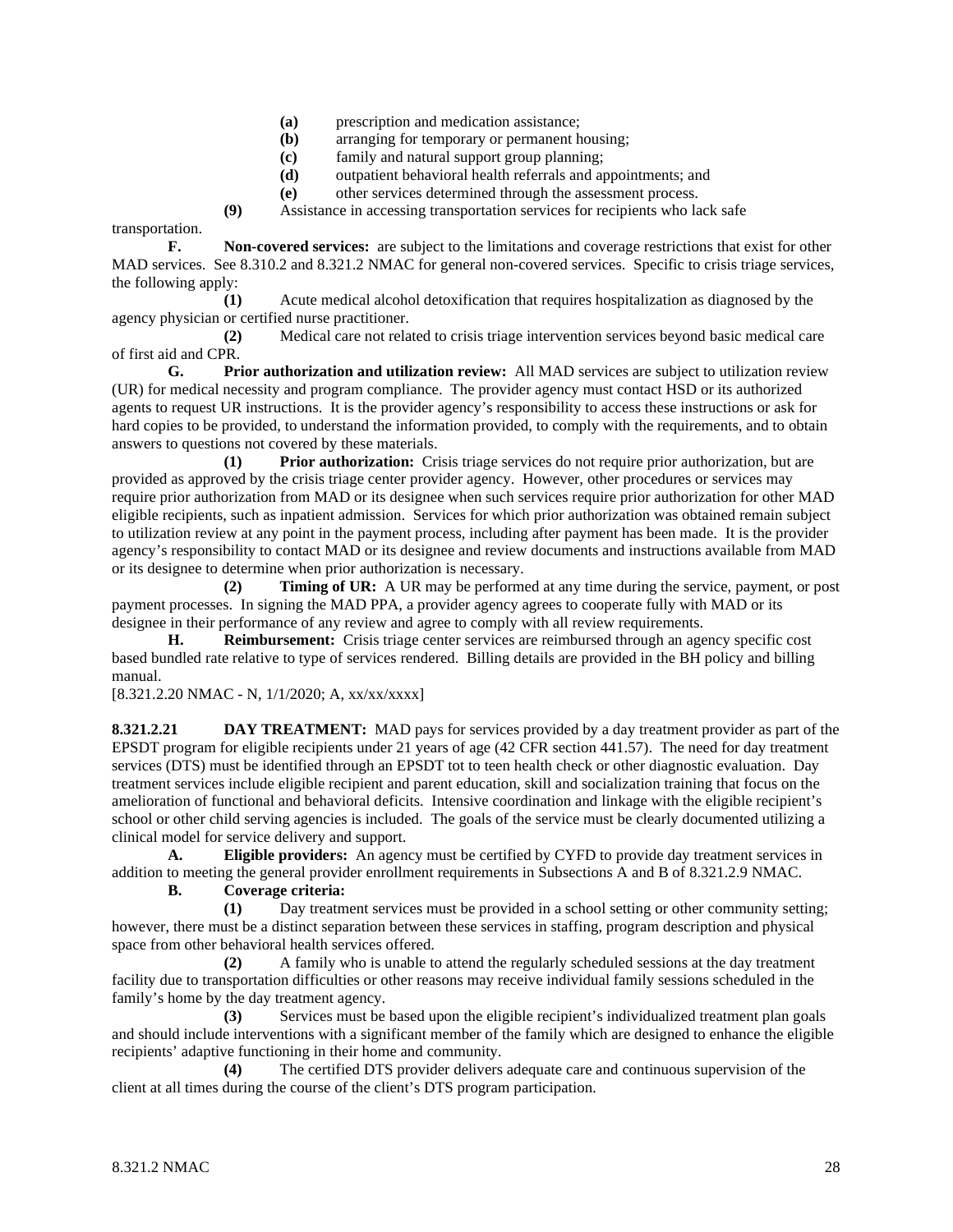**(5)** 24-hour availability of appropriate staff or implementation of crisis plan (which may include referral) to respond to the eligible recipient's crisis situation.

**(6)** Only those activities of daily living and basic life skills that are assessed as a clinical problem should be addressed in the treatment plans and deemed appropriate to be included in the eligible recipient's individualized program.

**(7)** Day treatment services are provided at a minimum of four hours of structured programming per day, two to five days per week based on acuity and clinical needs of the eligible recipient and his or her family as identified in the treatment plan.

**C. Identified population:** MAD covers day treatment services for an eligible recipient under age 21 who:

**(1)** is diagnosed with an emotional, behavioral, and neurobiological or substance abuse

problem;

**(2)** may be at high risk of out-of-home placement;

**(3)** requires structured therapeutic services in order to attain or maintain functioning in major life domains of home, work or school; and

**(4)** through an assessment process, has been determined to meet the criteria established by MAD or its designee for admission to day treatment services.

**D. Covered services:**

**(1)** Day treatment services are non-residential specialized services and training provided during or after school, weekends or when school is not in session. Services include parent and eligible recipient education, and skills and socialization training that focus on the amelioration of functional and behavioral deficits. Intensive coordination and linkage with the eligible recipient's school or other child serving agencies are included. Other behavioral health services (e.g. outpatient counseling, ABA) may be provided in addition to the day treatment services when the goals of the service are clearly documented, utilizing a clinical model for service delivery and support.

**(2)** The goal of day treatment is to maintain the eligible recipient in his or her home or community environment.

**(3)** The service is designed to complement and coordinate with the eligible recipient's educational system.

**(4)** Services must be identified in the treatment plan, including crisis planning, which is formulated on an ongoing basis by the treatment team. The treatment plan guides and records for each client: individualized therapeutic goals and objectives; individualized therapeutic services provided; and individualized discharge and aftercare plans. Treatment plan requirements are detailed in the BH policy and billing manual.

**(5)** The following services must be furnished by a day treatment service agency to receive reimbursement from MAD:

**(a)** the assessment and diagnosis of the social, emotional, physical and psychological needs of the eligible recipient and his or her family for treatment planning ensuring that evaluations already performed are not unnecessarily repeated;

**(b)** development of individualized treatment and discharge plans and ongoing reevaluation of these plans;

**(c)** regularly scheduled individual, family, multifamily, group or specialized group sessions focusing on the attainment of skills, such as managing anger, communicating and problem-solving, impulse control, coping and mood management, chemical dependency and relapse prevention, as defined in the DTS treatment plan;

**(d)** family training and family outreach to assist the eligible recipient in gaining functional and behavioral skills;

**(e)** supervision of self-administered medication, as clinically indicated;

**(f)** therapeutic recreational activities that are supportive of the clinical objectives and identified in each eligible recipient's individualized treatment plan;

**(g)** 24-hour availability of appropriate staff or implementation of crisis plan, which may include referral, to respond to the eligible recipient's crisis situations;

**(h)** advance schedules are posted for structured and supervised activities which include individual, group and family therapy, and other planned activities appropriate to the age, behavioral and emotional needs of the client pursuant to the treatment plan.

**E. Non-covered services:** Day treatment services are subject to the limitations and coverage restrictions which exist for other MAD services. See Subsection G of 8.321.2.9 NMAC for non-covered MAD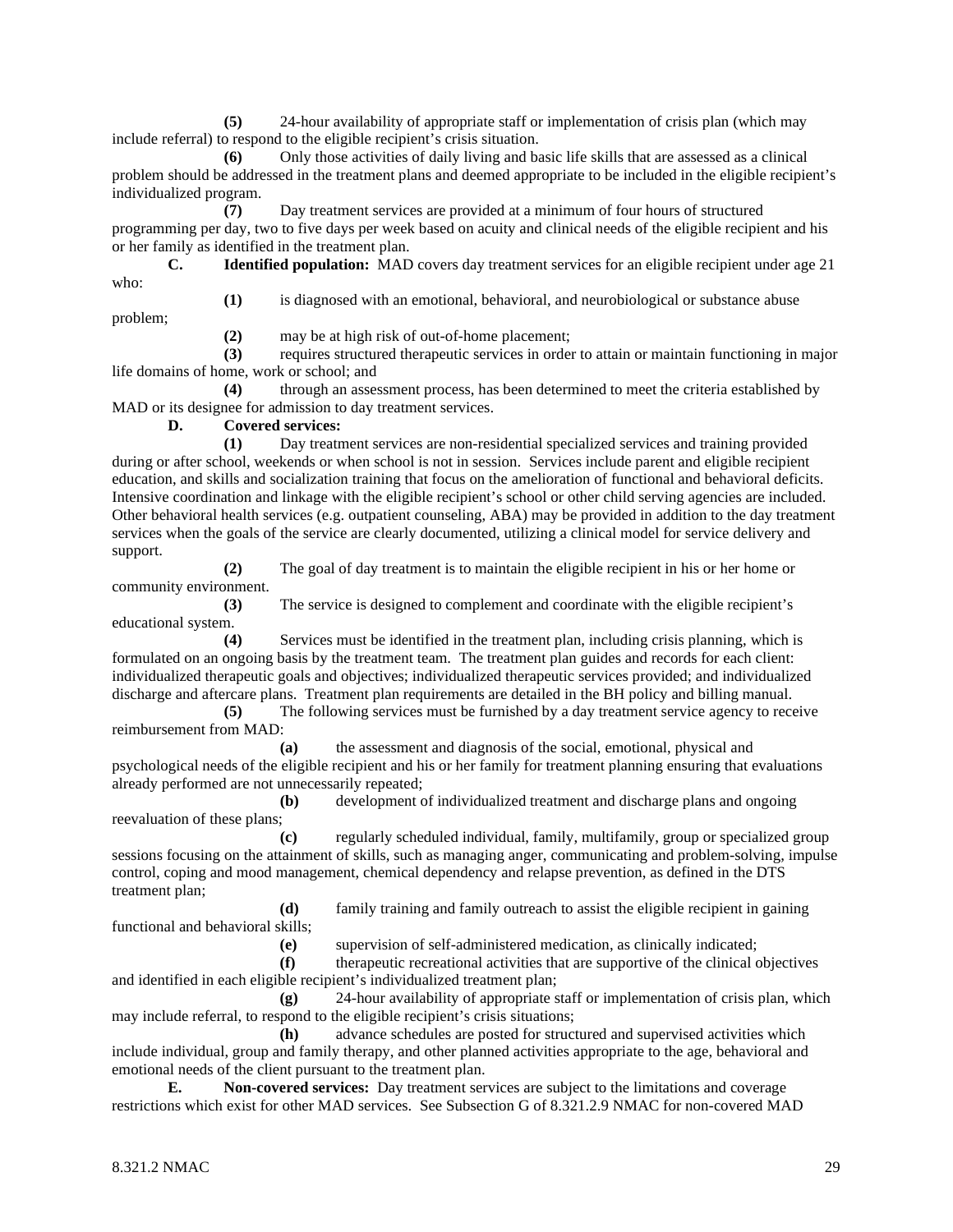behavioral health services or activities. MAD does not cover the following specific services billed in conjunction with day treatment services:

- **(1)** educational programs;
- **(2)** pre-vocational training;

**(3)** vocational training which is related to specific employment opportunities, work skills or work settings;

- **(4)** any service not identified in the treatment plan;
- **(5)** recreation activities not related to the treatment plan;
- **(6)** leisure time activities such as watching television, movies or playing computer or video

games;

**(7)** transportation reimbursement for the therapist who delivers services in the family's

home; or

**(8)** a partial hospitalization program and residential programs cannot be offered at the same time as day treatment services.

**F. Prior authorization:** See Subsection J of 8.321.2.9 NMAC for general behavioral health services prior authorization requirements. This service does not require prior authorization.

**G. Reimbursement:**

**(1)** All services described in Subsection D of 8.321.2.21 NMAC are covered in the bundled day treatment rate;

**(2)** Day treatment providers must submit claims for reimbursement on the CMS-1500 claim form or its successor. See Subsection H of 8.321.2.9 NMAC for MAD general reimbursement requirements, see 8.302.2 NMAC. Once enrolled, a provider receives instructions on how to access documentation, billing and claims processing information.

[8.321.2.21 NMAC - Rp, 8.321.2.15 NMAC, 1/1/2020]

**8.321.2.22 FAMILY SUPPORT SERVICES (FSS) (MCO reimbursed only):** Family support services are community-based, face-to-face interactions with children, youth or adults and their family, available to managed care members only. Family support services enhance the member family's strengths, capacities, and resources to promote the member's ability to reach the recovery and resiliency behavioral health goals they consider most important. See Subsections A and B of 8.321.2.9 NMAC for MAD general provider requirements.

| А.                                      | Eligible providers:                                       |                                                                                  |  |
|-----------------------------------------|-----------------------------------------------------------|----------------------------------------------------------------------------------|--|
|                                         | Family support services can only be delivered by:<br>[(1) |                                                                                  |  |
|                                         | (ል)<br>رىئ                                                | core corvice against<br><del>cole survice agency,</del>                          |  |
|                                         | w                                                         | <b>CareLink NM health home;</b>                                                  |  |
|                                         | ( ຕີ<br>↽                                                 | community mental health center;                                                  |  |
|                                         | 74)<br>53                                                 | EOMC<br><del>r ync,</del>                                                        |  |
|                                         | ് പ<br>~                                                  | $HIR$ and tribal $638$<br><del>nio ang undai 0,30.</del>                         |  |
|                                         | /ቶን<br>œ                                                  | a political subdivision of the state of New Mexico with supervisory certificate; |  |
| $\theta$ <sup><math>\bf{f}</math></sup> |                                                           |                                                                                  |  |

or

an opioid treatment program in a methadone clinic with supervisory certificate.]

[**(2)] (1)** Family support service providers and staff shall meet standards established by the state of NM and documented in the New Mexico BH policy and billing manual.

[**(3)] (2)** Family support service staff and supervision by licensed behavioral health practitioners must be in accordance with their respective licensing board regulations or credentialing standards for peer support workers or family peer support workers.

[**(4)] (3)** Minimum staff qualifications for peer support workers or family peer support workers includes maintenance of credentials as a peer support worker or family peer support worker in New Mexico. [**(5)] (4)** Minimum staff qualifications for the clinical supervisor:

**(a)** Must be a licensed independent practitioner (i.e., psychiatrist, psychologist, LISW, LPCC, LMFT, or psychiatrically certified nurse practitioner) practicing under the scope of their NM licensure;

**(b)** Have four years' relevant experience in the delivery of case management or comprehensive community support services or family support services with the target population;

**(c)** Have one year demonstrated supervisory experience; and

**(d)** Have completed both basic and supervisory training regarding family support

services.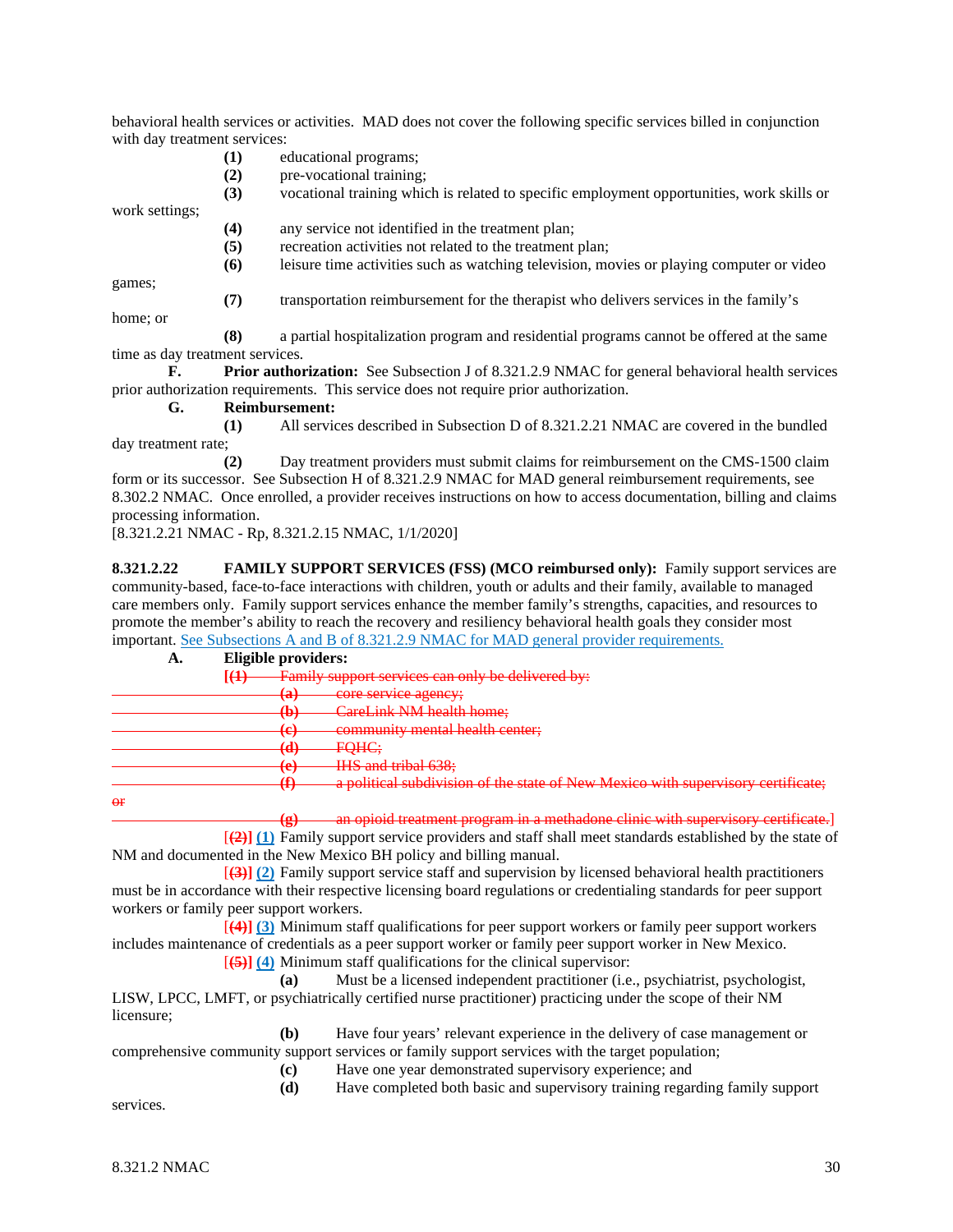## **B. Identified population:**

**(1)** Members with parents, family members, legal guardians, and other primary caregivers who are living with or closely linked to the member and engaged in the plan of care for the member.

**(2)** Members are young persons diagnosed with a severe emotional disturbance or adults diagnosed with serious mental illness as defined by the state of New Mexico.

#### **C. Covered services:**

**(1)** Minimum required family support services activities:

**(a)** review of the existing social history and other relevant information with the

member and family;

- **(b)** review of the existing service and treatment plans;
- **(c)** identification of the member and family functional strengths and any barriers to

recovery;

- **(d)** participation in service planning and delivery with the member and family; and
	- **(e)** adherence to the applicable code of ethics.

**(2)** The specific services provided are tailored to the individual needs of the member and family according to the individual's treatment or service plan and include but are not limited to support needed to:

- **(a)** prevent members from being placed into more restrictive setting; or
- **(b)** quickly reintegrate the member to their home and local community; or

**(c)** direct the member and family towards recovery, resiliency, restoration, enhancement and maintenance of the member's functioning; or

**(d)** increase the family's ability to effectively interact with the member.

**(3)** Family support services focus on psycho-education, problem solving, and skills building for the family to support the member and may involve support activities such as:

- **(a)** working with teams engaged with the member;
- **(b)** engaging in service planning and service delivery for the member;
- **(c)** identifying family strengths and resiliencies in order to effectively articulate those strengths and prioritize their needs;

**(d)** navigating the community-based systems and services that impact the member's life;

- **(e)** identifying natural and community supports;
- **(f)** assisting the member and family to understand, adjust to, and manage behavioral health crises and other challenges;
	- **(g)** facilitating an understanding of the options for treatment of behavioral health

issues;

**(h)** facilitating an understanding of the principles and practices of recovery and

resiliency; and

- **(i)** facilitating effective access and use of the behavioral health service system to achieve recovery and resiliency.
	- **(4)** Documentation requirements:

**(a)** notes related to all family support service interventions to include how and to what extent the activity promoted family support in relationship to the member's recovery and resilience goals and outcomes;

**(b)** any supporting collateral documentation.

**D. Non-covered services:** This service may be billed only during the transition phases from these services:

- **(a)** accredited residential treatment center (ARTC);
- **(b)** adult accredited residential treatment center (AARTC);
- **[(b)] (c)** residential treatment center services;
- [**(c)] (d)** group home services;
- [**(d)] (e)** inpatient hospitalization;
- [**(e)] (f)** partial hospitalization;
- [**(f)] (g)** treatment foster care; or
- [**(g)** transitional living services;]
- **(h)** crisis triage centers.

**E. Reimbursement:** To help an eligible MCO member receive medically necessary services, the centennial care MCOs pay for family support services.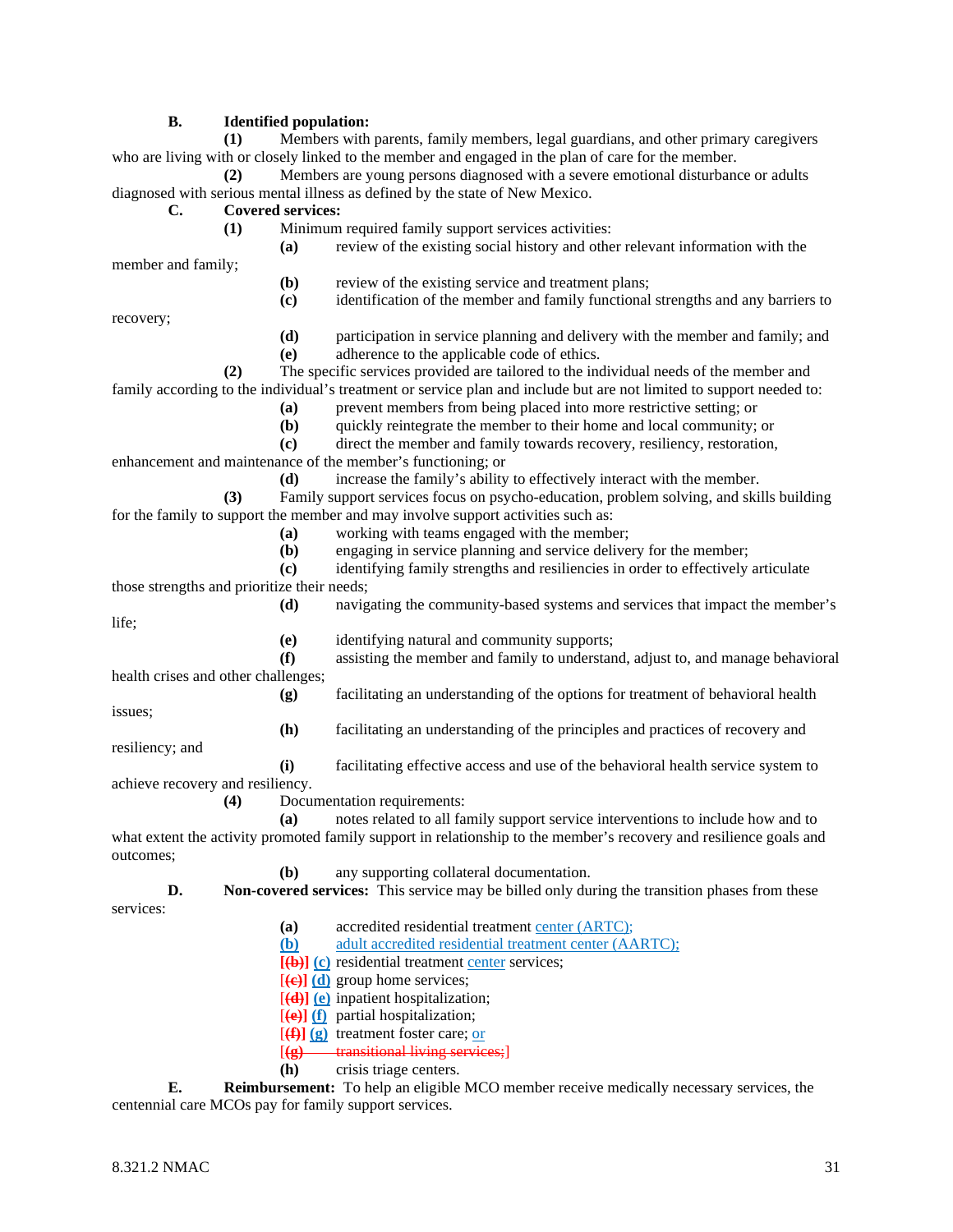[8.321.2.22 NMAC - N, 1/1/2020; A, xx/xx/xxxx]

## **8.321.2.23 INPATIENT PSYCHIATRIC CARE IN FREESTANDING PSYCHIATRIC HOSPITALS AND PSYCHIATRIC UNITS OF ACUTE CARE HOSPITALS:** To assist the eligible recipient in receiving necessary mental health services, MAD pays for inpatient psychiatric care furnished in freestanding psychiatric hospitals as part of the EPSDT program (42 CFR 441.57). A freestanding psychiatric hospital (an inpatient facility that is not a unit in a general acute care hospital), with more than 16 beds is an institution for mental disease (IMD) subject to the federal medicaid IMD exclusion that prohibits medicaid payment for inpatient stays for eligible recipients aged 22 through 64 years. Coverage of stays in a freestanding psychiatric hospital that is considered an IMD are covered only for eligible recipients [under] up to age 21 and over age 64. A managed care organization making payment to an IMD as an in lieu of service may pay for stays that do not exceed 15 days. For stays in an IMD that include a substance use disorder (SUD) refer to 8.321.2.24 NMAC, *Institution for Mental Diseases (IMD)*. However, for freestanding psychiatric hospitals, if the eligible recipient who is receiving inpatient services reaches the age of 21 years, services may continue until one of the following conditions is reached: until the date the eligible recipient no longer requires the services, or until the date the eligible recipient reaches the age of 22 years, whichever occurs first. The need for inpatient psychiatric care in a freestanding psychiatric hospital must be identified in the eligible recipient's tot to teen health check screen or another diagnostic evaluation furnished through a health check referral. Inpatient stays for eligible recipients in an inpatient psychiatric unit of a general

acute care hospital are also covered. As these institutions are not considered to be IMDs, there are no age exclusions for their services.

**A. Eligible providers:** A MAD eligible provider must be licensed and certified by the New Mexico DOH (or the comparable agency if in another state), comply with 42 CFR 456.201 through 456.245; and be accredited by at least one of the following:

- **(1)** the joint commission (JC);
- **(2)** the council on accreditation of services for families and children (COA);

**(3)** the commission on accreditation of rehabilitation facilities (CARF); or

**(4)** another accrediting organization recognized by MAD as having comparable standards;

and

**(5)** be an approved MAD provider before it furnishes services, see 42 CFR Sections 456.201 through 456.245.

**B. Covered services:** MAD covers inpatient psychiatric hospital services which are medically necessary for the diagnosis or treatment of mental illness as required by the condition of the eligible recipient. **(1)** These services must be furnished by eligible providers within the scope and practice of

his or her profession (see 8.321.2.9 NMAC) and in accordance with federal regulations; see (42 CFR 441.156);

**(2)** Services must be furnished under the direction of a physician;

**(3)** In the case of an eligible recipient under 21 years of age these services:

**(a)** must be furnished under the direction of a board prepared, board eligible, board certified psychiatrist or a licensed psychologist working in collaboration with a similarly qualified psychiatrist; and

**(b)** the psychiatrist must conduct an evaluation of the eligible recipient, in person within 24 hours of admission.

**(4)** In the case of an eligible recipient under 12 years of age, the psychiatrist must be board prepared, board eligible, or board certified in child or adolescent psychiatry. The requirement for the specified psychiatrist for an eligible recipient under age 12 and an eligible recipient under 21 years of age can be waived when all of the following conditions are met:

**(a)** the need for admission is urgent or emergent and transfer or referral to another provider poses an unacceptable risk for adverse patient outcomes;

**(b)** at the time of admission, a psychiatrist who is board prepared, board eligible, or board certified in child or adolescent psychiatry, is not accessible in the community in which the facility is located;

**(c)** there is another facility which has a psychiatrist who is board prepared, board eligible, board certified in child or adolescent psychiatry, but the facility, is not available or is inaccessible to the community in which the facility is located; and

**(d)** the admission is for stabilization only and a transfer arrangement to the care of a psychiatrist who is board prepared, board eligible, board certified in child or adolescent psychiatry, is made as soon as possible with the understanding that if the eligible recipient needs transfer to another facility, the actual transfer will occur as soon as the eligible recipient is stable for transfer in accordance with professional standards.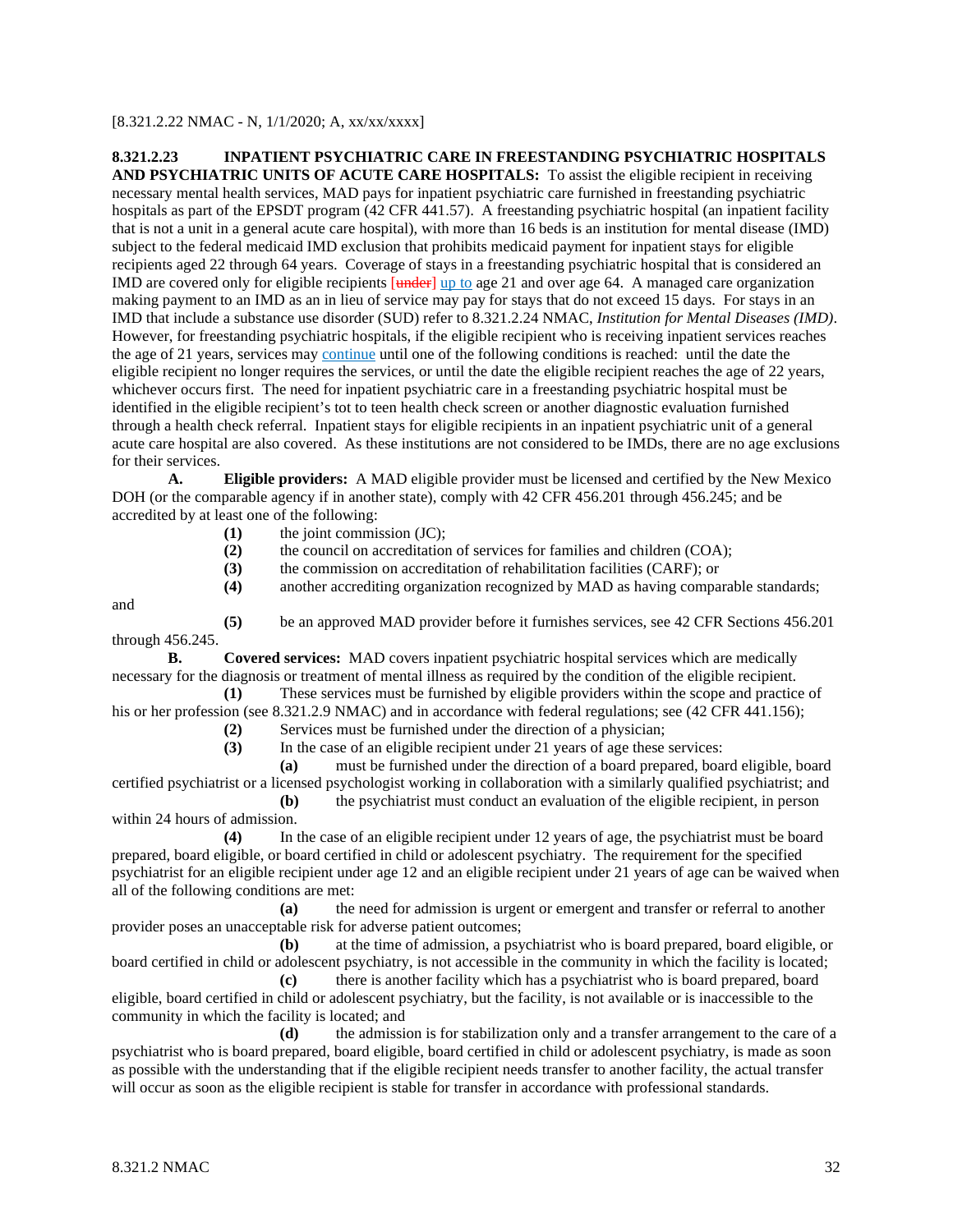**(5)** A freestanding hospital must provide the following components to an eligible recipient to receive reimbursement:

**(a)** performance of necessary evaluations and psychological testing for the development of the treatment plan, while ensuring that evaluations already performed are not repeated;

**(b)** a treatment plan and all supporting documentation must be available for review in the eligible recipient's file;

**(c)** regularly scheduled structured behavioral health therapy sessions for the eligible recipient, group, family, or a multifamily group based on individualized needs, as specified in the eligible recipient's treatment plan;

**(d)** facilitation of age-appropriate skills development in the areas of household management, nutrition, personal care, physical and emotional health, basic life skills, time management, school, attendance and money management;

**(e)** assistance to an eligible recipient in his or her self administration of medication in compliance with state regulations, policies and procedures;

**(f)** appropriate staff available on a 24-hour basis to respond to crisis situations; determine the severity of the situation; stabilize the eligible recipient by providing support; make referrals, as necessary; and provide follow-up;

**(g)** a consultation with other professionals or allied caregivers regarding a specific eligible recipient;

**(h)** non-medical transportation services needed to accomplish treatment objectives;

**(i)** therapeutic services to meet the physical, social, cultural, recreational, health maintenance, and rehabilitation needs of the eligible recipient; and

**(j)** plans for discharge must begin upon admittance to the facility and be included in the eligible recipient's treatment plan. If the eligible recipient will receive services in the community or in the custody of CYFD, the discharge must be coordinated with those individuals or agencies responsible for post-hospital placement and services. The discharge plan must consider related community services to ensure continuity of care with the eligible recipient, his or her family, and school and community.

**(6)** MAD covers "awaiting placement days" when the MAD UR contractor determines that an eligible recipient under 21 years of age no longer meets this acute care criteria and determines that the eligible recipient requires a residential placement which cannot be immediately located. Those days during which the eligible recipient is awaiting placement to the step-down placement are termed awaiting placement days. Payment to the hospital for awaiting placement days is made at the average payment for accredited residential treatment centers plus five percent. A separate claim form must be submitted for awaiting placement days.

**(7)** A treatment plan must be developed by a team of professionals in consultation with an eligible recipient, his or her parent, legal guardian or others in whose care the eligible recipient will be released after discharge. The plan must be developed within 72 hours of admission of the eligible recipient's admission to freestanding psychiatric hospitals. The interdisciplinary team must review the treatment plan at least every five calendar days. See the BH policy and billing manual for a description of the treatment team and plan.

**C. Non-covered services:** Services furnished in a freestanding psychiatric hospital are subject to the limitations and coverage restrictions which exist for other MAD services; see Subsection G of 8.321.2.9 NMAC for MAD general non-covered services. MAD does not cover the following specific services for an eligible recipient in a freestanding psychiatric hospital in the following situations:

**(1)** conditions defined only by Z codes in the current version of the international classification of diseases (ICD) or the current version of DSM;

**(2)** services in freestanding psychiatric hospital for an eligible recipient 22 years of age through 64, except as allowed in 8.321.2 NMAC;

**(3)** services furnished after the determination by MAD or its designee has been made that the eligible recipient no longer needs hospital care;

**(4)** formal educational or vocational services, other than those covered in Subsection B of 8.321.2.9 NMAC, related to traditional academic subjects or vocational training; MAD only covers non-formal education services if they are part of an active treatment plan for an eligible recipient under the age of 21 receiving inpatient psychiatric services; see 42 CFR Section 441.13(b); or

**(5)** drugs classified as "ineffective" by the food and drug administration (FDA) drug evaluation.

**D. Prior authorization and utilization review:** All MAD services are subject to utilization review for medical necessity, inspection of care, and program compliance. Reviews can be performed before services are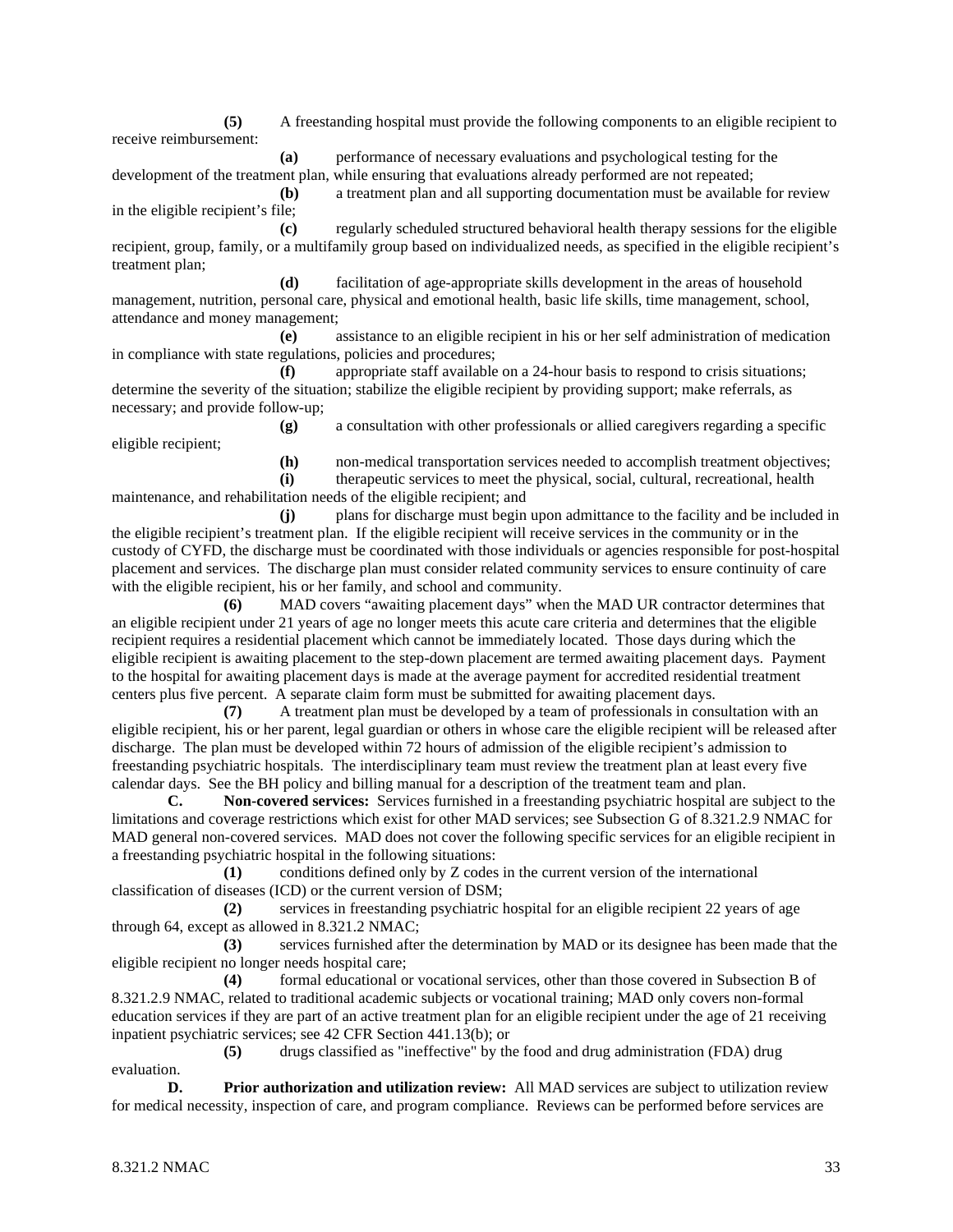furnished, after services are furnished and before payment is made, or after payment is made; see 8.310.2 and 8.310.3 NMAC.

**(1)** All inpatient services for an eligible recipient under 21 years of age in a freestanding psychiatric hospital require prior authorization from MAD or its designee. Services for which prior authorization was obtained remain subject to utilization review at any point in the payment process.

**(2)** Prior authorization of services does not guarantee that individuals are eligible for MAD services. Providers must verify that an individual is eligible for MAD services at the time services are furnished and through his or her inpatient stay and determine if the eligible recipient has other health insurance.

**(3)** A provider who disagrees with prior authorization request denials or other review decisions can request a re-review and a reconsideration; see 8.350.2 NMAC.

**E. Reimbursement:** A freestanding psychiatric hospital service provider must submit claims for reimbursement on the UB-04 claim form or its successor; see 8.302.2 NMAC. Once enrolled, providers receive instructions on how to access documentation, billing, and claims processing information.

**(1)** Reimbursement rates for New Mexico freestanding psychiatric hospital are based on the Tax Equity and Fiscal Responsibility Act (TEFRA) provisions and principles of reimbursement; see 8.311.3 NMAC. Covered inpatient services provided in a freestanding psychiatric hospital will be reimbursed at an interim rate established by HSD to equal or closely approximate the final payment rates that apply under the cost settlement TEFRA principles.

**(2)** If a provider is not cost settled, the reimbursement rate will be at the provider's cost-tocharge ratio reported in the provider's most recently filed cost report prior to February 1, 2012. Otherwise, rates are established after considering available cost-to-charge ratios, payment levels made by other payers, and MAD payment levels for services of similar cost, complexity and duration.

**(3)** Reimbursement rates for services furnished by a psychiatrist and licensed Ph.D. psychologist in a freestanding psychiatric hospital are contained in 8.311.3 NMAC. Services furnished by a psychiatrist and psychologist in a freestanding psychiatric hospital cannot be included as inpatient psychiatric hospital charges.

**(4)** When services are billed to and paid by a MAD coordinated services contractor, the provider must also enroll as a provider with the MAD coordinated services contractor and follow that contractor's instructions for billing and for authorization of services.

**(5)** The provider agrees to be paid by a MCO at any amount mutually-agreed upon between the provider and MCO when the provider enters into contracts with MCO contracting with HSD for the provision of managed care services to an eligible recipient.

**(a)** If the provider and the HSD contracted MCO are unable to agree to terms or fail to execute an agreement for any reason, the MCO shall be obligated to pay, and the provider shall accept, one hundred percent of the "applicable reimbursement rate" based on the provider type for services rendered under both emergency and non-emergency situations.

**(b)** The "applicable reimbursement rate" is defined as the rate paid by HSD to the provider participating in the medical assistance programs administered by MAD and excludes disproportionate share hospital and medical education payments.

[8.321.2.23 NMAC - Rp, 8.321.2.16 NMAC, 1/1/2020; A, xx/xx/xxxx]

**8.321.2.24 INSTITUTION FOR MENTAL DISEASES (IMD) FOR SUBSTANCE ABUSE:** IMD is defined as any facility with more than 16 beds that is primarily engaged in the delivery of psychiatric care or treating substance use disorders (SUD) that is not part of a certified general acute care hospital. The federal medicaid IMD exclusion generally prohibits payment to these providers for recipients aged 22 through 64. [Contingent upon approval of a] Based upon a New Mexico state plan amendment and 1115 waiver MAD covers inpatient hospitalization in an IMD for SUD diagnoses only [without the 15-day limitation] with criteria for medical necessity and based on ASAM admission criteria. The coverage may also include co-occurring behavioral health disorders with the primary SUD. [If an MCO covers stays in an IMD for eligible recipients as an in lieu of service, the stay cannot exceed 15 days.] For other approved IMD stays for eligible recipients under age 21 or over age 64, the number of days is determined by medical necessity as the age restriction for IMDs does not apply to ages under 21 or over 65. Also refer to 8.321.2.23 NMAC, *Inpatient Psychiatric Care in Freestanding Psychiatric Hospitals and Psychiatric Units of Acute Care Hospitals*.

**A. Eligible recipients:** Adolescents and adults with a mental health or substance use disorder or cooccurring mental health and SUD.

**B. Covered services:** Withdrawal management (detoxification) and rehabilitation.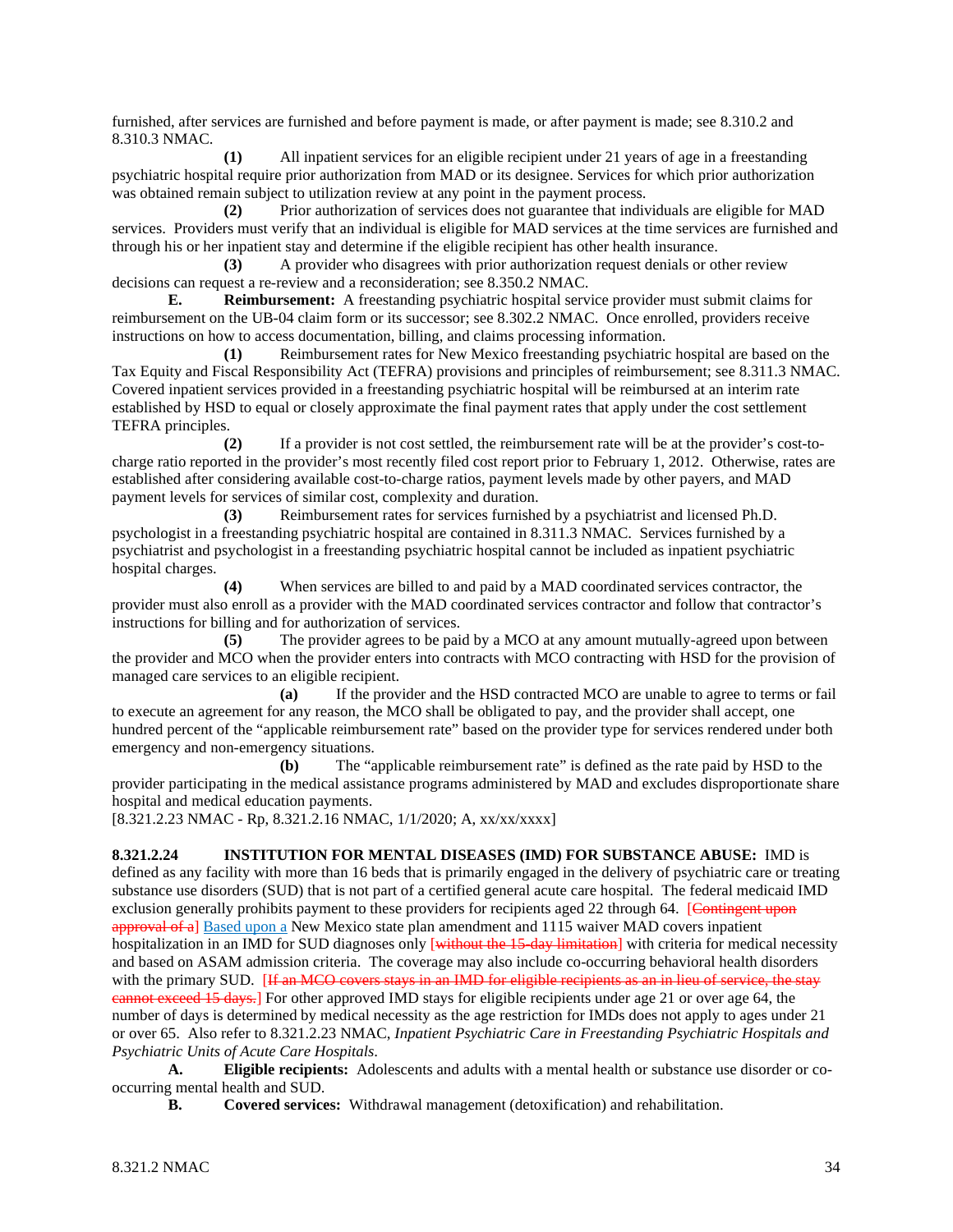**C. Prior authorization** is required. Utilize the substance abuse and mental health services administration (SAMHSA) admission criteria for medical necessity.

**D. Reimbursement:** An IMD is reimbursed according to the provisions in Subsection E of 8.321.2.23 NMAC.

[8.321.2.24 NMAC - N, 1/1/2020; A, xx/xx/xxxx]

#### **8.321.2.25 INTENSIVE OUTPATIENT PROGRAM FOR SUBSTANCE USE DISORDERS (IOP):**

MAD pays for time-limited IOP services utilizing a multi-faceted approach to treatment for an eligible recipient who requires structure and support to achieve and sustain recovery. IOP must utilize a research and evidence-based model approved by the IOP interdepartmental council, and target specific behaviors with individualized behavioral interventions.

**A. Eligible providers:** Services may only be delivered through a MAD approved agency after demonstrating that the agency meets all the requirements of IOP program services and supervision. See Subsections A and B of 8.321.2.9 NMAC for MAD general provider requirements.

[**(1)** The following types of agencies are eligible to be reimbursed for providing IOP services once gaining approval by the interdepartmental council:

| . .                  |                                                                           |  |
|----------------------|---------------------------------------------------------------------------|--|
| ົດມີ<br>$\mathbf{a}$ | a CMHC;                                                                   |  |
| ሔነ<br>$\mathbf{w}$   | a FQHC;                                                                   |  |
| (ል)                  | an IHS facility;                                                          |  |
| $\mathbf{C}$         |                                                                           |  |
| $\mathbf{u}$         | a PL 93 638 tribal facility;                                              |  |
| ۱ ه<br>$\mathbf{C}$  | a MAD CSA;                                                                |  |
| ′₽<br>$\mathbf{u}$   | a CLNM health home;                                                       |  |
| ് പ<br>67            | a behavioral health agency with a BHSD supervisory certificate; or        |  |
| ሔነ                   | an opioid treatment program in a mathadone clinic with a RHSD supervisory |  |
| <b></b>              | <b>DESPASSING COLOR</b>                                                   |  |

#### certificate;]

[**(2)] (1)** IOP services are provided through an integrated interdisciplinary approach including staff expertise in both addiction and mental health treatment. This team may have services rendered by non-independent practitioners under the direction of the IOP supervisor including LMSW, LMHC, LADAC, CADC, LSAA, and a master's level psych associates.

[**(3)] (2)** Each IOP program must have a clinical supervisor. Both clinical services and supervision by licensed practitioners must be conducted in accordance with respective licensing board regulations. An IOP clinical supervisor must meet all the following requirements:

**(a)** be licensed as a MAD approved independent practitioner; see Subsection C of

8.321.2.9 NMAC;

**(b)** have two years relevant experience with an IOP program or approved exception by the interdepartmental council;

**(c)** have one year demonstrated supervisory experience; and

**(d)** have expertise in both mental health and substance abuse treatment.

[**(4)] (3)** The IOP agency is required to develop and implement a program outcome evaluation

system.

[**(5)] (4)** The agency must maintain the appropriate state facility licensure if offering medication treatment or medication replacement services.

[**(6)] (5)** The agency must hold an IOP interdepartmental council approval letter and be enrolled by MAD to render IOP services to an eligible recipient. In the application process each IOP must identify if it is a youth program, an adult program, a transitional age program, or multiple programs. Transitional age programs must specify the age range of the target population. A MAD IOP agency will be provisionally approved for a specified timeframe to render IOP services to an eligible recipient. During this provisionally approved time, MAD or its designee will determine if the IOP meets MAD IOP requirements and if so, the agency will receive an approval letter for IOP full enrollment.

#### **B. Coverage criteria:**

**(1)** An IOP is based on research and evidence-based practice models (EBP) that target specific behaviors with individualized behavioral interventions. All EBP services must be culturally sensitive and incorporate recovery and resiliency values into all service interventions. EBPs must be approved by the IOP interdepartmental council. A list of pre-approved EBPs is available through the council, as are the criteria for having another model approved. They are also listed in the BH policy and billing manual.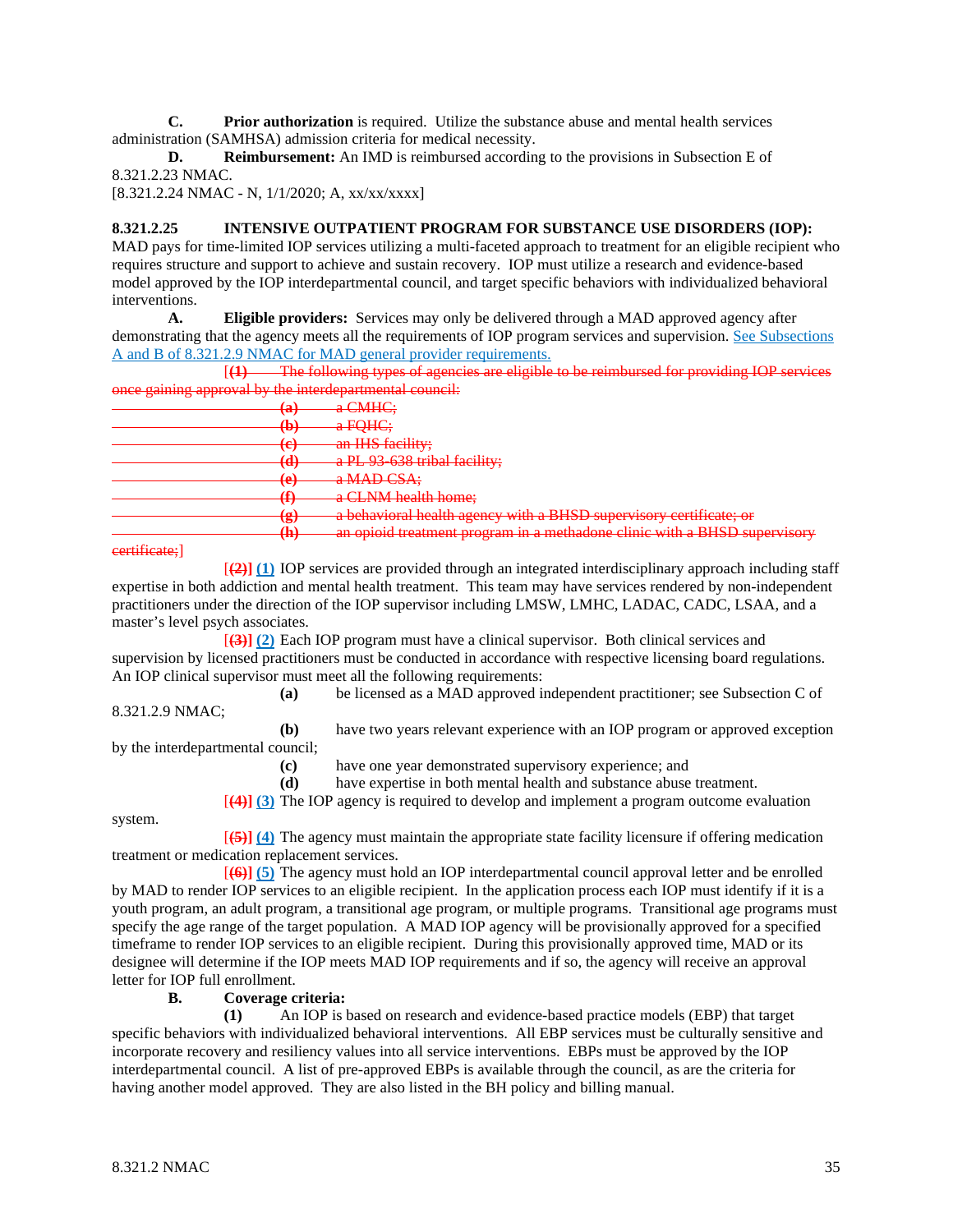**(2)** Treatment services must address co-occurring mental health disorders, as well as substance use disorders, when indicated.

- **C. Covered services:**
	- **(1)** IOP core services include:
		- **(a)** individual substance use disorder related therapy;
		- **(b)** group therapy (group membership may not exceed 15 in number); and
		- **(c)** psycho-education for the eligible recipient and his or her family.

**(2)** Co-occurring mental health and substance use disorders: The IOP agency must accommodate the needs of an eligible recipient with co-occurring substance use and mental health disorders. Treatment services are provided through an integrated interdisciplinary team and through coordinated, concurrent services with MAD behavioral health providers.

**(3)** Medication management services are available either in the IOP agency or by referral to oversee the use of psychotropic medications and medication assisted treatment of substance use disorders.

**(4)** The duration of an eligible recipient's IOP intervention is typically three to six months. The amount of weekly services per eligible recipient is directly related to the goals specified in his or her IOP treatment plan and the IOP EBP in use.

**(5)** Other mental health therapies: outpatient therapies may be rendered in addition to the IOP therapies of individual and group when the eligible recipient's co-occurring disorder requires treatment services which are outside the scope of the IOP therapeutic services. The eligible recipient's file must document the medical necessity of receiving outpatient therapy services in addition to IOP therapies, and a statement from the IOP agency that to postpone such therapy until the completion of the eligible recipient's IOP services is not in the best interest of the eligible recipient. Such documentation includes, but is not limited to: current assessment, a co-occurring diagnosis, and the inclusion in service plan for outpatient therapy services. An IOP agency may:

**(a)** render these services when it is enrolled as a provider covered under Subsection D of 8.321.2.9 NMAC with practitioners listed in Subsections C and E of 8.321.2.9 NMAC whose scope of practice specifically allows for mental health therapy services; or

**(b)** refer the eligible recipient to another provider if the IOP agency does not have such practitioners available; the IOP agency may continue the eligible recipient's IOP services coordinating with the new provider.

# **D. Identified population:**

**(1)** IOP services are provided to an eligible recipient 11 through 17 years of age diagnosed with substance abuse disorder or with co-occurring disorders (mental illness and substance abuse) or that meet the American society of addiction medicine (ASAM) patient placement criteria for level 2.1 - intensive outpatient treatment; or have been mandated by the local judicial system as an option of least restrictive level of care. Services are not covered if the recipient is in detention or incarceration. See eligibility rules 8.200.410.17 NMAC.

**(2)** IOP services are provided to an eligible recipient of a transitional age in a transitional age program of which the age range has been determined by the agency, and that have been diagnosed with substance abuse disorder or with co-occurring disorders (mental illness and substance abuse) or that meet the American society of addiction medicine's (ASAM) patient placement criteria for level 2.1 - intensive outpatient treatment, or have been mandated by the local judicial system as an option of least restrictive level of care.

**(3)** IOP services are provided to an eligible adult recipient 18 years of age and older diagnosed with substance abuse disorders or co-occurring disorders (mental illness and substance abuse) that meet the American society of addiction medicine's (ASAM) patient placement criteria for level 2.1 - intensive outpatient treatment or have been mandated by the local judicial system as an option of least restrictive level of care. **(4)** Prior to engaging in a MAD IOP program, the eligible recipient must have a treatment

file containing:

**(a)** one diagnostic evaluation with a diagnosis of substance use disorder; and

**(b)** one individualized treatment service plan that includes IOP as an intervention.

**E. Non-covered services:** IOP services are subject to the limitations and coverage restrictions which exist for other MAD services see Subsection G of 8.321.2.9 NMAC for general non-covered MAD behavioral health services and 8.310.2 NMAC for MAD general non-covered services. MAD does not cover the following specific services billed in conjunction with IOP services:

**(1)** acute inpatient;

**(2)** residential treatment services (i.e., ARTC, RTC, group home, and transitional living

services);

**(3)** ACT;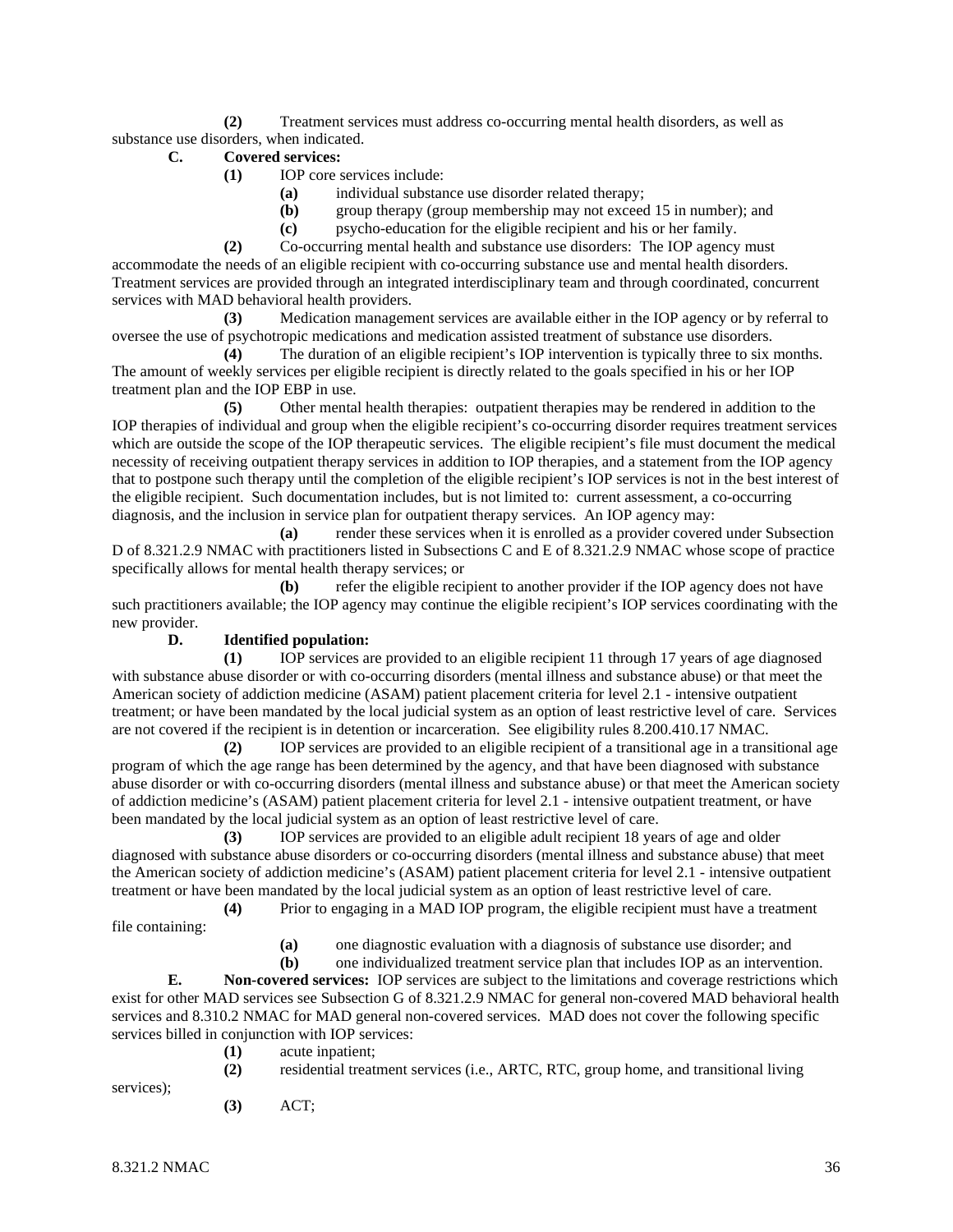- **(4)** partial hospitalization;
- **(5)** outpatient therapies which do not meet Subsection C of 8.321.2.9 NMAC;
- **(6)** multi-systemic therapy (MST);
- **(7)** activity therapy; or
- **(8)** psychosocial rehabilitation (PSR) group services.

**F. Reimbursement:** See Subsection H of 8.321.2.9 NMAC for MAD behavioral health general reimbursement requirements.

**(1)** For IOP services, the agency must submit claims for reimbursement on the CMS-1500 claim form or its successor.

**(2)** Core IOP services are reimbursed through a bundled rate. Medication assisted treatment and other mental health therapies are billed and reimbursed separately from the bundled rate.

**(3)** IOP services furnished by an IOP team member are billed by and reimbursed to a MAD IOP agency whether the team member is under contract with or employed by the IOP agency.

**(4)** IOP services not provided in accordance with the conditions for coverage as specified in 8.321.2 NMAC are not MAD covered services and are subject to recoupment.

[8.321.2.25 NMAC - Rp, 8.321.2.17 NMAC, 1/1/2020; A, xx/xx/xxxx]

# **8.321.2.26 INTENSIVE OUTPATIENT PROGRAM FOR MENTAL HEALTH CONDITIONS (IOP):**

MAD pays for IOP services which provide a time-limited, multi-faceted approach to treatment for an eligible recipient with a SMI or SED including an eating disorder or borderline personality disorder who requires structure and support to achieve and sustain recovery. IOP must utilize a research and evidence-based model approved by the IOP interdepartmental council, and target specific behaviors with individualized behavioral interventions. The effective date will be January 1, 2019, or as otherwise approved by the centers for medicare and medicaid services (CMS).

**A. Eligible providers:** Services may only be delivered through an [interdepartment] approved] agency approved by HSD and CYFD after demonstrating that the agency meets all the requirements of IOP program services and supervision. See Subsections A and B of 8.321.2.9 NMAC for MAD general provider requirements.

[**(1)** The following types of agencies are eligible to be reimbursed for providing IOP services nce gaining approval by HSD and CYFD:

| . |                   |                                                                                     |
|---|-------------------|-------------------------------------------------------------------------------------|
|   | τ.                | a CMHC;                                                                             |
|   | w,                | a FQHC;                                                                             |
|   |                   | an IHS facility;                                                                    |
|   | ্                 |                                                                                     |
|   |                   | a PL 93 638 tribal facility;                                                        |
|   | ◡                 | a MAD CSA;                                                                          |
|   |                   | a CLNM health home;                                                                 |
|   | $\mathbf{r}$<br>6 | a behavioral health agency with a RHSD cupervisory certificate<br><b>CONTRACTOR</b> |
|   |                   |                                                                                     |

[**(2)] (1)** IOP services are provided through an integrated interdisciplinary approach by staff with expertise in the mental health condition being addressed. This team may have services rendered by non-independent practitioners under the direction of the IOP supervisor including LMSW, LMHC, a master's level psych associates, RNs or registered dieticians.

[**(3)] (2)** Each IOP program must have a clinical supervisor. Both clinical services and supervision by licensed practitioners must be conducted in accordance with respective licensing board regulations. An IOP clinical supervisor must meet all of the following requirements: **(a)** be licensed as a MAD approved independent practitioner; see Subsection C of

| 8.321.2.9 NMAC; |  | 1a 1 | oc necused as a <i>wifer</i> approved independent praetitioner, see subsection C or                                     |
|-----------------|--|------|-------------------------------------------------------------------------------------------------------------------------|
|                 |  | (b)  | have two years relevant experience in providing the evidence-based model to be                                          |
| delivered; and  |  | (c)  | have one year demonstrated supervisory experience.                                                                      |
|                 |  |      | $[4]$ (3) The IOP agency is required to develop and implement a program outcome evaluation                              |
| system.         |  |      | $\overline{(\frac{5}{2})}$ (4) The agency must maintain the appropriate state facility licensure if offering medication |
| treatment.      |  |      | $\overline{[66]}$ (5) The agency must hold an IOP [interdepartmental council] approval letter and be enrolled           |

by MAD to render IOP services to an eligible recipient. In the application process each IOP must identify if it is a youth program, an adult program, a transitional age program, or multiple programs. Transitional age programs must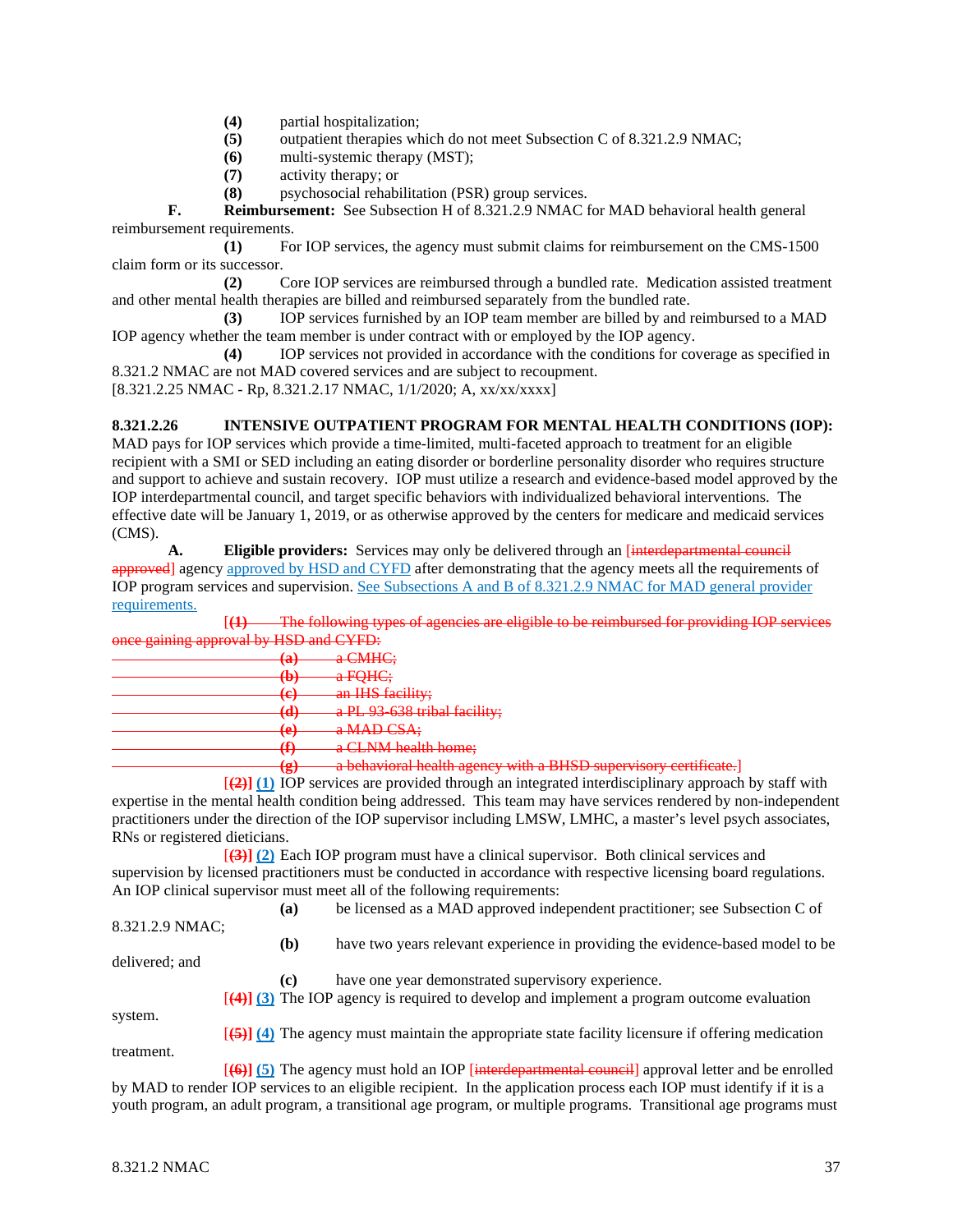specify the age range of the target population. A MAD IOP agency will be provisionally approved for a specified timeframe to render IOP services to an eligible recipient. During this provisionally approved time, MAD or its designee will determine if the IOP meets MAD IOP requirements and if so, the agency will receive an approval letter for IOP full enrollment.

# **B. Coverage criteria:**

**(1)** An IOP is based on research and evidence-based practice (EBP) models that target specific behaviors with individualized behavioral interventions. All EBP services must be culturally sensitive and incorporate recovery and resiliency values into all service interventions. EBPs must be approved by the IOP interdepartmental council. A list of pre-approved EBPs is available through the council, as are the criteria for having another model approved. They are also listed in the BH policy and billing manual.

**(2)** Treatment services must address co-occurring disorders when indicated.

# **C. Covered services:**

- **(1)** IOP core services include:
	- **(a)** individual therapy;
	- **(b)** group therapy (group membership may not exceed 15 in number); and
	- **(c)** psycho-education for the eligible recipient and his or her family.

**(2)** Medication management services are available either in the IOP agency or by referral to oversee the use of psychotropic medications and medication assisted treatment of substance use disorders.

**(3)** The amount of weekly services per eligible recipient is directly related to the goals specified in his or her IOP treatment plan and the IOP EBP in use.

**(4)** Treatment services must address co-occurring disorders when indicated.

#### **D. Identified population: (1)** IOP services are provided to an eligible recipient, 11 through 17 years of age diagnosed

with a SED.

**(2)** IOP services are provided to an eligible adult recipient 18 years of age and older

diagnosed with a SMI.

**(3)** Prior to engaging in a MAD IOP program, the eligible recipient must have a treatment file containing:

**(a)** one diagnostic evaluation with a diagnosis of serious mental illness or severe emotional disturbance; or diagnosis for which the IOP is approved; and

**(b)** one individualized service plan that includes IOP as an intervention.

**E. Non-covered services:** IOP services are subject to the limitations and coverage restrictions which exist for other MAD services see Subsection G of 8.321.2.9 NMAC for general non-covered MAD behavioral health services and 8.310.2 NMAC for MAD general non-covered services. MAD does not cover the following specific services billed in conjunction with IOP services:

**(1)** acute inpatient;

**(2)** residential treatment services (i.e., ARTC, RTC, group home, and transitional living

services);

- **(3)** ACT;
- **(4)** partial hospitalization;
- **(5)** outpatient therapies which do not meet Subsection C of 8.321.2.9 NMAC;
- **(6)** multi-systemic therapy (MST);
- **(7)** activity therapy; or

**(8)** psychosocial rehabilitation (PSR) group services.

**F. Reimbursement:** See Subsection H of 8.321.2.9 NMAC for MAD behavioral health general reimbursement.

**(1)** For IOP services, the agency must submit claims for reimbursement on the CMS-1500 claim form or its successor.

**(2)** Core IOP services are reimbursed through a bundled rate. Medications and other mental health therapies are billed and reimbursed separately from the bundled rate.

**(3)** IOP services furnished by an IOP team member are billed by and reimbursed to a MAD IOP agency whether the team member is under contract with or employed by the IOP agency.

**(4)** IOP services not provided in accordance with the conditions for coverage as specified in the rule are not a MAD covered service and are subject to recoupment.

[8.321.2.26 NMAC - N, 1/1/2020; A, xx/xx/xxxx]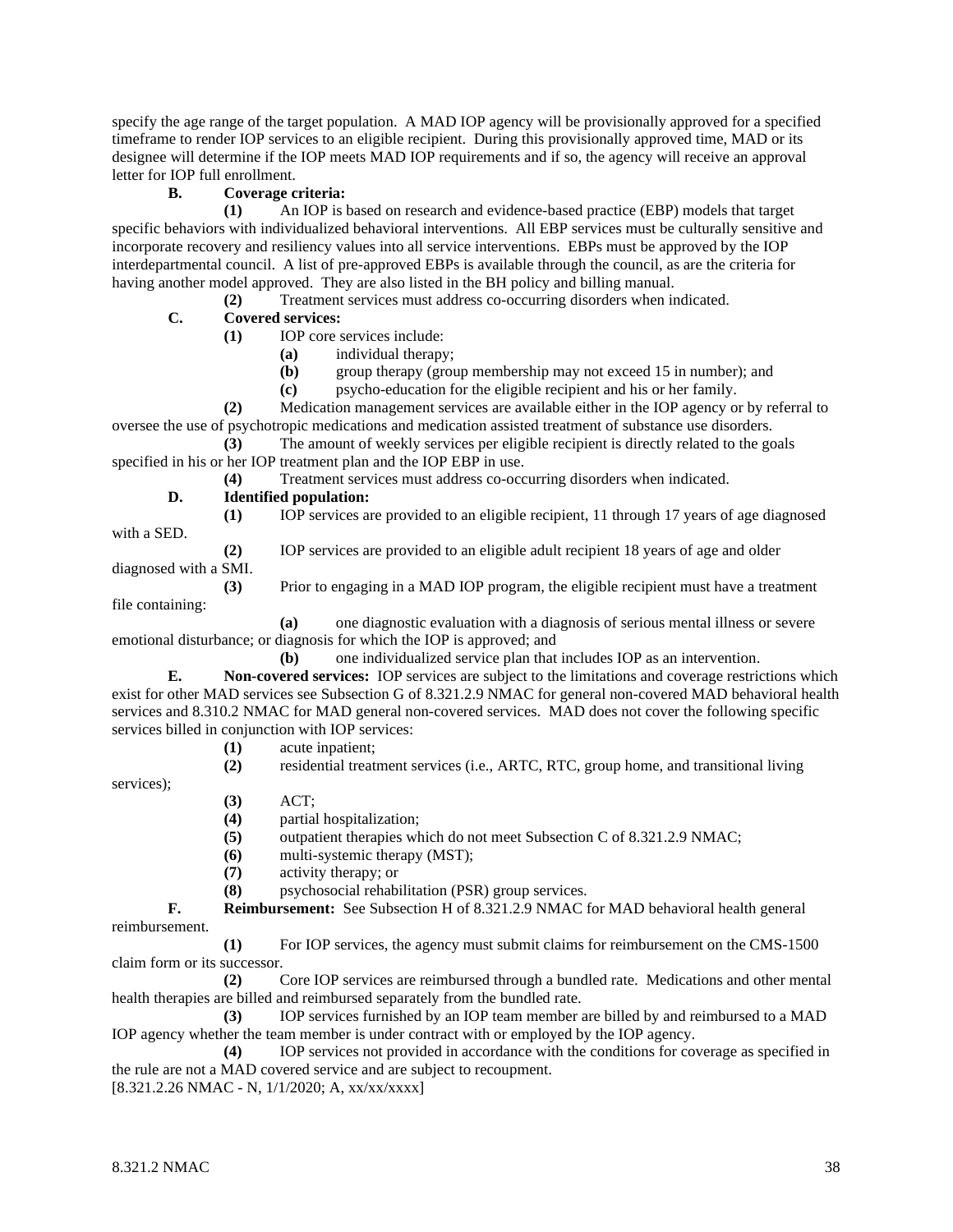# **8.321.2.27 MEDICATION ASSISTED TREATMENT (MAT): BUPRENORPHINE TREATMENT**

**FOR OPIOID USE DISORDER: [**MAD pays for coverage for medication assisted treatment (MAT) for opioid use disorder to an eligible recipient as defined in the Drug Addiction Treatment Act of 2000 (DATA 2000), and subsequent Comprehensive Addiction and Recovery Act (CARA), 114-198. Services include, but are not limited to, the administration of opioid replacement medication (excluding methadone) to an eligible recipient for detoxification from opioids or maintenance treatment.] MAD pays for coverage for medication assisted treatment (MAT) for opioid use disorder to an eligible recipient as defined in the Drug Addiction Treatment Act of 2000 (DATA 2000), the Comprehensive Addiction and Recovery Act of 2016 (CARA), and the Substance Use Disorder Prevention that Promotes Opioid Recovery and Treatment for Patients and Communities Act of 2018 (SUPPORT Act). Services include, but are not limited to, the administration of opioid replacement medication (excluding methadone) to an eligible recipient for detoxification from opioids or maintenance treatment. See Subsections A and B of 8.321.2.9 NMAC for MAD general provider requirements.

## **A. Eligible providers and practitioners:**

**(1)** Any clinic, office, or hospital staffed by required practitioners.

**(2)** Practitioners for diagnosing, assessment, and prescribing include:

**(a)** a physician or DO licensed in the state of New Mexico that has board certification in addiction medicine or addiction psychiatry or has completed special training and has the federal waiver to prescribe buprenorphine;

**(b)** a certified nurse practitioner that has completed 24 hours of required training and has a DATA 2000 waiver; or

**(c)** a physician assistant licensed in the state of New Mexico and has the federal DATA 2000 waiver to prescribe buprenorphine.

**(3)** Practitioners for administration and education:

- **(a)** a registered nurse licensed in the state of New Mexico; or
- **(b)** a physician assistant licensed in the state of New Mexico.

**(4)** Practitioners for counseling and education may include behavioral health practitioners licensed for counseling or therapy.

**(5)** Practitioners for skills and education include certified peer support workers or certified family peer support workers to provide skill-building, recovery and resiliency support.

# **B. Coverage criteria:**

**(1)** an assessment and diagnosis by the prescribing practitioner as to whether the recipient has an opioid abuse diagnosis and their readiness for change must be conducted prior to starting treatment;

- **(2)** an assessment for concurrent medical or behavioral health illnesses;
- **(3)** an assessment for co-occurring substance abuse disorders;
- **(4)** educating the recipient as to differing treatment options prior to starting treatment; and
- **(5)** a service plan that prescribes either in house counseling or therapy, or referral to outside

services, as indicated.

10.

**C. Eligible recipients:** Individuals with an opioid use disorder diagnosis defined by DSM 5 or ICD

## **D. Covered services:**

- **(1)** history and physical;
- (2) comprehensive assessment and treatment plan;<br>(3) induction phase of opioid treatment:
- **(3)** induction phase of opioid treatment;
- **(4)** administration of medication and concurrent education;
- **(5)** subsequent evaluation and management visits;
- **(6)** development and maintenance of medical record log of opioid replacement medication

prescriptions;

**(7)** development and maintenance of required records regarding inventory, storage and destruction of controlled medications if dispensing from office;

- **(8)** initiation and tracking of controlled substance agreements with eligible recipients;
- **(9)** regular monitoring and documentation of NM prescription monitoring program results;
- **(10)** urine drug screens;
- **(11)** recovery services (MCO members only);<br>**(12)** family support services (MCO members only)
- family support services (MCO members only).

**E. Reimbursement:** See Subsection H of 8.321.9 NMAC for MAD behavioral health general reimbursement requirements. See the BH policy and billing manual for reimbursement specific to MAT.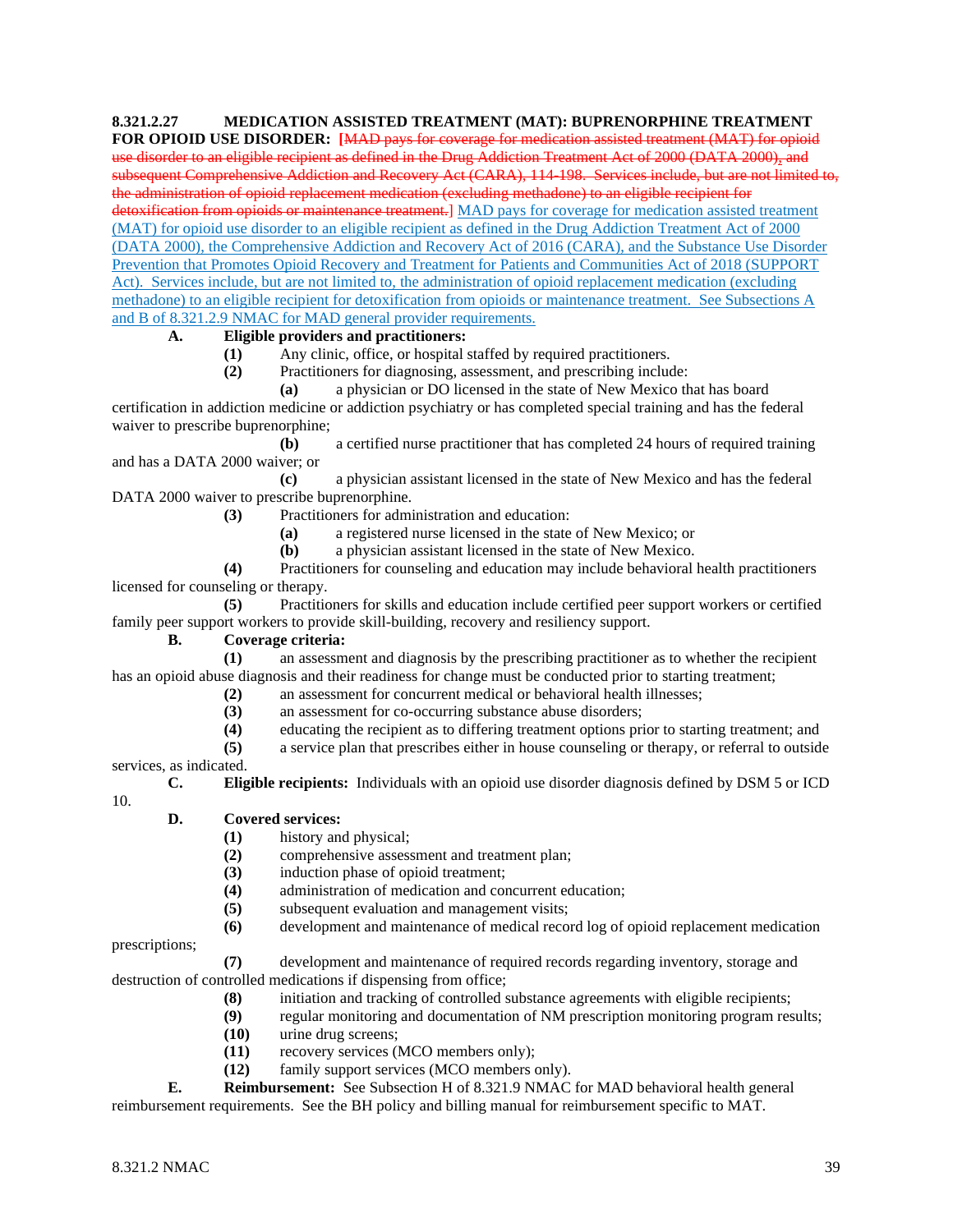## [8.321.2.27 NMAC - Rp, 8.321.2.18 NMAC, 1/1/2020; A, xx/xx/xxxx]

**8.321.2.28 MULTI-SYSTEMIC THERAPY (MST):** To help an eligible recipient 10 up to 18 years of age receive behavioral health services to either remain in or re-enter his or her home and community, MAD pays for MST services as part of EPSDT program (42 CFR 441.57). MAD covers medically necessary MST services required by the condition of the eligible recipient. MST provides intensive home, family and community-based treatment for an eligible recipient 10 to 18 years of age who is at risk of out-of-home placement or is returning home from an out-of-home placement. The need for MST services must be identified in the eligible recipient's tot to teen health check screen or another diagnostic evaluation.

**A. Eligible providers:** In addition to the requirements of Subsections A and B of 8.321.2.9 NMAC, in order to be eligible to be reimbursed for providing MST services, an agency must hold a copy of MST Inc licensure, or any of its approved subsidiaries. MST Inc is a national organization located in Mt. Pleasant, South Carolina, and is deemed by MAD to be the primary authority on licensure of New Mexico MST programs.

**(1)** The MST program includes an assigned MST team for each eligible recipient. The MST team must include at minimum:

**(a)** master's level independently licensed behavioral health professional clinical supervision; see Subsection H of 8.321.2.9 NMAC;

**(b)** licensed master's and bachelor's level behavioral health staff able to provide 24 hour coverage, seven days a week; see Subsection E of 8.321.2.9 NMAC;

**(c)** a licensed master's level behavioral health practitioner that is required to perform all MST interventions; a bachelor's level behavioral health practitioner is limited to performing functions defined within the scope of his or her RLD practice board licensure or practice (see Subsection E of 8.321.2.9 NMAC;

**(d)** bachelor's level staff that has a degree in social work, counseling, psychology or a related human services field and must have at least three years' experience working with the identified population of children, adolescents and their families; and

**(e)** staffing for MST services is comprised of no more than one-third bachelor's level staff and, at minimum, two-thirds licensed master's level staff.

**(2)** Clinical supervision must include at a minimum:

**(a)** weekly supervision provided by an independently licensed master's level behavioral health practitioner (see Subsection C of 8.321.2.9 NMAC) who is MST trained; this supervision, following the MST supervisory protocol, is provided to team members on topics directly related to the needs of the eligible recipient and his or her family on an ongoing basis; and

**(b)** one hour of local group supervision per week and one hour of telephone consultation per week with the MST systems supervisor, provided to team members on topics directly related to the needs of the eligible recipient and his or her family on an ongoing basis.

**(3)** All clinical staff is required to participate in and complete a prescribed five-day MST introductory training and subsequent quarterly trainings.

**B. Identified population:**

**(1)** MST is provided to an eligible recipient 10 to 18 years of age who meets the criteria of SED, involved in or at serious risk of involvement with the juvenile justice system; has antisocial, aggressive, violent, and substance-abusing behaviors; is at risk for an out-of-home placement; or is returning from an out-of-home placement where the above behaviors were the focus of his or her treatment and his or her family's involvement.

**(2)** A co-occurring diagnosis of substance abuse shall not exclude an eligible recipient from the program.

**C. Covered services and service limitations:** MST is a culturally sensitive service, rendered by a MST team, to provide intensive home, family and community-based treatment for the family of an eligible recipient who is at risk of an out-of-home placement or is returning home from an out-of-home placement. MST services are primarily provided in the eligible recipient's home, but a MST worker may also intervene at the eligible recipient's school and other community settings. Specialized therapeutic and rehabilitative interventions are used to address specific areas of need, such as substance abuse, delinquency and violent behavior.

**(1)** The following services must be furnished as part of the MST service to be eligible for reimbursement:

- **(a)** an initial assessment to identify the focus of the MST intervention;
- **(b)** therapeutic interventions with the eligible recipient and his or her family;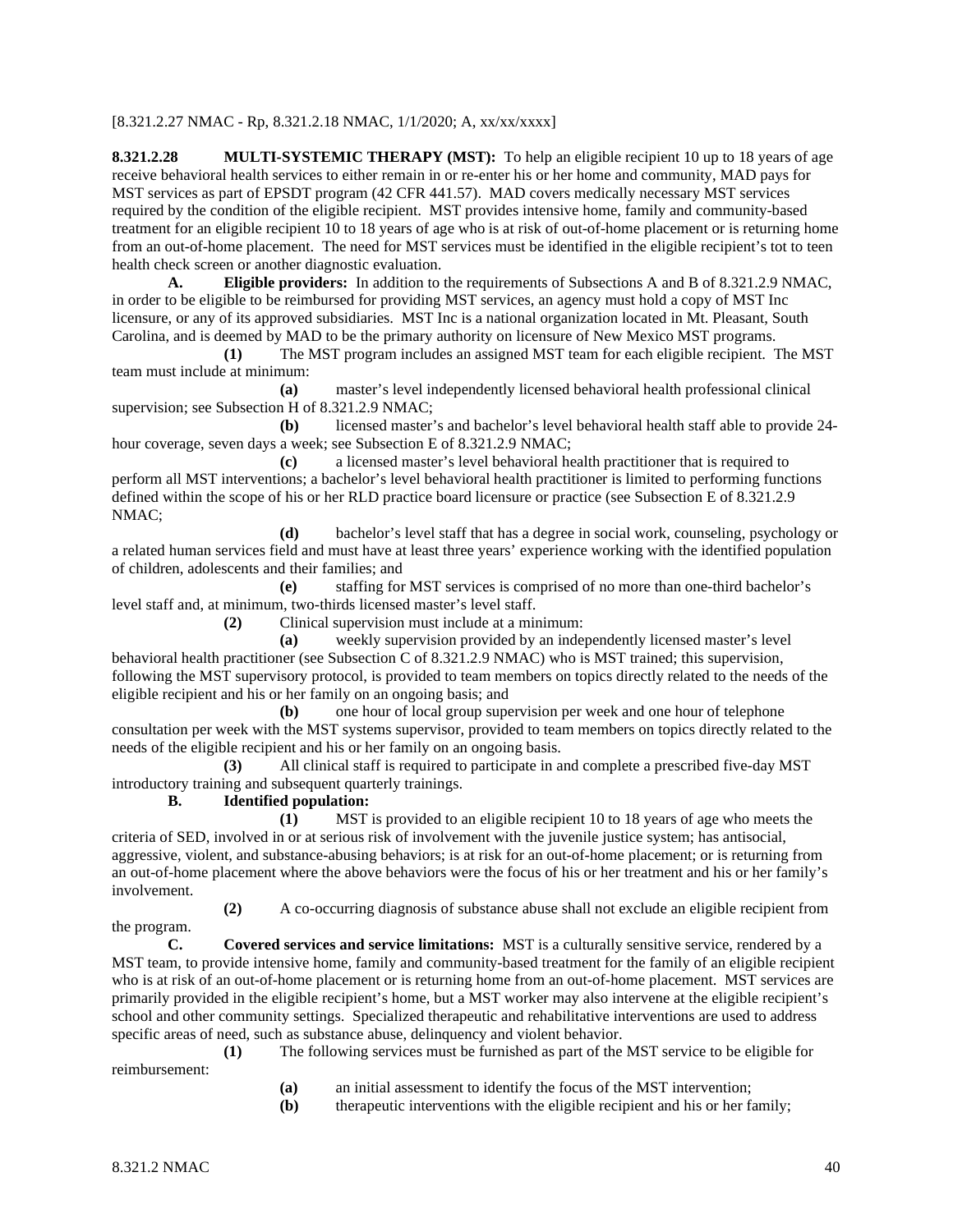- **(c)** case management; and
- **(d)** crisis stabilization.

**(2)** MST services are conducted by practitioners using the MST team approach. The MST team must have the ability to deliver services in various environments, such as homes, schools, homeless shelters, or street locations. MST services:

**(a)** promote the recipient's family's capacity to monitor and manage his or her

**(b)** involve the eligible recipient's family and other systems, such as the school, probation officers, extended families and community connections;

**(c)** provide access to a variety of interventions 24-hours a day, seven days a week, by staff that maintain contact and intervene as one organizational unit; and

**(d)** include structured face-to-face therapeutic interventions to provide support and guidance in all areas of the recipient's functional domains, such as adaptive, communication, psychosocial, problem solving, and behavior management.

**(3)** The duration of MST intervention is typically three to six months. Weekly interventions may range from three to 20 hours a week; less as an eligible recipient nears discharge.

**D. Non-covered services:** MST services are subject to the limitations and coverage restrictions that exist for other MAD services. See Subsection G of 8.321.2.9 NMAC for general non-covered specialized behavioral health services.

**E. Reimbursement:** MST agencies must submit claims for reimbursement on the CMS-1500 claim form or its successor. See Subsection E of 8.321.2.9 NMAC for MAD general reimbursement requirements and 8.302.2 NMAC. Once enrolled, the MST agency receives instructions on how to access documentation, billing, and claims processing information.

[8.321.2.28 NMAC - Rp, 8.321.2.19 NMAC, 1/1/2020]

behavior;

## **8.321.2.29 NON-ACCREDITED RESIDENTIAL TREATMENT CENTERS (RTC) AND GROUP**

**HOMES:** MAD pays for medically necessary services for an eligible recipient under 21 years of age which are designed to develop skills necessary for successful reintegration into his or her family or transition into his or her community. A determination must be made that the eligible recipient needs the level of care (LOC) for services furnished in a RTC or group home. This determination must have considered all environments which are least restrictive, meaning a supervised community placement, preferably a placement with the juvenile's parent, guardian or relative. A facility or conditions of treatment that is a residential or institutional placement should only be utilized as a last resort based on the best interest of the juvenile or for reasons of public safety. Residential services must be rehabilitative and provide access to necessary treatment services in a therapeutic environment. MAD pays for services furnished in a RTC or group home as part of EPSDT program (42 CFR 441.57). The need for RTC and group home services must be identified in the eligible recipient's tot to teen health check screen or other diagnostic evaluation furnished through a health check referral.

**A. Eligible providers:** In addition to the requirements of Subsections A and B of 8.321.2.9 NMAC, in order to be eligible to be reimbursed for providing RTC or group home services to an eligible recipient, an agency must meet the following requirements:

**(1)** a RTC must be certified by the children, youth and families department (CYFD) see 7.20.12 NMAC;

**(2)** a group home must be certified and licensed by CYFD;

**(3)** if the RTC is operated by IHS or by a federally recognized tribal government, the facility must meet CYFD RTC licensing and certification requirements but is not required to be licensed or certified by CYFD. In lieu of receiving a license and certification, CYFD provides MAD copies of its facility findings and recommendations. MAD will work with the facility to address recommendations. The BH policy and billing manual provides guidance for addressing the facility findings and recommendations.

**B. Covered services:** Residential treatment services are provided through a treatment team approach and the roles, responsibilities and leadership of the team are clearly defined. MAD covers accommodation and residential treatment services which are medically necessary for the diagnosis and treatment of an eligible recipient's condition. A RTC or group home must provide an interdisciplinary psychotherapeutic treatment program on a 24 hour basis to the eligible recipient through the provision of a 24-hour therapeutic group living environment to meet their developmental, psychological, social, and emotional needs. The following are covered services: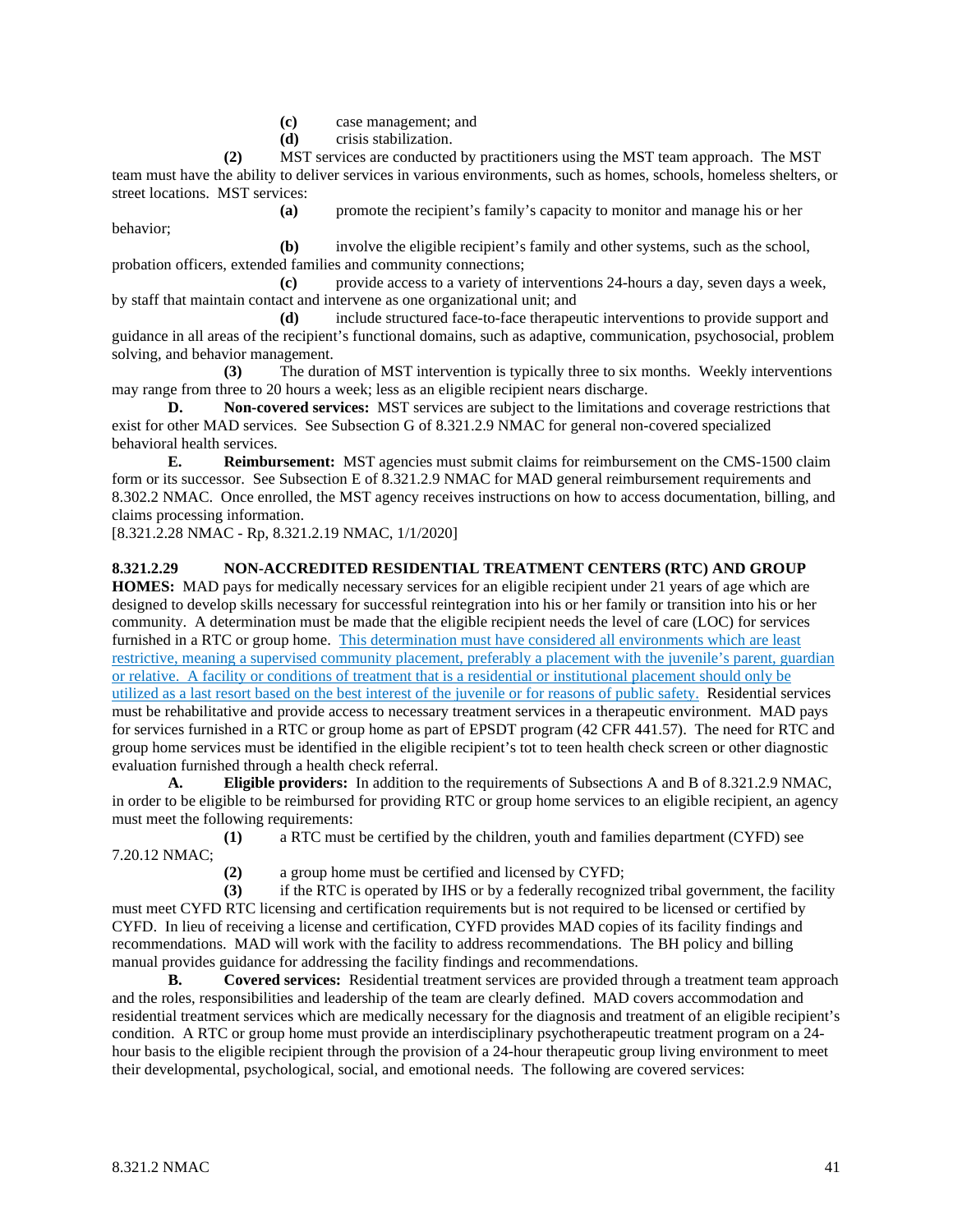**(1)** performance of necessary evaluations, assessments and psychological testing of the eligible recipient for the development of his or her treatment plan for each service, while ensuring that assessments already performed are not repeated;

**(2)** provide regularly scheduled counseling and therapy sessions in an individual, family or group setting following the eligible recipient's individualized treatment plan;

**(3)** facilitation of age-appropriate skills development in the areas of household management, nutrition, personal care, physical and emotional health, basic life skills, time management, school attendance and money management to the eligible recipient;

**(4)** assistance to the eligible recipient in his or her self-administration of medication in compliance with state statute, regulation and rules;

**(5)** provision of appropriate on-site staff based upon the acuity of recipient needs on a 24 hour basis to ensure adequate supervision of the recipients, and response in a proactive and timely manner. Response to crisis situations, determining the severity of the situation, stabilizing the eligible recipient by providing individualized treatment plan/safety plan interventions and support, and making referrals for emergency services or to other non-agency services, as necessary, and providing follow-up;

**(6)** development of an interdisciplinary service plan; see the BH policy and billing manual;

**(7)** non-medical transportation services needed to accomplish the treatment objective;

**(8)** therapeutic services to meet the physical, social, cultural, recreational, health maintenance and rehabilitation needs of the eligible recipient;

**(9)** for planning of discharge and aftercare services to facilitate timely and appropriate post discharge care regular assessments are conducted. These assessments support discharge planning and effect successful discharge with clinically appropriate after care services. This discharge planning begins when the recipient is admitted to residential treatment services and is updated and documented in the recipient record at every treatment plan review, or more frequently as needed; and

**(10)** the RTC and group homes provide services, care and supervision at all times, including:

**(a)** the provision of, or access to, medical services on a 24-hour basis; and

**(b)** maintenance of a staff-to-recipient ratio appropriate to the level of care and

needs of the recipients.

**C. Non-covered services:** RTC and group home services are subject to the limitations and coverage restrictions that exist for other MAD services. See Subsection G of 8.321.2.9 NMAC for general MAD behavioral health non-covered services or activities. MAD does not cover the following specific services billed in conjunction with RTC and group home services to an eligible recipient:

**(1)** Comprehensive community support services (CCSS) except by a CCSS agency when discharge planning with the eligible recipient from the RTC or group home facility;

**(2)** services not considered medically necessary for the condition of the eligible recipient, as determined by MAD or its UR contractor;

**(3)** room and board;

**(4)** services for which prior approval was not obtained; or

**(5)** services furnished after a MAD or UR contractor determination that the recipient no longer meets the LOC for RTC or group home care.

**D. Treatment plan:** If the eligible recipient is solely receiving RTC or group home services, a service plan is not required. If the eligible recipient is receiving other behavioral health services, then a service plan is required, see Subsection K of 8.321.2.9 NMAC and the BH policy and billing manual.

**E. Prior authorization:** Before a RTC or group home service is furnished to an eligible recipient, prior authorization is required from MAD or its UR contractor or the respective centennial care MCO. Services for which prior authorization was obtained remain subject to utilization review at any point in the payment process.

**F. Reimbursement:** A RTC or group home agency must submit claims for reimbursement on the UB-04 form or its successor. See Subsection H of 8.321.2.9 NMAC for MAD general reimbursement requirements and see 8.302.2 NMAC. Once enrolled, the agency receives instructions on how to access documentation, billing, and claims processing information. For IHS and a tribal 638 facility and any other "Indian Health Care Provider (IHCP)" defined in 42 Code of Federal Regulations §438.14(a), MAD considers RTC services to be outside the IHS all inclusive rate and RTC is therefore reimbursed at the MAD fee schedule utilizing the appropriate claim form designated by MAD.

**(1)** The fee schedule is established after considering cost data submitted by the RTC or group home agency. Cost data is grouped into various cost categories for purposes of analysis and rate setting. These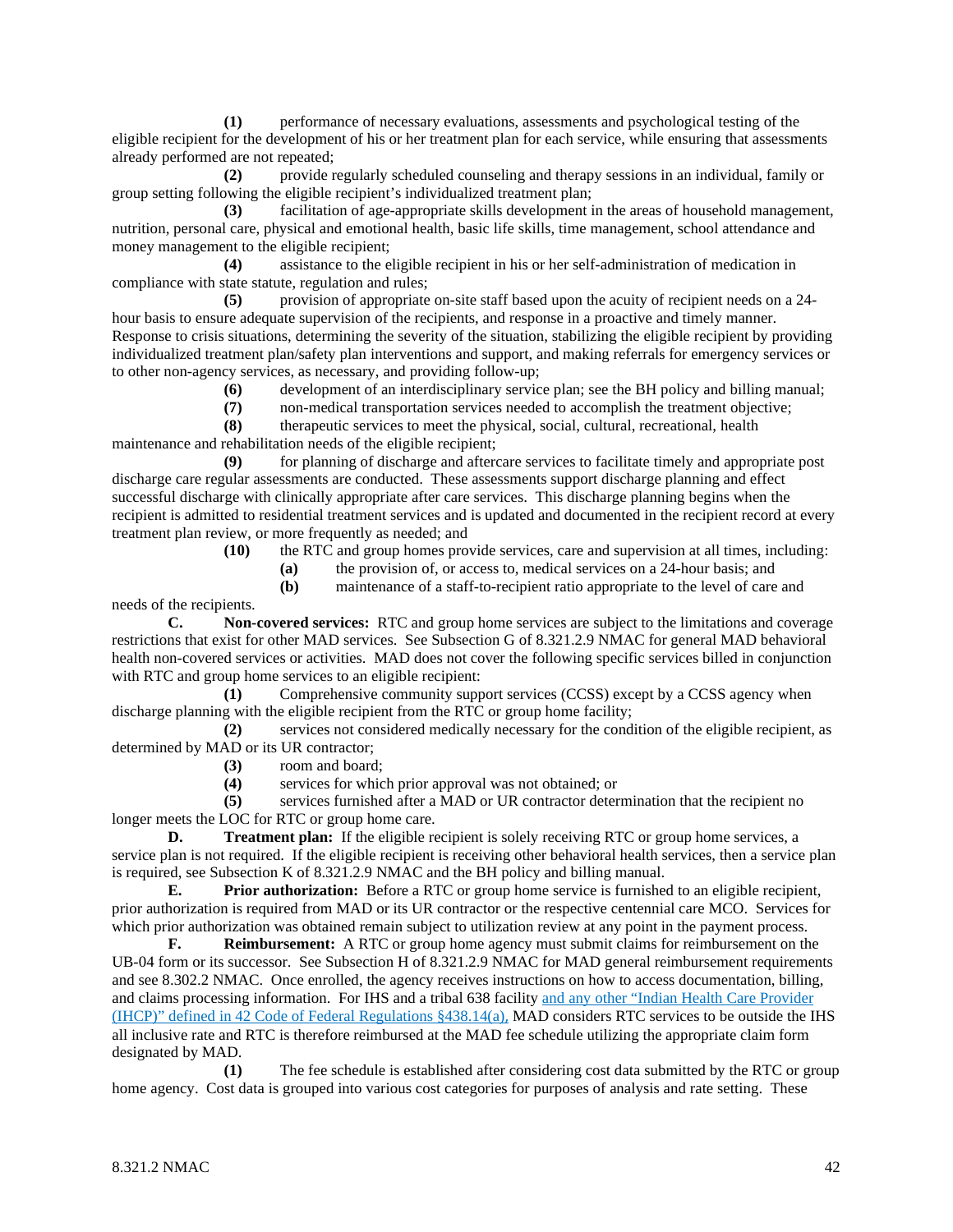include direct service, direct service supervision, therapy, admission and discharge planning, clinical support, nonpersonnel operating, administration and consultation.

**(a)** The MAD fee schedule reimbursement covers those services considered routine in the residential setting. Routine services include, but are not limited to: counseling, therapy, activities of daily living, medical management, crisis intervention, professional consultation, transportation, rehabilitative services and administration.

**(b)** Services which are not included in the RTC or group home rate include:

**(i)** direct services furnished by a psychiatrist or licensed Ph.D.

psychologist; these services can be billed directly by the provider; see 8.310.3 NMAC; and

**(ii)** other MAD services that an eligible recipient might require that are not furnished by the facility, such as pharmacy services, primary care visits, laboratory or radiology services, are billed directly by the applicable providers and are governed by the applicable sections of NMAC rules.

**(c)** Services which are not covered in the routine rate and are not a MAD covered service include:

**(i)** room and board; and

**(ii)** services not related to medical necessity, clinical treatment, and patient

care.

**(2)** A vacancy factor of 24 days annually for each eligible recipient is built into the rate to allow for therapeutic leave and trial community placement. Since the vacancy factor is built into the rate, a RTC and group home agency cannot bill or be reimbursed for days when the eligible recipient is absent from the facility. [8.321.2.29 NMAC - Rp, 8.321.2.20 NMAC, 1/1/2020; A, xx/xx/xxxx]

**8.321.2.30 OPIOID TREATMENT PROGRAM (OTP):** MAD pays for coverage for medication assisted treatment for opioid addiction to an eligible recipient through an opioid treatment center as defined in (42 CFR Part 8), certification of opioid treatment programs (OTP). Services include, but are not limited to, the administration of methadone (opioid replacement medication) to an individual for detoxification from opioids and maintenance treatment. The administration/supervision must be delivered in conjunction with the overall treatment based upon a treatment plan, which must include counseling/therapy, case review, drug testing, and medication monitoring. See Subsections A and B of 8.321.2.9 NMAC for MAD general provider requirements.

**A. Eligible providers and practitioners:**

**(1)** Provider requirements:

**(a)** Accreditation with a substance abuse and mental health services administration (SAMHSA)/CSAT approved nationally recognized accreditation body, (e.g., commission on accreditation of rehabilitation facilities (CARF), joint commission (JC) or council on accreditation of services for families and children (COA).

**(b)** Behavioral health services division (BHSD) approval. As a condition of approval to operate an OTP, the OTP must maintain above accreditation. In the event that such accreditation lapses, or approval of an application for accreditation becomes doubtful, or continued accreditation is subject to any formal or alleged finding of need for improvement, the OTP program will notify the BHSD within two business days of such event. The OTP program will furnish the BHSD with all information related to its accreditation status, or the status of its application for accreditation, upon request.

**(c)** The BHSD shall grant approval or provisional approval to operate pending accreditation, provided that all other requirements of these regulations are met.

**(2)** Staffing requirements:

**(a)** Both clinical services and supervision by licensed practitioners must be in accord with their respective licensing board regulations. Provider staff members must be culturally competent; **(b)** Programs must be staffed by:

**(i)** medical director (MD licensed to practice in the state of New Mexico or a DO licensed to practice in the State of New Mexico);

**(ii)** clinical supervisor (must be one of the following: licensed

psychologist, or licensed independent social worker; or certified nurse practitioner in psychiatric nursing; or licensed professional clinical mental health counselor; or licensed marriage and family therapist; **(iii)** licensed behavioral health practitioner; registered nurse; or licensed

practical nurse; and

**(iv)** full time or part time pharmacist.

**(c)** Programs may also be staffed by: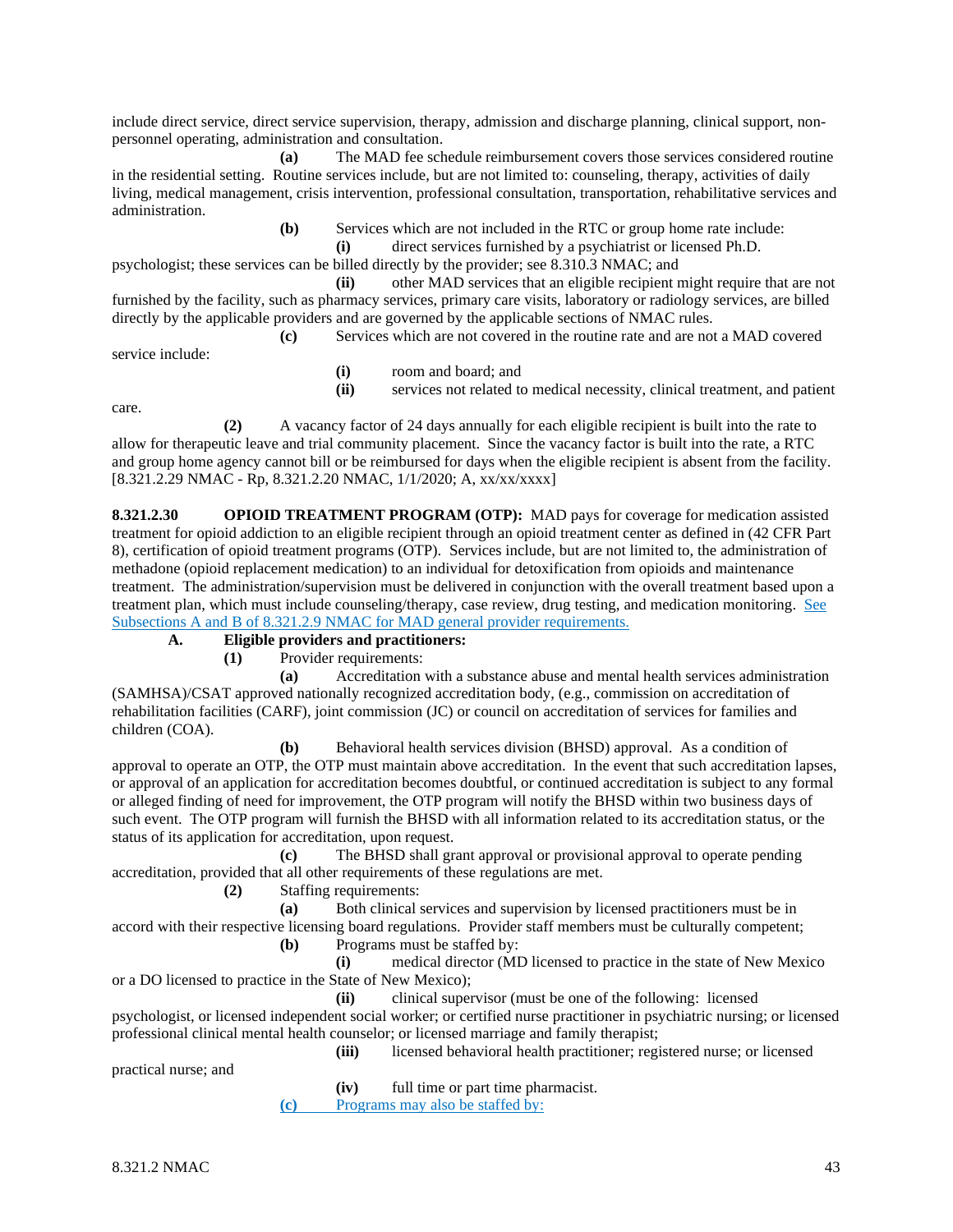**(i)** licensed substance abuse associate (LSAA);

**(ii)** certified peer support worker (CPSW); and

**(iii)** emergency medical technicians (EMT) with documentation of three hours of annual training in substance use disorder.

# **B. Coverage criteria:**

**(1)** A physician licensed to practice in New Mexico is designated to serve as medical director and to have authority over all medical aspects of opioid treatment.

**(2)** The OTP shall formally designate a program sponsor who shall agree on behalf of the OTP to adhere to all federal and state requirements and regulations regarding the use of opioid agonist treatment medications in the treatment of opioid addiction which may be promulgated in the future.

**(3)** The OTP shall be open for patients every day of the week with an option for closure for federal and state holidays, and Sundays, and be closed only as allowed in advance in writing by CSAT and the state opioid treatment authority. Clinic hours should be conducive to the number of patients served and the comprehensive range of services needed.

**(4)** Written policies and procedures outlined in the BH policy and billing manual are developed, implemented, compiled, and maintained at the OTP.

**(5)** OTP programs will not deny a reasonable request for transfer.

**(6)** The OTP will maintain criteria for determining the amount and frequency of counseling that is provided to a patient.

**(7)** Referral or transfer of recipients to a suitable alternative treatment program. Because of the risks of relapse following detoxification, patients must be offered a relapse prevention program that includes counseling, naloxone and opioid replacement therapy.

**(8)** Provision of unscheduled treatment or counseling to patients.<br>**(9)** Established substance abuse counselor caseloads based on the

**(9)** Established substance abuse counselor caseloads based on the intensity and duration of counseling required by each patient. Counseling can be provided in person or via telehealth. Counselor to patient ratios should be sufficient to ensure that patients have reasonable and prompt access to counselors and receive counseling services at the required levels of frequency and intensity.

**(10)** Preparedness planning: the program has a list of all patients and the patients' dosage requirements available and accessible to program on call staff members.

**(11)** Patient records: The OTP program shall establish and maintain a recordkeeping system that is adequate to document and monitor patient care. The system shall comply with all federal and state requirements relevant to OTPs and to confidentiality of patient records.

**(12)** Diversion control: a written plan is developed, implemented, and complied with to prevent diversion of opioid treatment medication from its intended purpose to illicit purposes. This plan shall assign specific responsibility to licensed and administrative staff for carrying out the diversion control measures and functions described in the plan. The program shall develop and implement a policy and procedure providing for the reporting of theft or division of medication to the relevant regulatory agencies, and law enforcement authorities.

**(13)** Prescription [drug] monitoring program [(PDMP)] (PMP): a written plan is developed, implemented, and complied with to ensure that all OTP physicians and other health care providers, as permitted, are registered to use the New Mexico  $\overline{(\overline{\text{PDMP}}) (\overline{\text{PMP}})}$ . The  $\overline{(\overline{\text{PDMP}}) (\overline{\text{PMP}})}$  should be checked quarterly through the course of each patient's treatment.

**(14)** HIV/AIDS and hepatitis testing and education are available to patients either at the provider or through referral, including treatment, peer group or support group and to social services either at the provider or through referral to a community group.

**(15)** Requirements for health care providers who prescribe, distribute or dispense opioid analgesics:

**(a)** A health care provider who prescribes, distributes or dispenses an opioid analgesic for the first time to a patient shall advise the patient on the risks of overdose and inform the patient of the availability of an opioid antagonist.

**(b)** For a patient to whom an opioid analgesic has previously been prescribed, distributed or dispensed by the health care provider, the health care provider shall advise the patient on the risks of overdose and inform the patient of the availability of an opioid antagonist on the first occasion that the health care provider prescribes, distributes or dispenses an opioid analgesic each calendar year.

**(c)** A health care provider who prescribes an opioid analgesic for a patient shall coprescribe an opioid antagonist if the amount of opioid analgesic being prescribed is at least a five-day supply. The prescription for the opioid antagonist shall be accompanied by written information regarding the temporary effects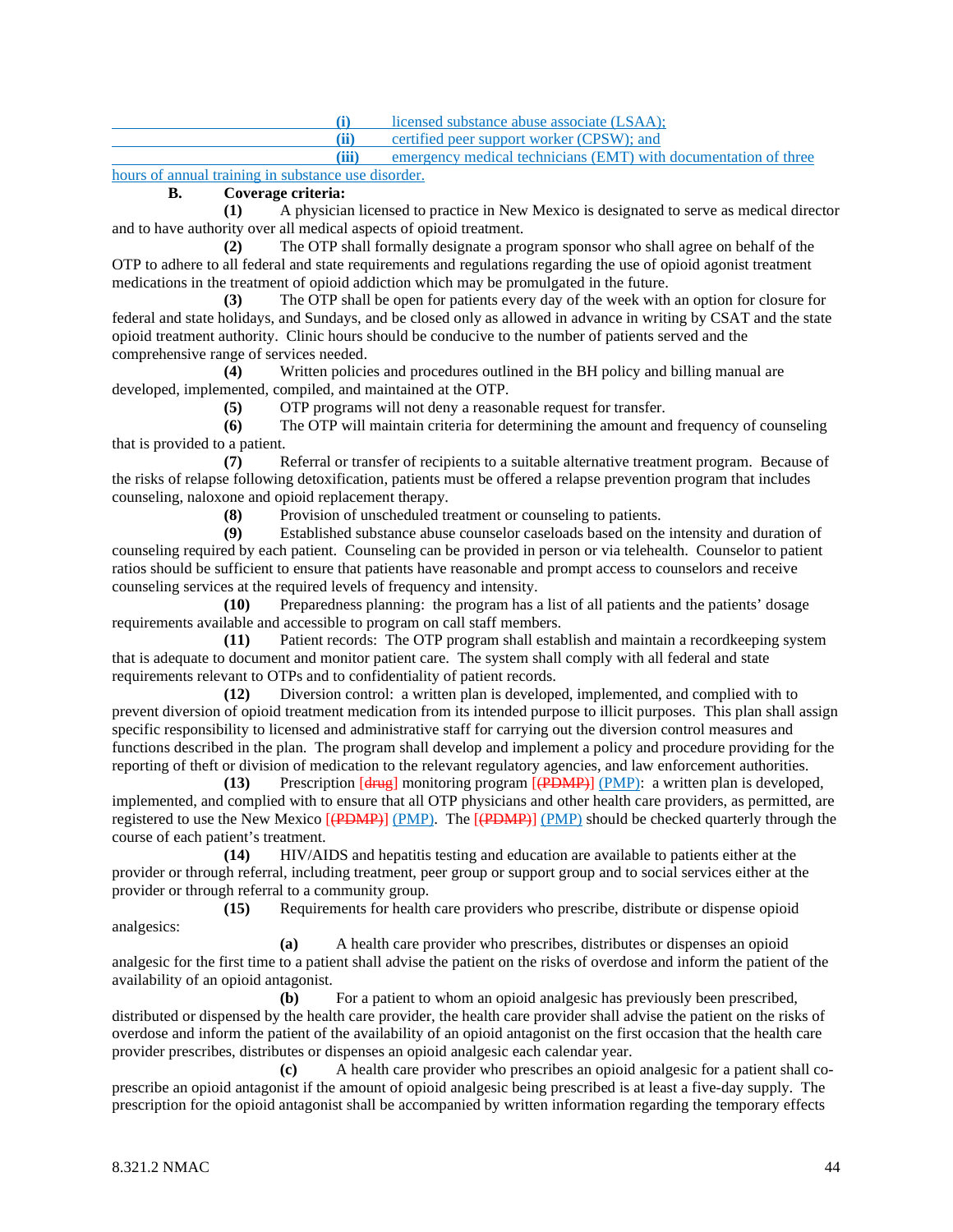of the opioid antagonist and techniques for administering the opioid antagonist. That written information shall contain a warning that a person administering the opioid antagonist should call 911 immediately after administering the opioid antagonist.

## **C. Identified population:**

**(1)** An eligible recipient is treated for opioid dependency only after the agency's physician determines and documents that:

**(a)** the recipient meets the definition of opioid use disorder using generally accepted medical criteria, such as those contained in the current version of the DSM;

**(b)** the recipient has received an initial medical examination as required by 7.32.8.19 NMAC, *Opioid Treatment Program Admissions*;

**(c)** if the recipient is requesting maintenance treatment, he or she must have been addicted for at least 12 months prior to starting OTP services unless the recipient receives a waiver of this requirement from the agency's physician because the recipient:

- **(i)** was released from a penal institution within the last six months;
- **(ii)** is pregnant, as confirmed by the agency's physician;
- **(iii)** was treated for opioid use disorder within the last 24 months;

**(iv)** is under the age of 18; has had two documented unsuccessful attempts at short-term opioid treatment withdrawal procedures of drug-free treatment within a 12 month period, and has informed consent for treatment provided by a parent, guardian, custodian or responsible adult designated by the

relevant state authority; or **(v)** meets any other requirements specified in 7.32.8 NMAC, *Opioid* 

*Treatment Program* regarding waivers, consent, and waiting periods.

## **D. Covered services:**

**(1)** Withdrawal treatment and medically supervised dose reduction.

**(2)** A biopsychosocial assessment will be conducted by a licensed behavioral health professional or a LADAC under the supervision of an independently licensed clinician, as defined by the NM RLD within 14 days of admission.

**(3)** A comprehensive, patient centered, individualized treatment plan shall be conducted within 30 days of admission and be documented in the patient record.

**(4)** Each OTP will ensure that adequate medical, psychosocial counseling, mental health, vocational, educational and other services identified in the initial and ongoing treatment plans are fully and reasonably available to patients, either by the program directly, or through formal, documented referral agreements with other providers.

**(5)** Drug screening: A recipient in comprehensive maintenance treatment receives one random urine drug detection test per month; short-term opioid treatment withdrawal procedure patients receive at least one initial drug abuse test; long-term opioid treatment withdrawal procedure patients receive an initial and monthly random tests; and other toxicological tests are performed according to written orders from the program medical director or medical practitioner designee. Samples that are sent out for confirmatory testing (by internal or external laboratories) are billed separately by the laboratory.

**E. Non-covered services:** Blood samples collected and sent to an outside laboratory.

## **F. Reimbursement:**

**(1)** The bundled reimbursement rate for administration and dispensing includes the cost of methadone, administering and dispensing methadone, and urine dipstick testing conducted within the agency.

**(2)** Other services performed by the agency as listed below are reimbursed separately and are required by (42 CFR Part 8.12 (f)), or its successor.

**(a)** A narcotic replacement or agonist drug item other than methadone that is administered or dispensed;

**(b)** Behavioral health prevention and education services to affect knowledge, attitude, or behavior can be rendered by a licensed substance abuse associate or certified peer support worker in addition to independently licensed practitioners;

[**(b)] (c)** Outpatient therapy other than the substance abuse and HIV counseling required by (42 CFR Part 8.12 (f)) is reimbursable when rendered by a MAD approved independently licensed provider that meets Subsection H of 8.321.2.9 NMAC;

[**(c)] (d)** An eligible recipient's initial medical examination when rendered by a MAD approved medical provider who meets 8.310.2 and 8.310.3 NMAC requirements;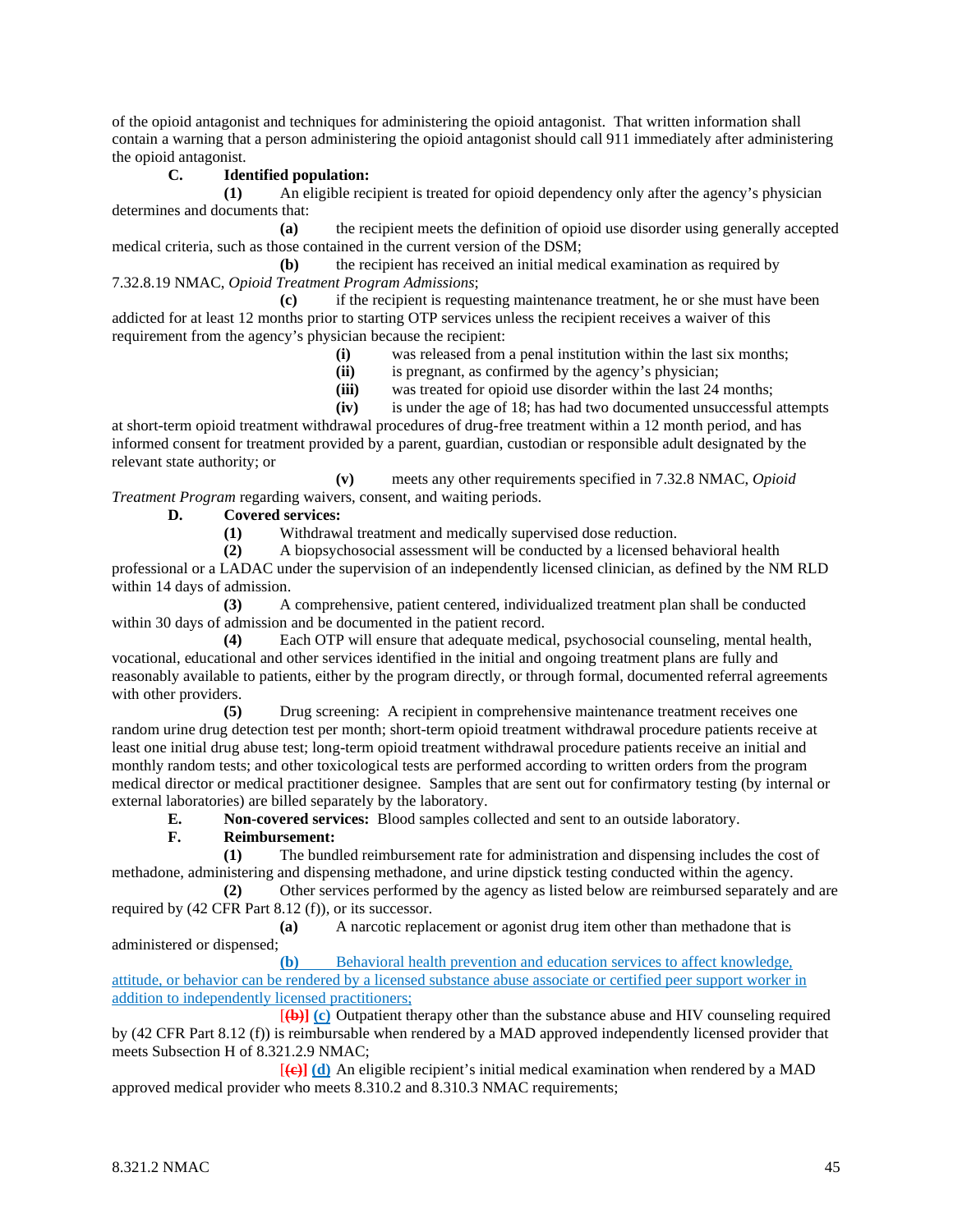[**(d)] (e)** Full medical examination, prenatal care and gender specific services for a

pregnant recipient; if she is referred to a provider outside the agency, payment is made to the provider of the service; [**(e)] (f)** Medically necessary services provided beyond those required by (42 CFR Part

8.12 (f)), to address the medical issues of the eligible recipient; see 8.310.2. and 8.310.3 NMAC; [**(f)] (g)** The quantity of service billed in a single day can include, in addition to the drug

items administered that day, the number of take-home medications dispensed that day; and [**(g)] (h)** Guest dosing can be reimbursed at medicaid-enrolled agencies per 7.32.8

NMAC. Arrangements must be confirmed prior to sending the patient to the receiving clinic.

(3) For an IHS<sub>1</sub> [ $\Theta$ F] tribal 638 facility <u>or any other "Indian Health Care Provider (IHCP)" defined</u> in 42 Code of Federal Regulations §438.14(a), MAD considers the bundled OTP services to be outside the IHS allinclusive rate and is therefore reimbursed at the MAD fee schedule utilizing the appropriate claim form designated by MAD; see 8.310.12 NMAC. Non-bundled services may be billed at the office of management and budget (OMB) rate.

**(4)** For a FQHC, MAD considers the bundled OTP services to be outside the FQHC allinclusive rate and is therefore reimbursed at the MAD fee schedule utilizing the appropriate claim form designated by MAD; see 8.310.12 NMAC. Non-bundled services may be billed at the FQHC rate. [8.321.2.30 NMAC - N, 1/1/2020; A, xx/xx/xxxx]

**8.321.2.31 PARTIAL HOSPITALIZATION SERVICES:** To help an eligible recipient receive the level of services needed, MAD pays for partial hospitalization services furnished by an acute care or freestanding psychiatric hospital. Partial Hospitalization Programs (PHP) are structured to provide intensive psychiatric care through active treatment that utilizes a combination of clinical services. They are designed to stabilize deteriorating conditions or avert inpatient admissions, or can be a step-down strategy for individuals with SMI, SUD or SED who have required inpatient admission. The environment is highly structured, is time-limited and outcome oriented for recipients experiencing acute symptoms or exacerbating clinical conditions that impede their ability to function on a day-today basis. Program objectives focus on ensuring important community ties and closely resemble the real-life experiences of the recipients served.

**A. Eligible providers and practitioners:** In addition to the requirements found in Subsections A and B of 8.321.2.9 NMAC, an eligible provider includes a facility joint commission accredited, and licensed and certified by DOH or the comparable agency in another state.

- **(1)** The program team must include:
	- **(a)** registered nurse;

**(b)** a clinical supervisor that is an independently licensed behavioral health practitioner or psychiatric nurse practitioner or psychiatric nurse clinician; and

**(c)** licensed behavioral health practitioners.

- **(2)** The team may also include:
	- **(a)** physician assistants;
	- **(b)** certified peer support workers;
	- **(c)** certified family peer support workers;
	- **(d)** licensed practical nurses;
	- **(e)** mental health technicians.
- **B. Coverage criteria:** MAD covers only those services which meet the following criteria:
	- **(1)** Services that are ordered by a psychiatrist or licensed Ph.D.
	- **(2)** Partial hospitalization is a voluntary, intensive, structured and medically staffed,

psychiatrically supervised treatment program with an interdisciplinary team intended for stabilization of acute psychiatric or substance use symptoms and adjustment to community settings. The services are essentially of the same nature and intensity, including medical and nursing services, as would be provided in an inpatient setting, except that the recipient is in the program less than 24-hours a day, and it is a time-limited program.

**(3)** A history and physical (H&P) must be conducted within 24 hours of admission. If the eligible recipient is a direct admission from an acute or psychiatric hospital setting, the program may elect to obtain the H&P in lieu of completing a new H&P. In this instance, the program physician's signature indicates the review and acceptance of the document. The H&P may be conducted by a clinical nurse specialist, a clinical nurse practitioner, a physician assistant or a physician.

**(4)** An interdisciplinary biopsychosocial assessment within seven days of admission including alcohol and drug screening. A full substance abuse evaluation is required if alcohol and drug screening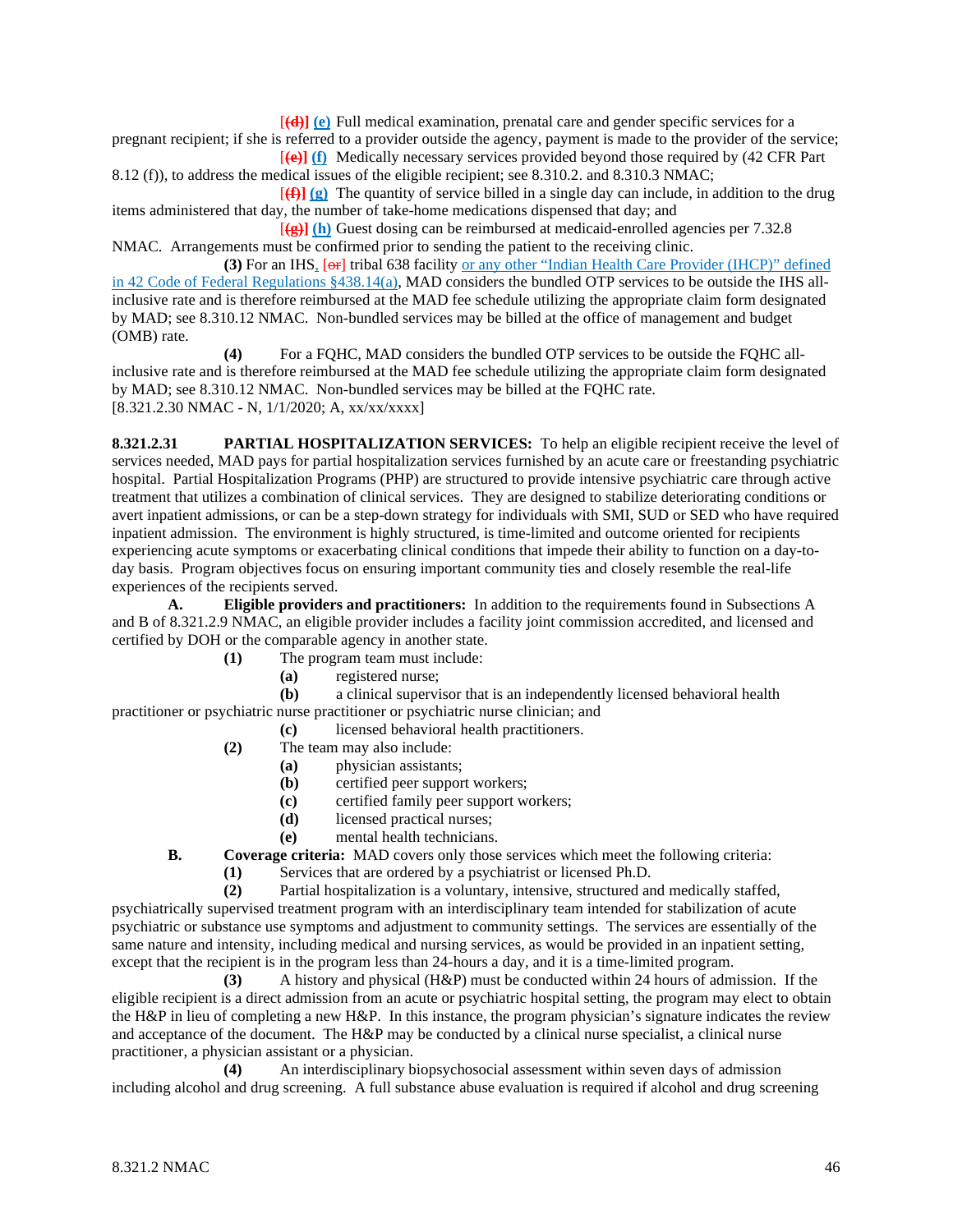indicates the need. If the individual is a direct admission from an acute psychiatric hospital setting, the program may elect to obtain and review this assessment in lieu of completing a new assessment.

**(5)** Services are furnished under an individualized written treatment plan established within seven days of initiation of service by the psychiatrist, together with the program's team of professionals, and in consultation with recipients, parents, legal guardian(s) or others who participate in the recipient's care. The plan must state the type, amount, frequency and projected duration of the services to be furnished, and indicate the diagnosis and anticipated goals. The treatment plan must be reviewed and updated by the interdisciplinary team every 15 days.

**(6)** Documentation must be sufficient to demonstrate that coverage criteria are met, including:

**(a)** Daily documentation of treatment interventions which are outcome focused and based on the comprehensive assessment, treatment goals, culture, expectations, and needs as identified by the recipient, family or other caregivers.

**(b)** Supervision and periodic evaluation of the recipient, either individually or in a group, by the psychiatrist or psychologist to assess the course of treatment. At a minimum, this periodic evaluation of services at intervals indicated by the condition of the recipient must be documented in the recipient's record.

**(c)** Medical justification for any activity therapies, recipient education programs and psychosocial programs.

**(7)** Treatment must be reasonably expected to improve the eligible recipient's condition or designed to reduce or control the eligible recipient's psychiatric symptoms to prevent relapse or hospitalization and to improve or maintain the eligible recipient's level of functions. Control of symptoms and maintenance of a functional level to avoid further deterioration or hospitalization are acceptable expectations of improvement.

**(8)** For recipients in elementary and secondary school, educational services must be coordinated with the recipient's school system.

## **C. Identified population:**

**(1)** Recipients admitted to a PHP shall be under the care of a psychiatrist who certifies the need for partial hospitalization. The recipient requires comprehensive, structured, multimodal treatment requiring medical supervision and coordination, provided under an individualized plan of care, because of a SMI, SED or moderate to severe SUD which severely interferes with multiple areas of daily life, including social, vocational or educational functioning. Such dysfunction generally is of an acute nature;

**(2)** Recipients must have an adequate support system to sustain/maintain his or herself outside the PHP;

**(3)** Recipients 19 and over with a serious mental illness including substance use who can be safely managed in the community with high intensity therapeutic intervention more intensive than outpatient services but are at risk of inpatient care without this treatment; or

**(4)** Recipients five to 18 with severe emotional disturbances including substance use disorders who can be safely managed in the community with high intensity therapeutic intervention more intensive than outpatient services but are at risk of inpatient care without this treatment.

**D. Covered services and service limitations:** A program of services must be furnished by a MAD enrolled provider delivering partial hospitalization to receive reimbursement from MAD. Payment for performance of these services is included in the facility's reimbursement rate:

**(1)** regularly scheduled structured counseling and therapy sessions for an eligible recipient, his or her family, group or multifamily group based on individualized needs furnished by licensed behavioral health professionals, and, as specified in the treatment plan;

**(2)** educational and skills building groups furnished by the program team to promote

**(3)** age-appropriate skills development in the areas of household management, nutrition, personal care, physical and emotional health, basic life skills, time management, school attendance and money management;

**(4)** drugs and biologicals that cannot be self-administered and are furnished for therapeutic management;

**(5)** assistance to the recipient in self-administration of medication in compliance with state policies and procedures;

**(6)** appropriate staff available on a 24-hour basis to respond to crisis situations, evaluate the severity of the situation, stabilize the recipient make referrals as necessary, and provide follow-up;

**(7)** consultation with other professionals or allied caregivers regarding a specific recipient;

recovery;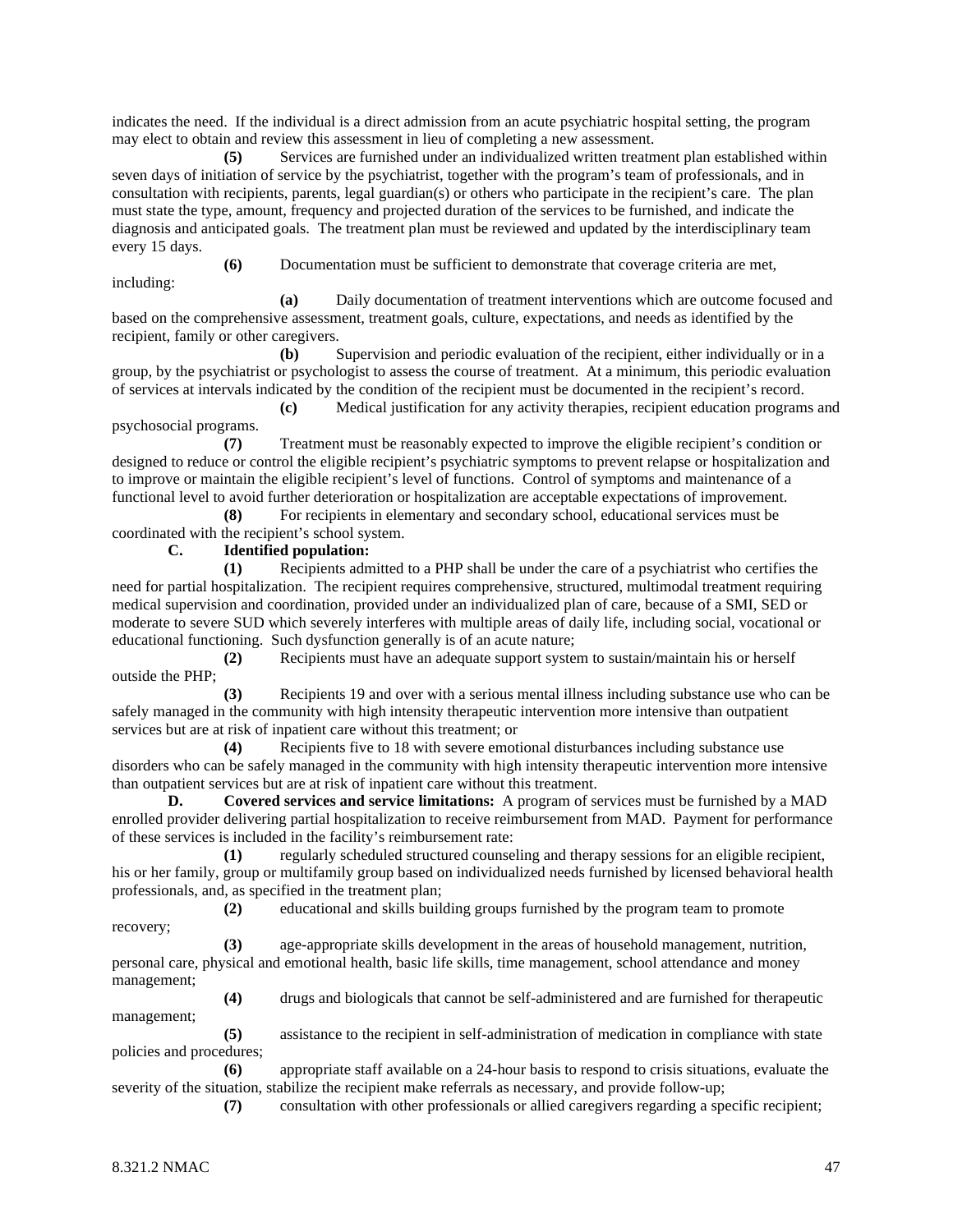**(8)** coordination of all non-medical services, including transportation needed to accomplish a treatment objective;

**(9)** therapeutic services to meet the physical, social, cultural, recreational, health maintenance, and rehabilitation needs of recipients; and

**(10)** discharge planning and referrals as necessary to community resources, supports, and providers in order to promote a recipient's return to a higher level of functioning in the least restrictive environment.

**E. Non-covered services:** Partial hospitalization services are subject to the limitations and coverage restrictions which exist for other MAD services. See Subsection G of 8.321.2.9 NMAC for all general non-covered MAD behavioral health services or activities. MAD does not cover the following specific services with partial hospitalization:

**(1)** meals;

**(2)** transportation by the partial hospitalization provider;

**(3)** group activities or other services which are primarily recreational or diversional in nature;

**(4)** a program that only monitors the management of medication for recipients whose psychiatric condition is otherwise stable, is not the combination, structure, and intensity of services which make up active treatment in a partial hospitalization program;

**(5)** actively homicidal or suicidal ideation that would not be safely managed in a PHP;

**(6)** formal educational and vocational services related to traditional academic subjects or vocational training; non-formal education services can be covered if they are part of an active treatment plan for the eligible recipient; see 42 CFR Section 441.13(b); or

**(7)** services to treat social maladjustments without manifest psychiatric disorders, including occupational maladjustment, marital maladjustment, and sexual dysfunction.

**F. Prior authorization:** Prior authorization is not required for this service unless the length of stay exceeds 45 days, at which time continued stay must be prior authorized (PA) from MAD or its UR contractor; or applicable centennial care MCO. Request for authorization for continued stay must state evidence of the need for the acute, intense, structured combination of services provided by a PHP, and must address the continuing serious nature of the recipient's psychiatric condition requiring active treatment in a PHP and include expectations for imminent improvement. Control of symptoms and maintenance of a functional level to avoid further deterioration or hospitalization are acceptable expectations of improvement. The request for authorization must also specify that a lower level of outpatient services would not be advised, and why, and that the recipient may otherwise require inpatient psychiatric care in the absence of continued stay in the PHP. The request describes:

**(1)** the recipient's response to the therapeutic interventions provided by the PHP;

**(2)** the recipient's psychiatric symptoms that continue to place the recipient at risk of hospitalization; and

**(3)** treatment goals for coordination of services to facilitate discharge from the PHP. See Subsection F of 8.321.2.9 NMAC for MAD general prior authorization requirements.

**G. Reimbursement:** A provider of partial hospitalization services must submit claims for reimbursement on the UB claim form or its successor. See 8.302.2 NMAC and Subsection H of 8.321.2.9 NMAC for MAD general reimbursement requirements. Specific to partial hospitalization services:

**(1)** Freestanding psychiatric hospitals are reimbursed at an interim percentage rate established by HSD to equal or closely approximate the final payment rates that apply under the cost settlement TEFRA principles using the Title XVIII (medicare) principles cost methodology, MAD reduces the medicare allowable costs by three percent. For partial hospitalization services that are not cost settled, such as general acute care hospitals, payments are made at the outpatient hospital prospective levels, when applicable, on the procedure codes (see Subsection E of 8.311.2.15 NMAC).

**(2)** The payment rate is at a per diem representing 8 hours, which is billed fractions of .25, .5, or .75 units to represent 2, 4, or 6 hours when applicable.

**(3)** Any professional services are billed and reimbursed to the provider under a separate professional component number, all costs for these services must be removed from the hospital cost report prior to cost settlement or rebasing.

**(4)** Services performed by a physician or Ph.D. psychologist are billed separately as a professional service. Other services performed by employees or contractors to the facility are included in the per diem rate which may be billed separately are:

**(a)** performance of necessary evaluations and psychological testing for the development of the treatment plan, while ensuring that evaluations already performed are not repeated;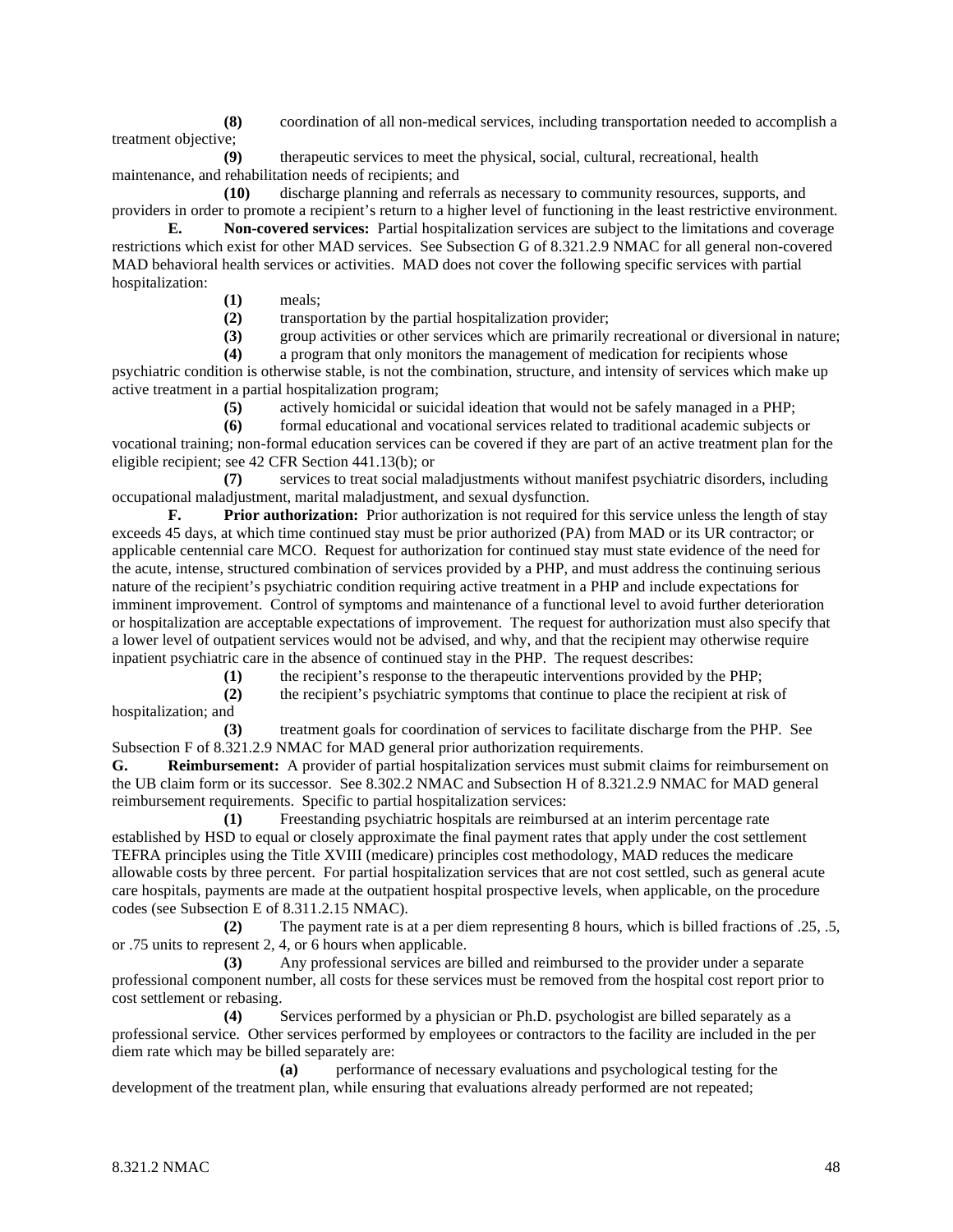**(b)** physical examination and any resultant medical treatments, while ensuring that a physical examination already performed is not repeated;

- **(c)** any medically necessary occupational or physical therapy; and
- **(d)** other professional services not rendered as part of the program.

[8.321.2.31 NMAC - Rp & Rn, 8.321.2.21 NMAC, 1/1/2020]

**8.321.2.32 PSYCHOSOCIAL REHABILITATION SERVICES:** To help an adult eligible recipient (18 years and older) who met the criteria of SMI, MAD pays for psychosocial rehabilitation services (PSR). PSR is an array of services offered in a group setting through a clubhouse or a classroom and is designed to help an individual to capitalize on personal strengths, to develop coping strategies and skills to deal with deficits, and to develop a supportive environment in which to function as independently as possible. Psychosocial rehabilitation intervention is intended to be a transitional level of care based on the individual's recovery and resiliency goals. See Subsections A and B of 8.321.2.9 NMAC for MAD general provider requirements.

**A. Eligible providers and practitioners:**

[(1) The following agencies are eligible to be reimbursed for furnishing PSR

**IHS facility that meets the licensing requirement of a CMHC but elects not to** seek such enrollment; and

#### **(b)** a CMHC licensed by DOH.]

[**(2)] (1)** Agency staff must possess the education, skills, abilities, and experience to perform the activities that comprise the full spectrum of PSR services. See Subsection A of 8.321.2.9 NMAC for MAD general provider requirements.

[**(3)] (2)** Staffing requirements:

**(a)** Both clinical services and supervision by licensed practitioners must be in accord with their respective licensing board regulations.

**(b)** PSR services must meet a staff ratio sufficient to ensure that patients have reasonable and prompt access to services.

- **(c)** In both clubhouse and classroom settings, the entire staff works as a team.
- **(d)** The team must include a clinical supervisor/team lead and can include the

following:

recipient:

**(i)** certified peer support workers;

- **(ii)** certified family support workers;
- **(iii)** community support workers; and
- **(iv)** other HIPAA trained individuals working under the direct supervision

of the clinical supervisor.

**(e)** Minimum qualifications for the clinical supervisor/team lead:

**(i)** independently licensed behavioral health professional (i.e. psychiatrist, psychologist, LISW, LPCC, LMFT, psychiatrically certified (CNS) practicing under the scope of their NM license;

**(ii)** have one year of demonstrated supervisory experience;

**(iii)** demonstrated knowledge and competence in the field of psychosocial;

**(iv)** an attestation of training related to providing clinical supervision of

non-clinical staff.

rehabilitation; and

#### **B. Coverage criteria:**

**(1)** MAD covers only those PSR services which comply with DOH licensing standards and are medically necessary to meet the individual needs of the eligible recipient, as delineated in his or her service plan and treatment plan. Medical necessity is based upon the eligible recipient's level of functioning as affected by his or her SMI. The PSR services are limited to goals which are individually designed to accommodate the level of the eligible recipient's functioning and which reduce the disability and restore the recipient to his or her best possible level of functioning.

**(2)** These services must be provided in a facility-based setting, either in a clubhouse model or a structured classroom.

**(3)** PSR services must be identified and justified in the individual's treatment or service plan. Recipients shall participate in PSR services for those activities that are identified in the treatment or service plan and are tied directly to the recipient's recovery and resiliency plan/goals.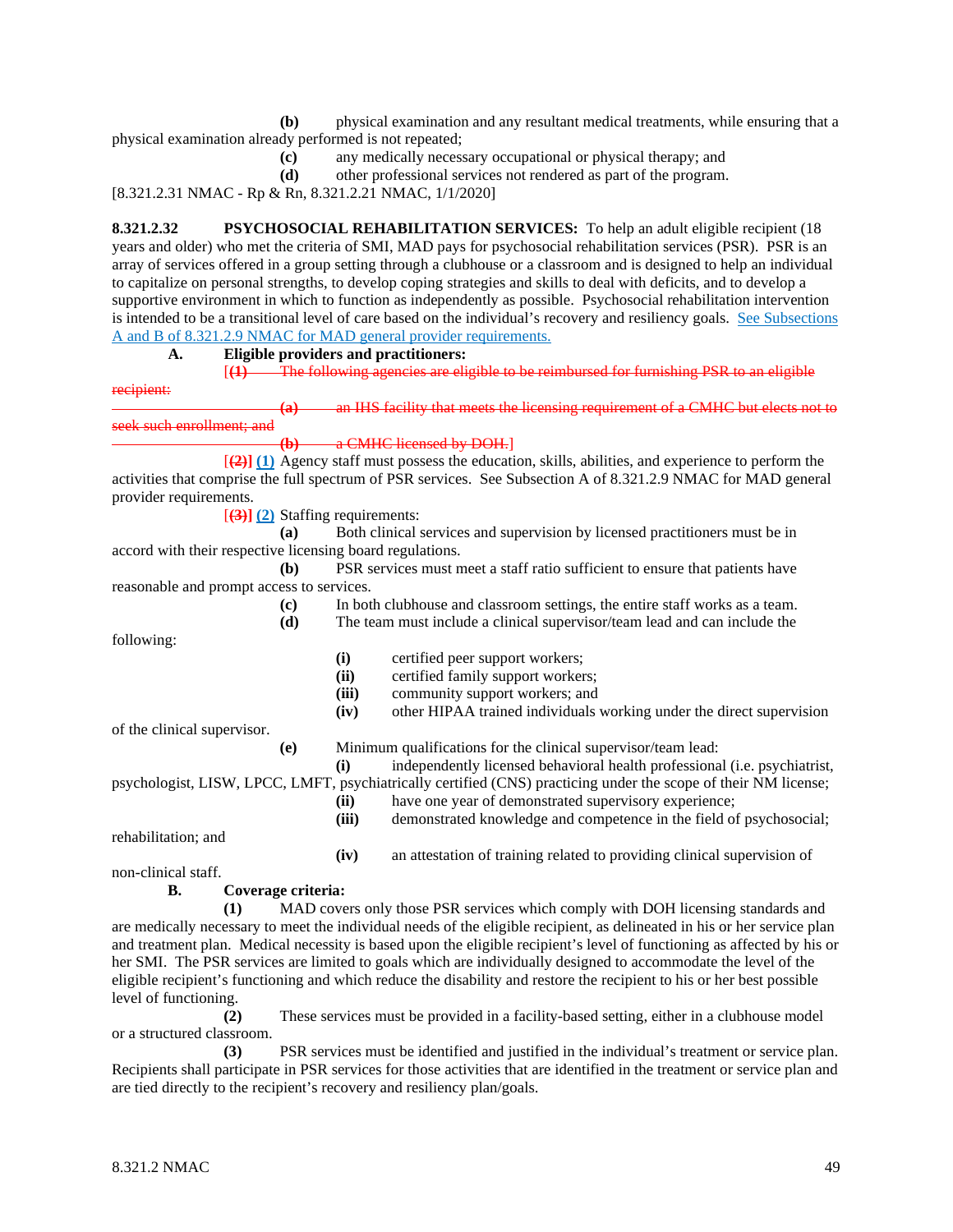**(4)** Specific service needs (e.g., household management, nutrition, hygiene, money management, parenting skills, etc.) must be identified in the individual's treatment or service plan.

# **C. Identified population:**

**(1)** An eligible recipient 18 years or older meeting the criteria for SMI and for whom the medical necessity for PSR services was determined.

**(2)** Adults diagnosed with co-occurring SMI and substance use disorders and for whom the medical necessity for PSR services was determined.

**(3)** A resident in an institution for mental illness is not eligible for this service**.**

**D. Covered services:** The psychosocial intervention (PSI) program must include the following major components: basic living skills development; psychosocial skills training; therapeutic socialization; and individual empowerment.

**(1)** Basic living skills development activities address the following areas, including but not limited to:

- **(a)** basic household management;
- **(b)** basic nutrition, health, and personal care including hygiene;
- **(c)** personal safety;
- **(d)** time management skills;
- **(e)** money management skills;
- **(f)** how to access and utilize transportation;
- **(g)** awareness of community resources and support in their use;
- **(h)** child care/parenting skills;
- **(i)** work or employment skill-building; and
- **(j)** how to access housing resources.
- **(2)** Psychosocial skills training activities address the following areas:
	- **(a)** self-management;
	- **(b)** cognitive functioning;
	- **(c)** social/communication; and
	- **(d)** problem-solving skills.

**(3)** Therapeutic socialization activities address the following areas:

- **(a)** understanding the importance of healthy leisure time;
- **(b)** accessing community recreational facilities and resources;
- **(c)** physical health and fitness needs;
- **(d)** social and recreational skills and opportunities; and
- **(e)** harm reduction and relapse prevention strategies (for individuals with co-

occurring disorders).

- **(4)** Individual empowerment activities address the following areas:
	- **(a)** choice;
	- **(b)** self-advocacy;
	- **(c)** self-management; and
	- **(d)** community integration.

**E. Non-covered services:** PSR services are subject to the limitations and coverage restrictions which exist for other MAD services. See Subsection G of 8.321.2.9 NMAC for all general non-covered MAD behavioral health services or activities. Specifically, PSR cannot be billed concurrently when the recipient is a resident of an institution for the mentally ill.

**F. Prior authorization:** [For PSR, reviews are retrospective.] No prior authorization is required. To determine retrospectively if the medical necessity for the service has been met, the following factors are considered:

- **(1)** recipient assessment;
- **(2)** recipient diagnostic formation;
- **(3)** recipient service and treatment plans; and
- **(4)** compliance with 8.321.2 NMAC.

**G. Reimbursement:** Claims for reimbursement are submitted on the CMS-1500 claim form or its successor. See Subsection H of 8.321.2.9 NMAC for MAD general reimbursement requirements and see 8.302.2 NMAC.

[8.321.2.32 NMAC - Rp, 8.321.2.23 NMAC, 1/1/2020; A, xx/xx/xxxx]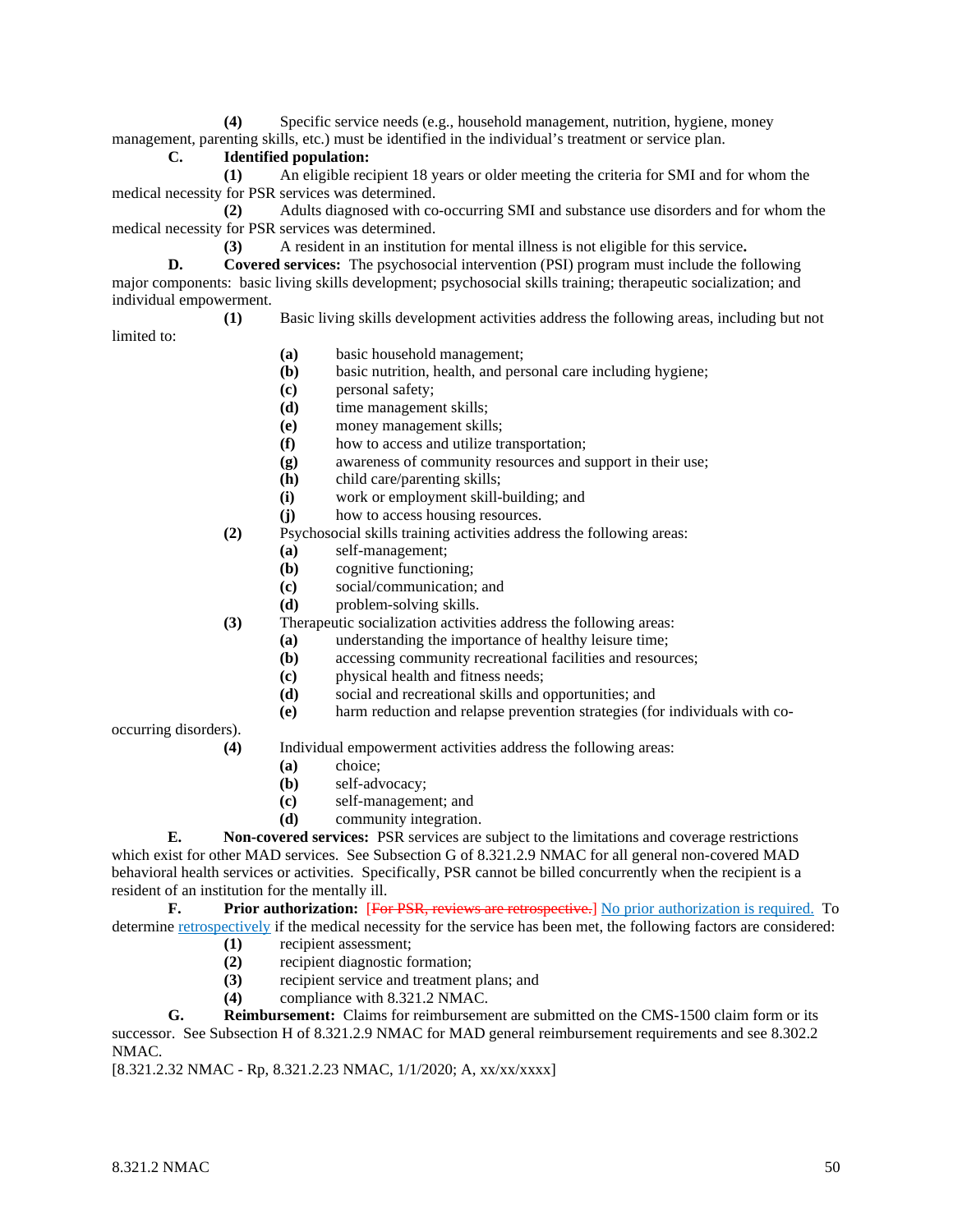**8.321.2.33 RECOVERY SERVICES (MCOs only):** Recovery services are peer-to-peer support for centennial care members to develop and enhance wellness and health care practices. Recovery services promote self-responsibility through recipients learning new health care practices from a peer who has had similar life challenges and who has developed self-efficacy in using needed skills. See Subsections A and B of 8.321.2.9 NMAC for MAD general provider requirements.

| А. | [Eligible providers and practitioners:] Staffing requirements:                                   |
|----|--------------------------------------------------------------------------------------------------|
|    | Provider types:<br>[ <del>(1)</del>                                                              |
|    | 60)<br>core service agency;<br>رىئ                                                               |
|    | behavioral health agency;<br>ሔነ<br>$\mathbf{w}$                                                  |
|    | CLNM health homes: and<br>$\omega$<br>प्ण                                                        |
|    | in a methadone clinic with supervisory certificate.]<br>74)<br>$\mathbf{u}$                      |
|    | Staff:<br>[ <del>(2)</del>                                                                       |
|    | $\overline{(\mathbf{a})}$ (1) all staff must possess a current and valid NM driver's license;    |
|    | $[\langle \mathbf{b} \rangle]$ (2) clinical supervisor:                                          |
|    | $\overline{f(t)}$ (a) licensed as an independent practitioner (i.e., psychiatrist, psychologist, |
|    | LISW, LPCC, LMFT, CNP, CNS); and                                                                 |
|    | $\overline{f(i)}$ (b) two years relevant experience with the target population; and              |
|    | $\left[\frac{\text{min}}{\text{min}}\right]$                                                     |

[**(iii)] (c)**one year demonstrated supervisory experience; and

[**(iv)] (d)**expertise in both mental health and addiction treatment services; and

 $[\overline{(\mathbf{v})}]$  (e) supervision must be conducted in accord with respective licensing

board regulations.

[**(c)] (3)** certified peer support workers; and

[**(d)] (4)** certified family specialists.

[**(3)] (5)** Group ratios should be sufficient to ensure that patients have reasonable and prompt access to services at the required levels of frequency and intensity within the practitioner's scope of practices.

**B. Coverage criteria:** Services occur individually or with consumers who support each other to optimize learning new skills. This skill enhancement then augments the effectiveness of other treatment and recovery support initiatives.

**(1)** Admissions criteria: Consumer has been unable to achieve functional use of natural and community support systems to effectively self-manage recovery and wellness.

**(2)** Continuation of services criteria: Consumer has made progress in achieving use of natural and community support systems to effectively self-manage recovery and wellness, but continues to need support in developing those competencies.

**(3)** Discharge criteria: Consumer has achieved maximum use of natural and community support systems to effectively self-manage recovery and wellness.

## **C. Identified population:**

- **(1)** Children experiencing serious emotional/neurobiological/behavioral disorders;
- **(2)** Adults with serious mental illness (SMI); and

**(3)** Individuals with chronic substance abuse; or individuals with a co-occurring disorder (mental illness/substance abuse) or dually diagnosed with a primary diagnosis of mental illness.

# **D. Covered services:**

**(1)** This service will particularly focus on the individual's wellness, ongoing recovery and resiliency, relapse prevention, and chronic disease management.

- **(2)** Recovery services support specific recovery goals through:
	- **(a)** use of strategies for maintaining the eight dimensions of wellness;
	- **(b)** creation of relapse prevention plans;
	- **(c)** learning chronic disease management methods; and
	- **(d)** identification of linkages to ongoing community supports.
- **(3)** Activities must support the individual's recovery goals. There must be documented

evidence of the individual identifying desired recovery goals and outcomes and incorporating them into a recovery services treatment plan.

- **(4)** Recovery services activities include, but are not limited to:
	- **(a)** screening, engaging, coaching, and educating.<br>**(b)** emotional support that demonstrates empathy,
- emotional support that demonstrates empathy, caring, or concern to bolster the person's self-esteem and confidence.
	- **(c)** sharing knowledge and information or providing life skills training.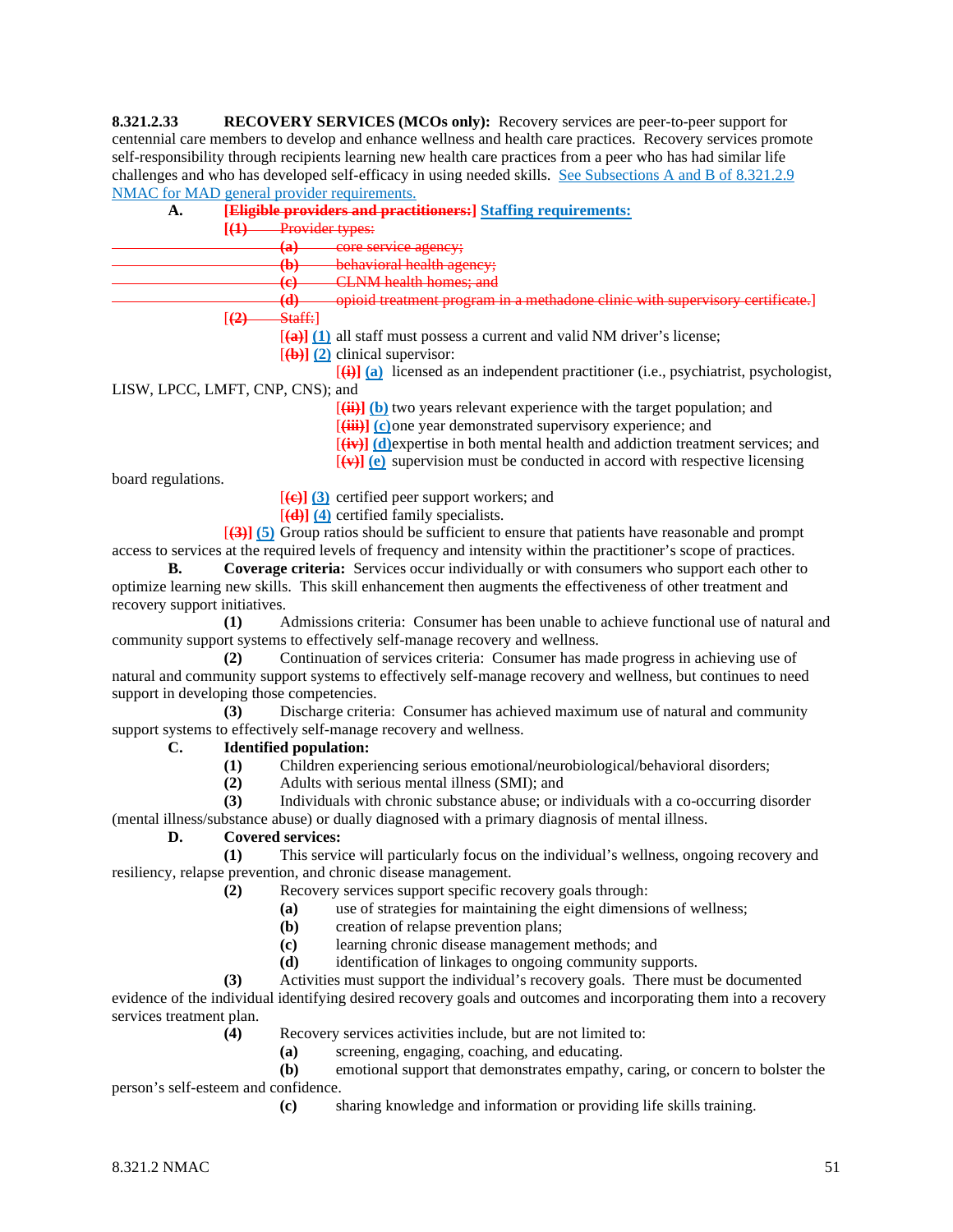**(d)** provision of concrete assistance to help others accomplish tasks.

**(e)** facilitation of contacts with other people to promote learning of social and recreational skills, create community and acquire a sense of belonging.

- **(5)** Recovery services can be delivered in an individual or group setting.
- **E. Non-covered services:** This service may not be billed in conjunction with:
	- **(1)** multi-systemic therapy (MST);
	- **(2)** assertive community treatment (ACT);
	- **(3)** partial hospitalization;
	- **(4)** transitional living services (TLS); or
	- **(5)** [therapeutic] treatment foster care (TFC).

[8.321.2.33 NMAC - N, 1/1/2020; A, xx/xx/xxxx]

#### **8.321.2.34 SCREENING, BRIEF INTERVENTION & REFERRAL TO TREATMENT (SBIRT) TO**

**BE EFFECTIVE FOLLOWING CMS WAIVER APPROVAL.** SBIRT is a community-based practice designed to identify, reduce and prevent problematic substance use or misuse and co-occurring mental health disorders as an early intervention. Through early identification in a medical setting, SBIRT services expand and enhance the continuum of care and reduce costly health care utilization. The primary objective is the integration of behavioral health with medical care. SBIRT is delivered through a process consisting of universal screening, scoring the screening tool and a warm hand-off to a SBIRT trained professional who conducts a face-to-face brief intervention for positive screening results. If the need is identified for additional treatment, the staff member will refer to behavioral health services. See Subsections A and B of 8.321.2.9 NMAC for MAD general provider requirements.

- **A. Eligible providers and practitioners:**
	- **(1)** Providers may include:

**(a)** primary care offices including FQHCs, IHS [and] 638 tribal facilities and any other "Indian Health Care Provider (IHCP)" defined in 42 Code of Federal Regulations §438.14(a);

- **(b)** patient centered medical homes;
- **(c)** urgent care centers;
- **(d)** hospital outpatient facilities;
- **(e)** emergency departments;
- **(f)** rural health clinics;
- **(g)** specialty physical health clinics; [and]
- **(h)** school based health centers; and
- **(i)** nursing facilities.
- **(2)** Practitioners may include:
	- **(a)** licensed nurse trained in SBIRT;
	- **(b)** licensed nurse practitioner or licensed nurse clinician trained in SBIRT;
	- **(c)** behavioral health practitioner trained in SBIRT;
	- **(d)** certified peer support worker trained in SBIRT;
	- **(e)** certified community health worker trained in SBIRT;
	- **(f)** licensed physician assistant trained in SBIRT;
	- **(g)** physician trained in SBIRT;
	- **(h)** home health agency trained in SBIRT
	- **(i)** nurse home visit EPSDT;
	- **(j)** medical assistant trained in SBIRT; and
	- **(k)** community health representative in tribal clinics trained in SBIRT.

## **B. Coverage Criteria:**

- **(1)** screening shall be universal for recipients being seen in a medical setting;
- **(2)** referral relationships with mental health agencies and practices are in place;
- **(3)** utilization of approved screening tool specific to age described in the BH policy and

billing manual;

**(4)** all participating providers and practitioners are trained in SBIRT through state approved SBIRT training entities. See details in the BH policy and billing manual.

# **C. Identified population:**

- (1) MAD recipient adolescents 11-13 years of age with parental consent;<br>(2) MAD recipient adolescents 14-18 years of age;
- MAD recipient adolescents 14-18 years of age;
- **(3)** MAD recipient adults 19 years and older.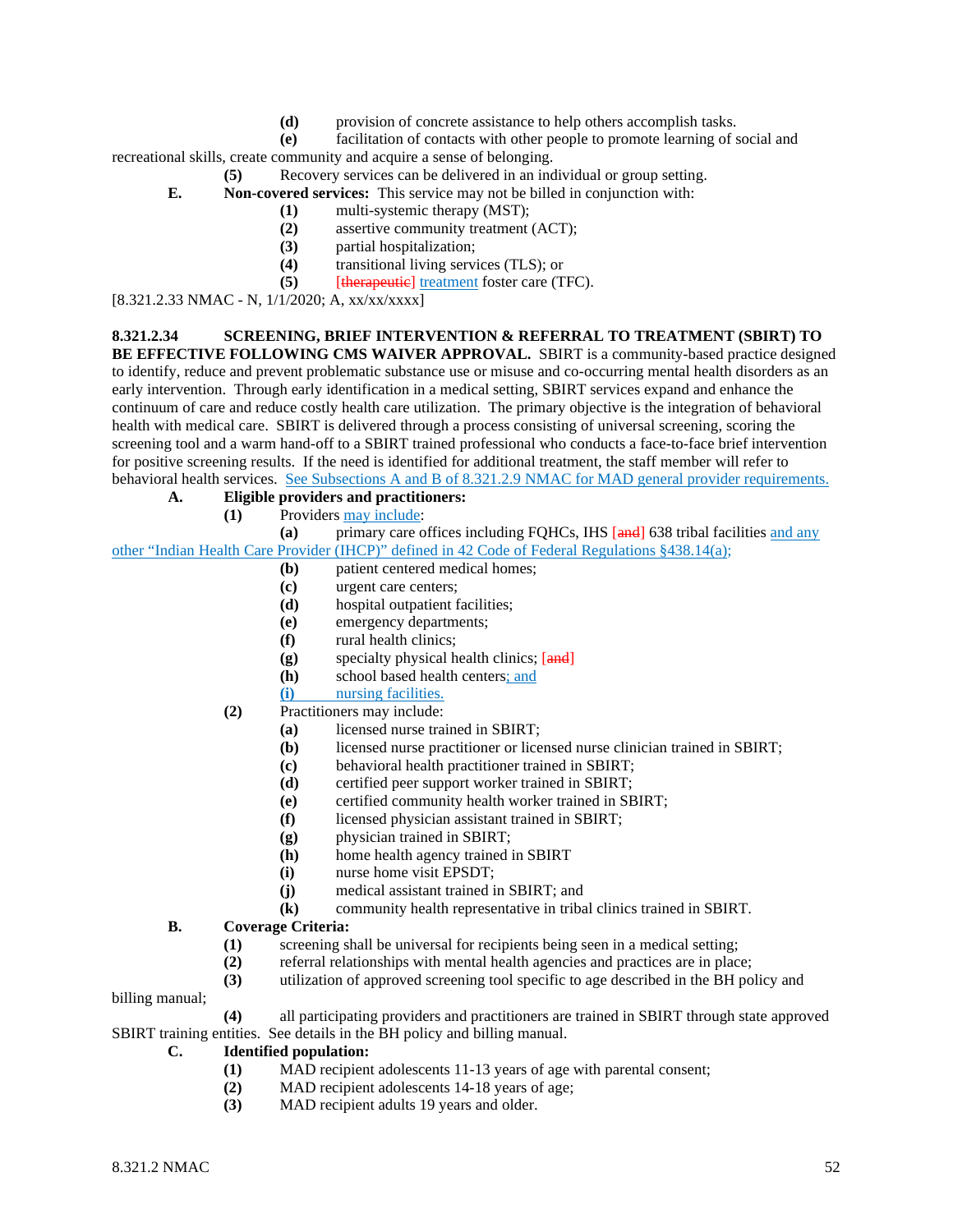# **D. Covered services:**

**(1)** SBIRT screening with negative results eligible for only screening component;

**(2)** SBIRT screening with positive results for alcohol, or other drugs, and co-occurring with depression, or anxiety, or trauma are eligible for:

- **(a)** screening; and
- **(b)** brief intervention and referral to behavioral health treatment, if needed.

# **E. Reimbursement**:

**(1)** Screening services do not require a diagnosis; brief interventions can be billed with a provisional diagnosis.

**(2)** See BH policy and billing manual for coding and billing instruction. [8.321.2.34 NMAC - N, 1/1/2020; A, xx/xx/xxxx]

**8.321.2.35 SMOKING CESSATION COUNSELING:** See 8.310.2 NMAC for a detailed description of tobacco cessation services and approved behavioral health providers. [8.321.2.35 NMAC - Rp, 8.321.2.24 NMAC, 1/1/2020]

#### **8.321.2.36 SUPPORTIVE HOUSING PRE-TENANCY AND TENANCY SERVICES (PSH-TSS)**

**(MCO only):** MAD pays for coverage for permanent supportive housing pre-tenancy and tenancy support services (PSH-TSS) to an eligible recipient enrolled in a managed care organization to facilitate community integration and contribute to a holistic focus on improved health outcomes, to reduce the negative health impact of precarious housing and homelessness, and to reduce costly inpatient health care utilization. Services include, but are not limited to, pre-tenancy services including individual housing support and crisis planning, tenancy orientation and landlord relationship services as well as tenancy support services to identify issues that undermine housing stability and coaching, education and assistance in resolving tenancy issues for an eligible recipient who has a serious mental illness and is enrolled in a medicaid managed care organization on, or after, July 1, 2019. The effective date will be July 1, 2019, or as otherwise approved by the centers for medicare and medicaid services (CMS).

#### **A. Eligible providers and practitioners:**

**(1)** Any clinic, office or agency providing permanent supportive housing under the human services department's linkages program administered by the behavioral health services division.

- **(2)** Behavioral health practitioners employed or contracted with such facilities including:
	- **(a)** behavioral health professional licensed in the state of New Mexico; and
		- **(b)** certified peer support workers or certified family peer support workers.

#### **B. Coverage criteria:**

- **(1)** Enrollment in the linkages permanent supportive housing program.
- **(2)** An assessment documenting serious mental illness.
- **C. Eligible recipients:** Individuals with serious mental illness.

## **D. Covered services:**

- **(1)** Pre-tenancy services, including:
	- **(a)** screening and identifying preferences and barriers related to successful tenancy;
	- **(b)** developing an individual housing support plan and housing crisis plan;
	- (c) ensuring that the living environment is safe and ready for move-in;<br>(d) tenancy orientation and move-in assistance:
	- tenancy orientation and move-in assistance;
	- **(e)** assistance in securing necessary household supplies; and
	- **(f)** landlord relationship building and communication.
- **(2)** Tenancy support services, including:
	- **(a)** early identification of issues undermining housing stability, including member

behaviors;

**(b)** coaching the member about relationships with neighbors, landlords and tenancy

conditions;

- **(c)** education about tenant responsibilities and rights;
- **(d)** assistance and advocacy in resolving tenancy issues;
- **(e)** regular review and updates to housing support plan and housing crisis plan; and
- **(f)** linkages to other community resources for maintaining housing.

**E. Duration:** The PSH-TSS benefit is available to an eligible member for the duration of the member's enrollment in a linkages program, ceasing when the client leaves the program.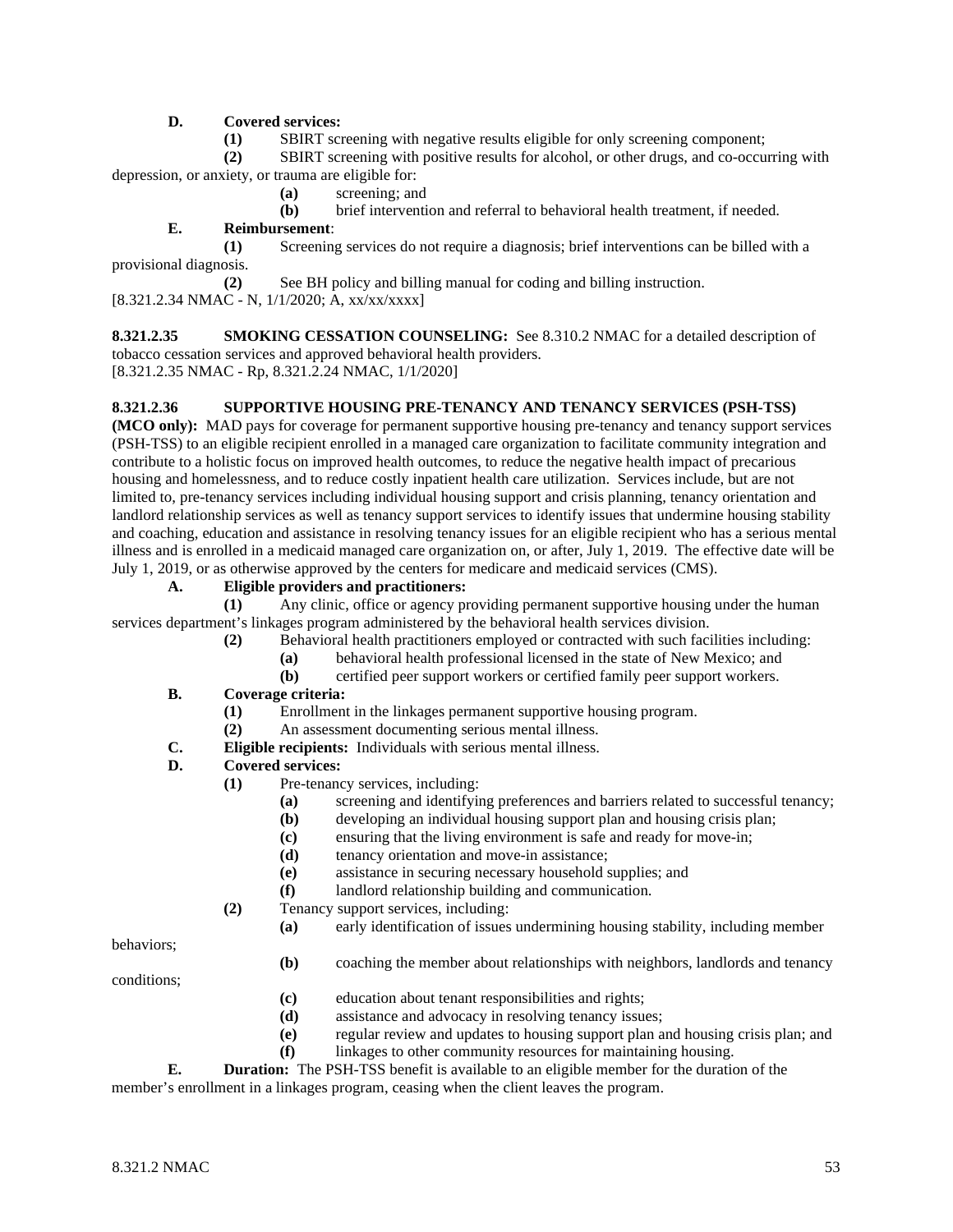**F. Reimbursement:** See Subsection H of 8.321.9 NMAC for MAD behavioral health general reimbursement requirements. See the BH policy and billing manual for reimbursement specific to PSH-TSS. These services do not include tenancy assistance in the form of rent or subsidized housing. [8.321.2.136 NMAC - N, 1/1/2020]

**8.321.2.37 TREATMENT FOSTER CARE I and II:** MAD pays for medically necessary services furnished to an eligible recipient under 21 years of age who has an identified need for treatment foster care (TFC) and meets the TFC I or TFC II level of care (LOC) as part of the EPSDT program. MAD covers those services included in the eligible recipient's individualized treatment plan which is designed to help him or her develop skills necessary for successful reintegration into his or her family or transition back into the community. TFC I agency provides therapeutic services to an eligible recipient who is experiencing emotional or psychological trauma and who would optimally benefit from the services and supervision provided in a TFC I setting. The TFC II agency provides therapeutic family living experiences as the core treatment service to which other individualized services can be added. The need for TFC I and II services must be identified in the tot to teen health check or other diagnostic evaluation furnished through the eligible recipient's health check referral.

**A. Eligible agencies:** In addition to the requirements of Subsections A and B of 8.321.2.9 NMAC, in order to be eligible to be reimbursed for providing TFC services to an eligible recipient, the agency must be a CYFD certified TFC agency and be licensed as a child placement agency by CYFD protective services.

## **B. Coverage criteria:**

**(1)** The treatment foster care agency provides intensive support, technical assistance, and supervision of all treatment foster parents.

**(2)** A TFC I and II parent is either employed or contracted by the TFC agency and receives appropriate training and supervision by the TFC agency.

**(3)** Placement does not occur until after a comprehensive assessment of how the prospective treatment foster family can meet the recipient's needs and preferences, and a documented determination by the agency that the prospective placement is a reasonable match for the recipient.

**(4)** An initial treatment plan must be developed within 72 hours of admission and a comprehensive treatment plan must be developed within 14 calendar days of the eligible recipient's admission to a TFC I or II program. See the BH policy and billing manual for the specific requirements of a TFC treatment plan.

**(5)** The treatment team must review the treatment plan every 30 calendar days.

**(6)** TFC families must have one parent readily accessible at all times, cannot schedule work when the eligible recipient is normally at home, and is able to be physically present to meet the eligible recipient's emotional and behavioral needs.

**(7)** In the event the treatment foster parents request a treatment foster recipient be removed from their home, a treatment team meeting must be held and an agreement made that a move is in the best interest of the involved recipient. Any treatment foster parent(s) who demands removal of a treatment foster recipient from his or her home without first discussing with and obtaining consensus of the treatment team, may have their license revoked.

**(8)** A recipient eligible for treatment foster care services, level I or II, may change treatment foster homes only under the following circumstances:

**(a)** an effort is being made to reunite siblings; or **(b)** a change of treatment foster home is clinically

**(b)** a change of treatment foster home is clinically indicated, as documented in the client's record by the treatment team.

**C. Identified population:**

**(1)** TFC I services are for an eligible recipient who meets the following criteria:

**(a)** is at risk for placement in a higher level of care or is returning from a higher level of care and is appropriate for a lower level of care; or

**(b)** has complex and difficult psychiatric, psychological, neurobiological, behavioral, psychosocial problems; and

**(c)** requires and would optimally benefit from the behavioral health services and supervision provided in a treatment foster home setting.

**(2)** TFC II services are for an eligible recipient who meets the criteria listed in Section 25 Subsection B of 8.321.2.9 NMAC and also meet one of the following criteria:

**(a)** has successfully completed treatment foster care services level I (TFC I), as indicated by the treatment team; or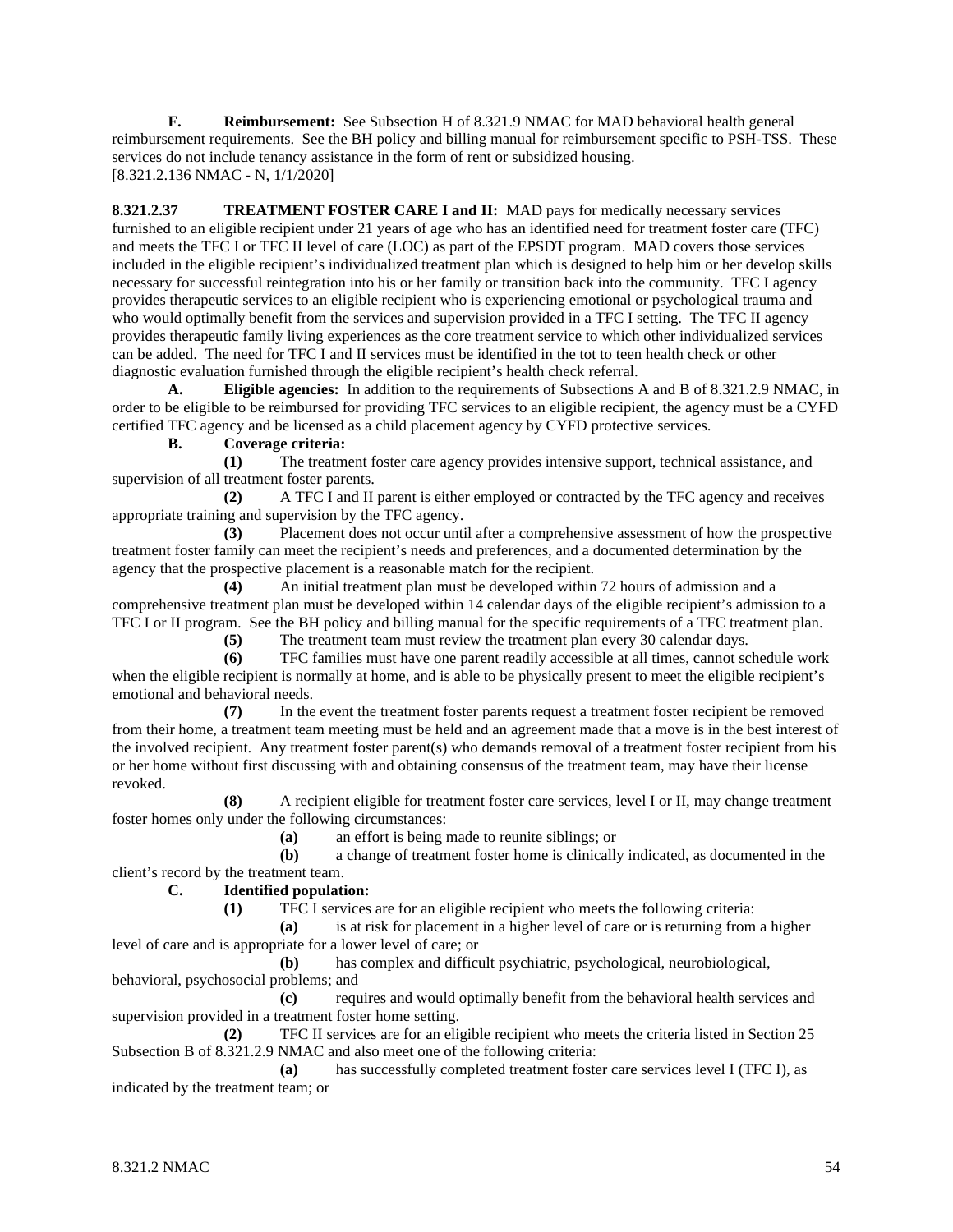**(b)** requires the initiation or continuity of treatment and support of the treatment foster family to secure or maintain therapeutic gains; or

**(c)** requires this treatment modality as an appropriate entry level service from which the client will optimally benefit.

**(3)** An eligible recipient has the right to receive services from any MAD TFC enrolled agency of his or her choice.

**D. Covered services:** The family living experience is the core treatment service to which other individualized services can be added, as appropriate to meet the eligible recipient's needs.

**(1)** The TFC parental responsibilities include, but are not limited to:

**(a)** meeting the recipient's base needs, and providing daily care and supervision;

**(b)** participating in the development of treatment plans for the eligible recipient by providing input based on his or her observations;

**(c)** assuming the primary responsibility for implementing the in-home treatment strategies specified in the eligible recipient's treatment plan;

**(d)** recording the eligible recipient's information and documentation of activities, as required by the TFC agency and the standards under which it operates;

**(e)** assisting the eligible recipient with maintaining contact with his or her family and enhancing that relationship;

**(f)** supporting efforts specified by the treatment plan to meet the eligible recipient's permanency planning goals;

**(g)** reunification with the recipient's family. The treatment foster parents work in conjunction with the treatment team toward the accomplishment of the reunification objectives outlined in the treatment plan;

**(h)** assisting the eligible recipient obtain medical, educational, vocational and other services to reach goals identified in treatment plan;

**(i)** ensuring proper and adequate supervision is provided at all times. Treatment teams determine that all out-of-home activities are appropriate for the recipient's level of need, including the need for supervision; and

**(j)** working with all appropriate and available community-based resources to secure services for and to advocate for the eligible recipient.

**(2)** The treatment foster care agency provides intensive support, technical assistance, and supervision of all treatment foster parents. The following services must be furnished by both TFC I and II agencies unless specified for either I or II. Payment for performance of these services is included in the TFC agency's reimbursement rate:

ongoing training;

**(b)** providing support, assistance and training to the TFC parents;

**(a)** facilitation, monitoring and documenting of treatment of TFC parents initial and

**(c)** providing assessments for pre placement and placement to determine the eligible recipient's placement is therapeutically appropriate;

**(d)** ongoing review of the eligible recipient's progress in TFC and assessment of family interactions and stress;

**(e)** ongoing treatment planning as defined in Subsection G of 8.321.2.9 NMAC and treatment team meetings;

**(f)** provision of individual, family or group psychotherapy to recipients as described in the treatment plan. The TFC therapist is an active treatment team member and participates fully in the treatment planning process;

**(g)** family therapy is required when client reunification with their family is the goal;

**(h)** ensuring facilitation of age-appropriate skill development in the areas of

household management, nutrition, physical and emotional health, basic life skills, time management, school attendance, money management, independent living, relaxation techniques and self-care techniques for the eligible recipient;

**(i)** providing crisis intervention on call to treatment foster parents, recipients and their families on a 24-hour, seven days a week basis including 24-hour availability of appropriate staff to respond to the home in crisis situations;

**(j)** assessing the family's strengths, needs and developing a family service plan when an eligible recipient's return to his or her family is planned;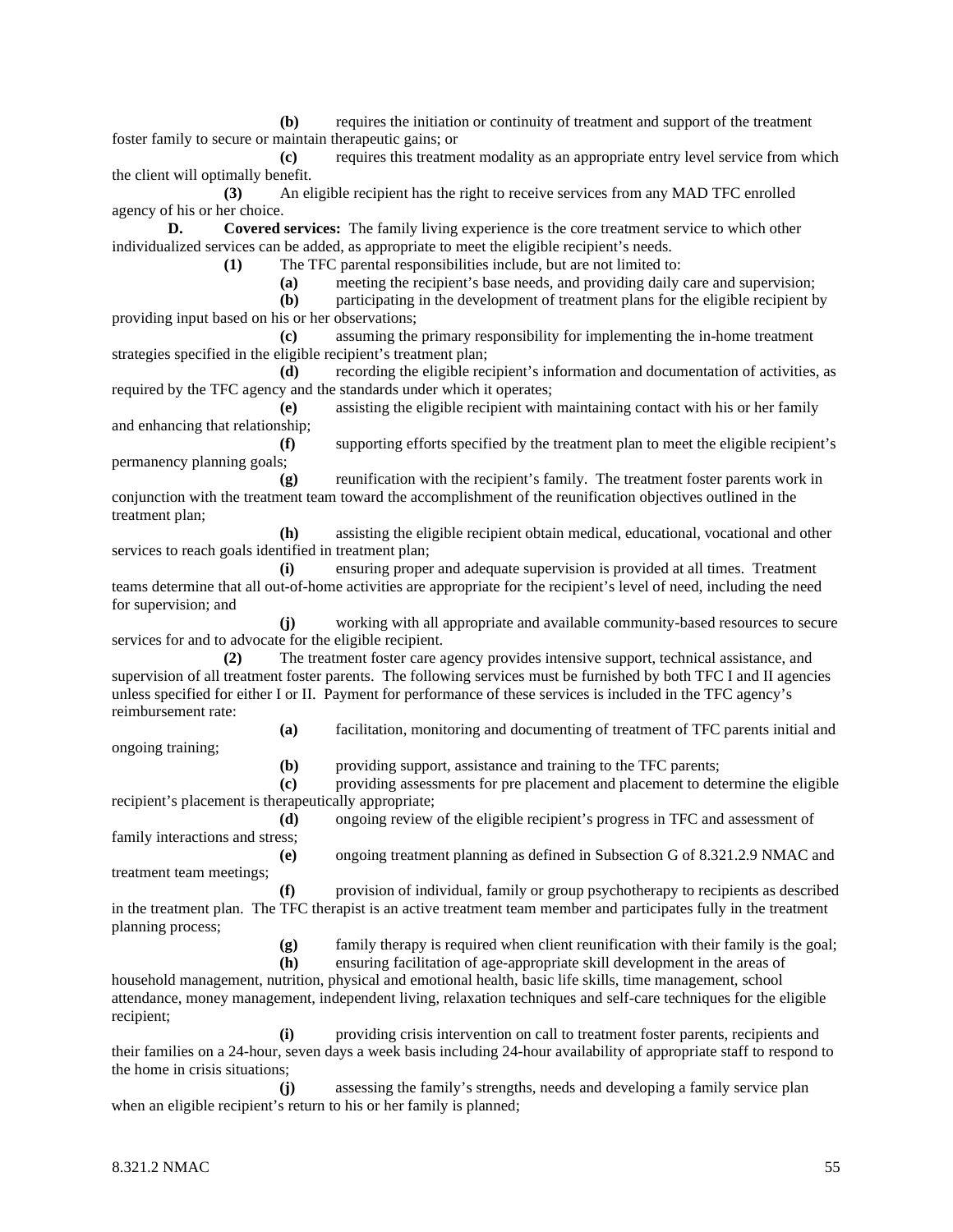**(k)** conducting a private face-to-face visit with the eligible recipient within the first two weeks of TFC I placement and at least twice monthly thereafter by the treatment coordinator;

**(l)** conducting a face-to-face interview with the eligible recipient's TFC parents within the first two weeks of TFC I placement and at least twice monthly thereafter by the treatment coordinator; **(m)** conducting at a minimum one phone contact with the TFC I parents weekly;

phone contact is not necessary in the same week as the face-to-face contact by the treatment coordinator;

**(n)** conducting a private face-to face interview with the eligible recipient's TFC II parent within the first two weeks of TFC II placement and at least once monthly thereafter by the treatment coordinator;

**(o)** conducting a face-to-face interview with the eligible recipient's TFC II parent within the first two weeks of TFC II placement and at least once monthly thereafter by the treatment coordinator; and

**(p)** conducting at a minimum one phone contact with the TFC II parents weekly; phone contact is not necessary in the same week as the face-to-face contact by the treatment coordinator.

**E. Non-covered service:** TFC I and II services are subject to the limitations and coverage restrictions that exist for other MAD services. See Subsection G of 8.321.2.9 NMAC for all non-covered MAD behavioral health services or activities. Specific to TFC I and II services MAD does not cover:

**(1)** room and board;

**(2)** formal educational or vocational services related to traditional academic subjects or vocational training;

**(3)** respite care; and

**(4)** CCSS except as part of the discharge planning from either the eligible recipient's TFC I or II placement.

**F. Prior authorization:** Before any TFC service is furnished to an eligible recipient, prior authorization is required from MAD or its UR contractor. Services for which prior authorization was obtained remain subject to utilization review at any point in the payment process.

**G.** A TFC agency must submit claims for reimbursement on the CMS-1500 form or its successor. See Subsection H of 8.321.2.9 NMAC for MAD general reimbursement requirements and see 8.302.2 NMAC. [8.321.2.37 NMAC - Rp, 8.321.2.25 NMAC, 1/1/2020]

## **HISTORY OF 8.321.2 NAMC:**

**Pre-NMAC History:** The material in this part was derived from that previously filed with the State Records Center:

ISD 310.1700, EPSDT Services, filed 2/13/1980.

ISD 310.1700, EPSDT Services, filed 6/25/1980.

ISD Rule 310.1700, EPSDT Services, filed 10/22/1984.

MAD Rule 310.17, EPSDT Services, filed 5/1/1992.

MAD Rule 310.17, EPSDT Services, filed 7/14/1993.

MAD Rule 310.17, EPSDT Services, filed 11/12/1993.

MAD Rule 310.17, EPSDT Services, filed 12/17/1993.

MAD Rule 310.17, EPSDT Services, filed 3/14/1994.

MAD Rule 310.17, EPSDT Services, filed 6/15/1994.

MAD Rule 310.17, EPSDT Services, filed 11/30/1994.

## **History of Repealed Material:**

MAC Rule 310.17, EPSDT Services, filed 11/30/1994 - Repealed effective 2/1/1995.

8.321.2 NMAC, Inpatient Psychiatric Care in Freestanding Psychiatric Hospitals, filed 10/8/2010 - Repealed effective 1/1/2014.

8.321.3 NMAC, Accredited Residential Treatment Center Services, filed 2/17/2012 - Repeal effective 1/1/2014. 8.321.4 NMAC, Non- Accredited Residential Treatment Center Services, filed 2/17/2012 - Repeal effective 1/1/2014

8.321.5 NMAC, Outpatients and Partial Hospitalization Services in Freestanding Psychiatric Hospitals, filed 1/5/2012 - Repealed effective 1/1/2014.

8.322.2 NMAC, Treatment Foster Care, filed 2/17/2012 - Repealed effective 1/1/2014.

8.322.3 NMAC, Behavioral Management Skills Development Services, filed 10/12/2005 - Repealed effective 1/1/2014.